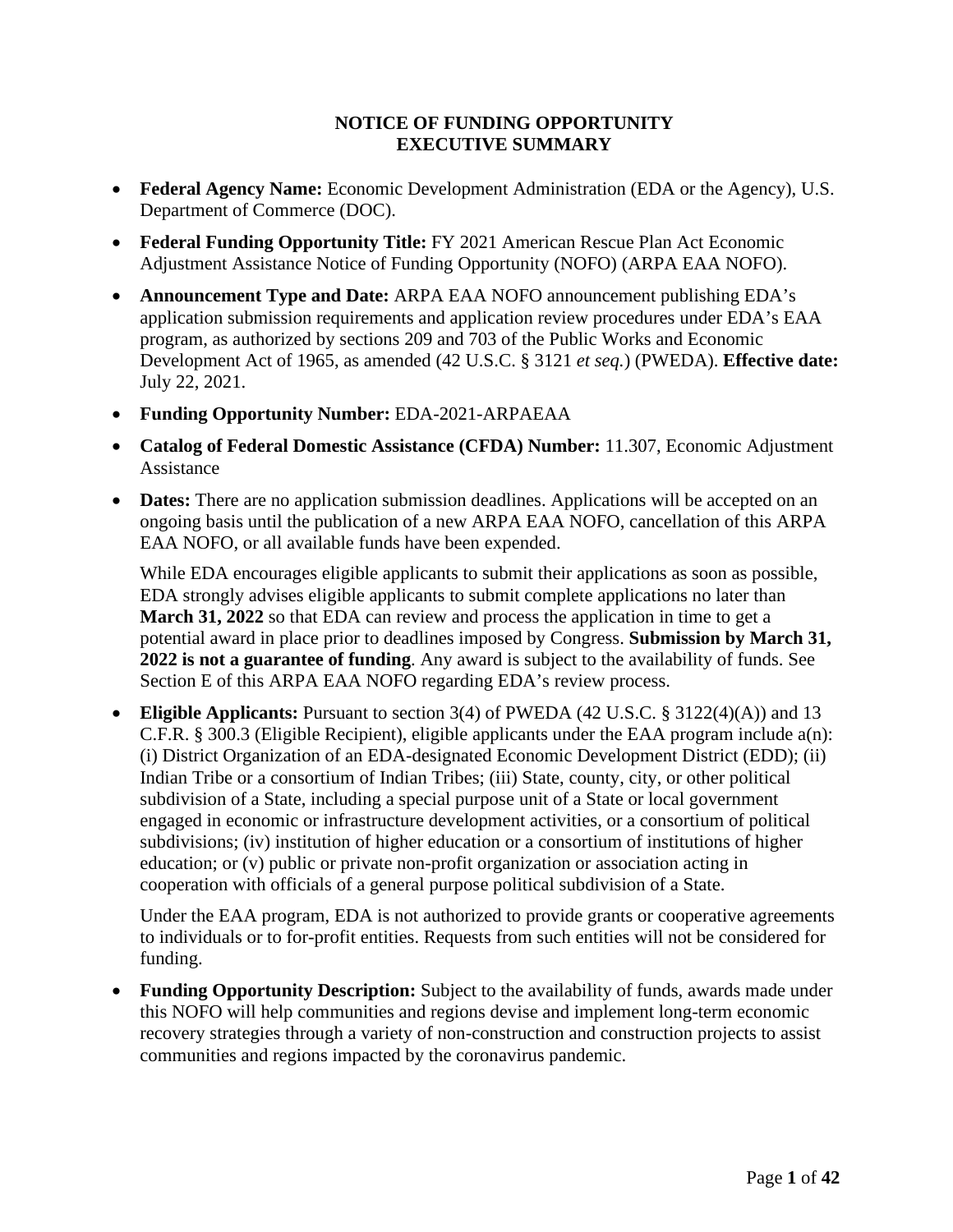# **FULL ANNOUNCEMENT TEXT**

### **FY 2021 EDA American Rescue Plan Act Economic Adjustment Assistance Notice of Funding Opportunity**

| 1.<br>2.<br>3.<br>4.             |                                                                                   |  |  |
|----------------------------------|-----------------------------------------------------------------------------------|--|--|
| B.                               |                                                                                   |  |  |
| 1.<br>2.<br>3.                   | What Type of Funding Instrument Will Be Used to Make Awards? How Long Will a      |  |  |
| $C_{\cdot}$                      |                                                                                   |  |  |
| 1.<br>2.<br>3.                   | Applicable Disaster Declaration and Responsiveness to the Coronavirus Pandemic11  |  |  |
| D.                               |                                                                                   |  |  |
| 1.<br>2.<br>3.<br>4.<br>5.<br>6. |                                                                                   |  |  |
| Е.                               |                                                                                   |  |  |
| 1.<br>2.<br>3.                   | Federal Awardee Performance and Integrity Information System (FAPIIS) Review 29   |  |  |
|                                  |                                                                                   |  |  |
| 1.<br>2.                         |                                                                                   |  |  |
| 3.<br>4.<br>5.                   | DOC Financial Assistance Standard Terms and Conditions and EDA Standard Terms and |  |  |
|                                  |                                                                                   |  |  |
|                                  |                                                                                   |  |  |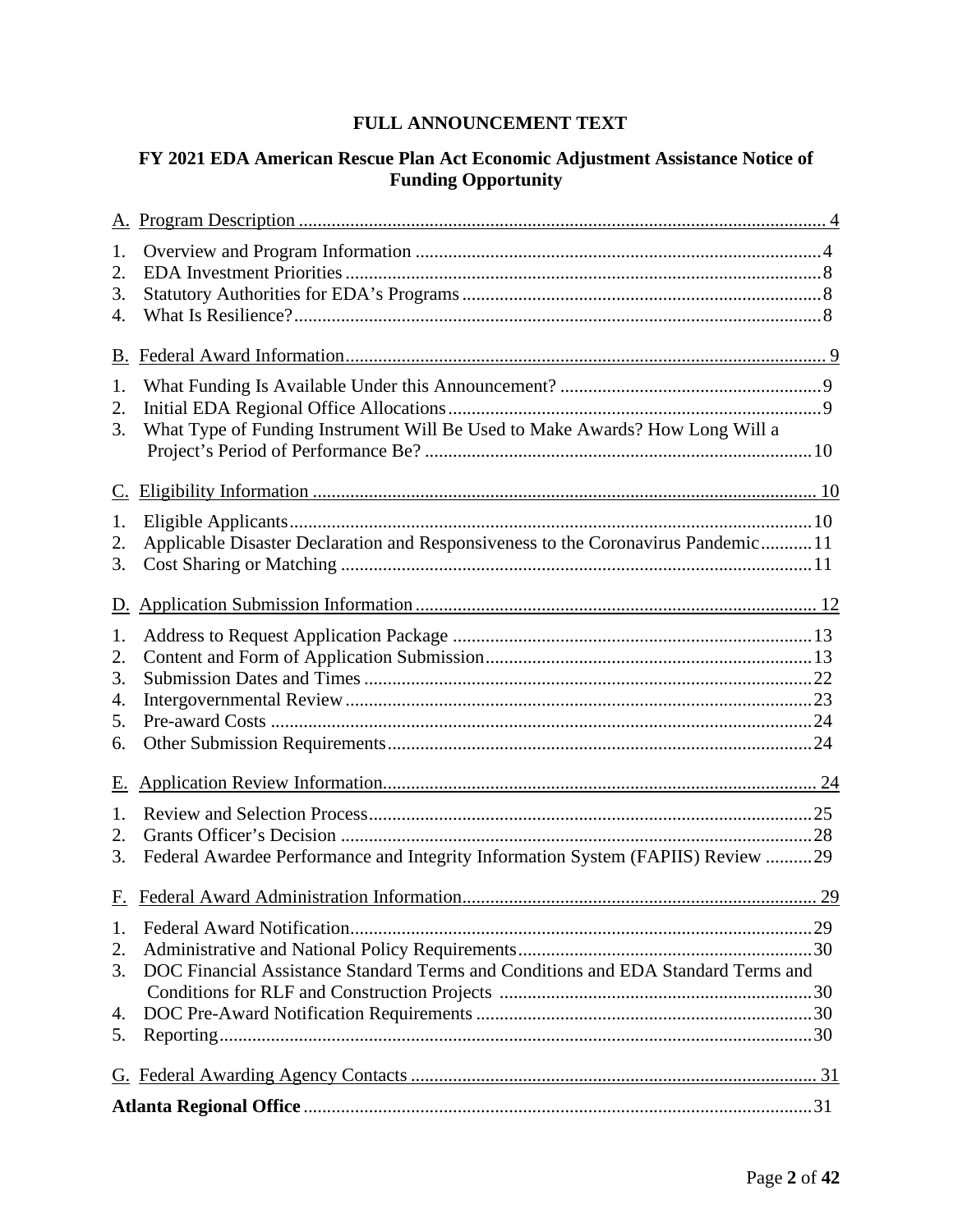| 1. |                                                                                       |  |  |
|----|---------------------------------------------------------------------------------------|--|--|
| 2. | Publication of Applications and Freedom of Information Act Disclosure 36              |  |  |
| 3. |                                                                                       |  |  |
| 4. |                                                                                       |  |  |
| 5. | Certifications Required by Annual Appropriations Acts for Corporations and for Awards |  |  |
|    |                                                                                       |  |  |
| 6. |                                                                                       |  |  |
| 7. |                                                                                       |  |  |
| 8. |                                                                                       |  |  |
| 9. |                                                                                       |  |  |
| I. |                                                                                       |  |  |
| 1. |                                                                                       |  |  |
| 2. |                                                                                       |  |  |
| 3. |                                                                                       |  |  |
| 4. |                                                                                       |  |  |
| 5. |                                                                                       |  |  |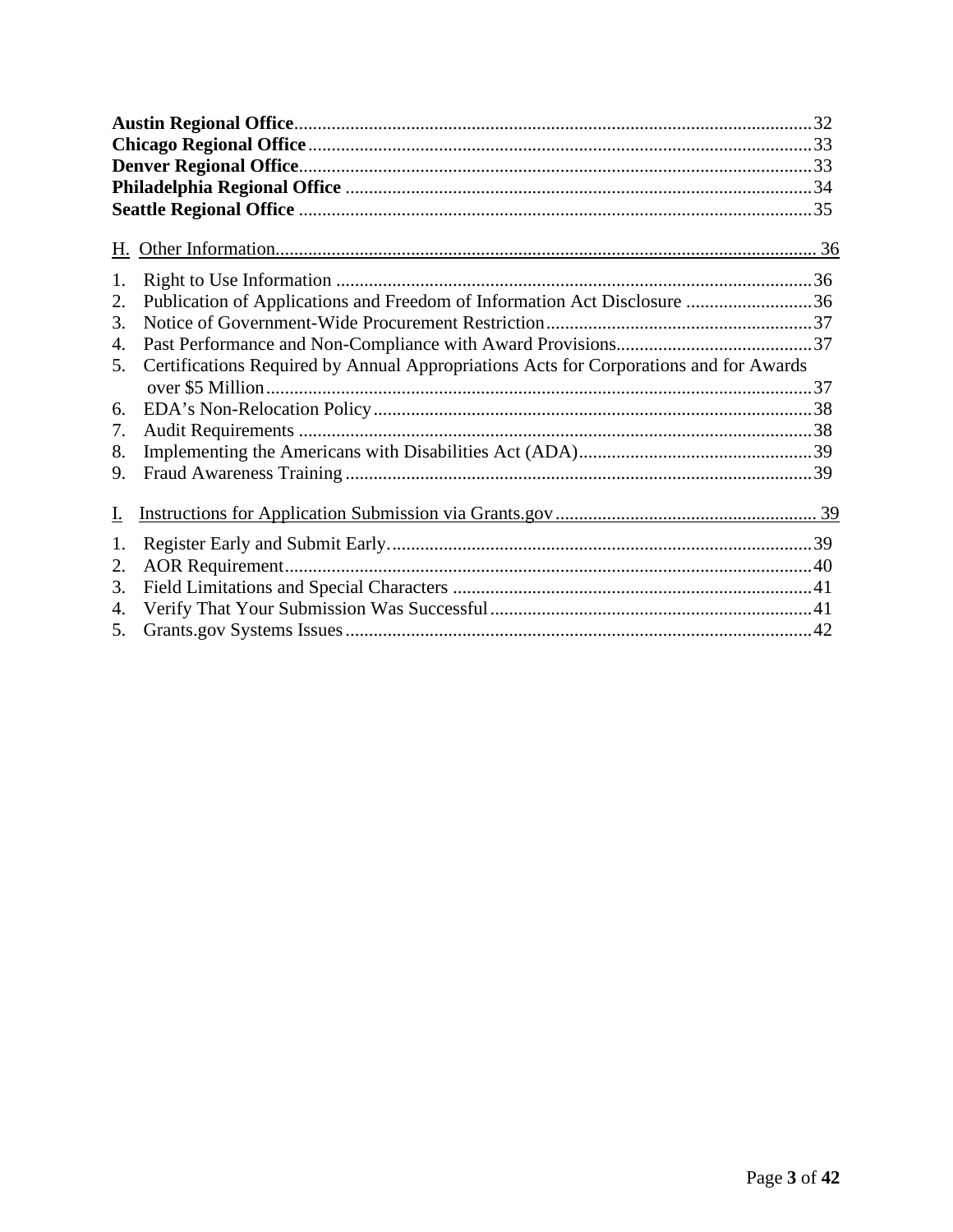### <span id="page-3-1"></span><span id="page-3-0"></span>**A. Program Description**

### **1. Overview and Program Information**

#### **a. Overview**

EDA's mission is to lead the Federal economic development agenda by promoting innovation and competitiveness, preparing American regions for growth and success in the worldwide economy. Through this ARPA EAA NOFO, EDA aims to assist communities and regions impacted by the coronavirus pandemic, including historically underserved communities. The pandemic has caused, and continues to cause, economic injury to U.S. communities and regions in devastating and unprecedented ways.

EDA's ARPA EAA NOFO is designed to provide a wide-range of financial assistance to communities and regions as they respond to, and recover from, the economic impacts of the coronavirus pandemic, including long-term recovery and resilience to future economic disasters. Under this announcement, EDA solicits applications under the authority of the Economic Adjustment Assistance (EAA) program, which is flexible and responsive to the economic development needs and priorities of local and regional stakeholders. This is the broadest NOFO EDA is publishing under ARPA and any eligible applicant from any EDA Region may apply. EDA expects to fund a number of projects under this NOFO that support communities negatively impacted by the downturn in the coal economy, supporting transitioning away from coal.

### **b. EAA Program Information**

Through the EAA program, EDA provides investments that support a wide range of nonconstruction and construction activities in regions experiencing severe economic dislocations, such as those brought about or exacerbated by the coronavirus pandemic. Through this program, EDA can support both the development of pandemic recovery strategies and the implementation of recovery projects identified with those strategies. This includes construction activities such as water and sewer system improvements, industrial parks, high-tech shipping and logistics facilities, business incubators and accelerators, brownfield redevelopment, technology-based facilities, wet labs, multi-tenant manufacturing facilities, science and research parks, workforce training facilities, and telecommunications infrastructure (e.g., broadband) and development facilities. This also includes non-construction activities such as design and engineering, technical assistance, economic recovery strategy development, and capitalization of revolving loan funds (RLFs).

Note that this ARPA EAA NOFO is intended to fund non-construction and construction activities not already part of another NOFO promulgated by EDA to implement the American Rescue Plan Act. In particular, if a specific non-construction or construction project is part of the Build Back Better Regional Challenge NOFO it will only be considered under this ARPA EAA NOFO to the extent that the Build Back Better Regional Challenge package of projects was not selected. If an applicant has inadvertently applied to the incorrect NOFO, or if a Build Back Better Regional Challenge package is not selected, EDA in its discretion may move the project to the more appropriate NOFO. Indigenous communities are eligible to apply under any ARPA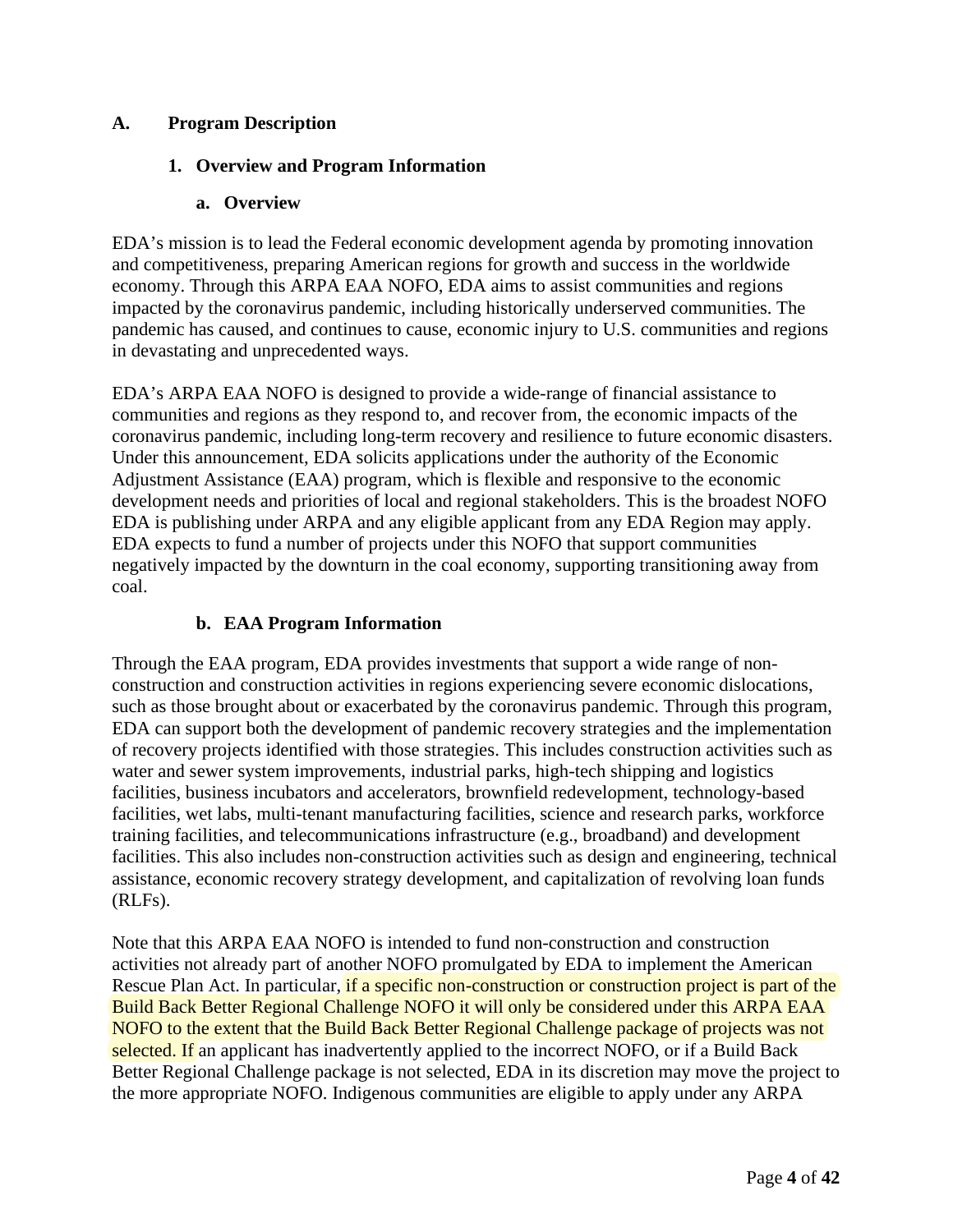NOFO, though EDA may in its discretion move applications between this NOFO and the Indigenous Communities NOFO.

In EDA's experience with post-disaster recovery, the most effective rebuilding efforts are based on long-term regional development or redevelopment strategies that leverage Federal funding in coordination with state, local, and private sector resources. For this reason, EDA encourages the submission of applications based on long-term, regionally oriented, coordinated, and collaborative economic development or redevelopment strategies that foster economic growth and resilience. This includes plans aimed at building stronger regional economic links between urban centers and rural areas.

It is important that investments support the economic recovery through strong employment opportunities for workers, including but not limited to opportunities for workforce development, rehiring of laid off workers, and creating and retaining union jobs and well-paying jobs with good benefits. Moreover, it is important that investments in infrastructure and construction projects be carried out in ways that produce high-quality infrastructure, avert disruptive and costly delays, and promote efficiency. EDA understands the importance of promoting workforce development and encourages recipients to ensure that construction projects use strong labor standards, including project labor agreements and community benefit agreements that offer wages at or above the prevailing rate and include local hire provisions to promote effective and efficient delivery of high-quality infrastructure projects, as well as the economic recovery. Using these practices in construction projects may help to ensure a reliable supply of skilled labor that would minimize disruptions, such as those associated with labor disputes or workplace injuries.

Prospective applicants should note that section C sets out eligibility criteria for applications, and only applications meeting the eligibility criteria will be considered. EDA will evaluate and select applications according to the evaluation criteria set forth in section E.

EDA may make changes or additions or cancel the ARPA EAA NOFO at any time. All changes will be communicated via Grants.gov.

#### **c. Assistance to Coal Communities**

EDA expects \$200 million of the funds under this NOFO to go to communities negatively impacted by changes in the coal economy. Like other communities across the country, the coronavirus pandemic exacerbated preexisting economic distress and highlighted the need for implementation projects and activities in these communities,<sup>[1](#page-4-0)</sup> such as those that:

<span id="page-4-0"></span><sup>&</sup>lt;sup>1</sup> In general, EDA will consider applications for projects in communities and regions where the primary coal economy contraction "event" (e.g., closure of a coal mine or a coal-fired power plant, closure of various coal economy supply chain businesses, etc.) took place within 15 years of the application submission date. Note, this timeframe is a range during which projects will generally be eligible; applicants may propose projects outside this timeframe, but should take special care to demonstrate that the primary coal economy contraction "event" continues to tangibly impact the community.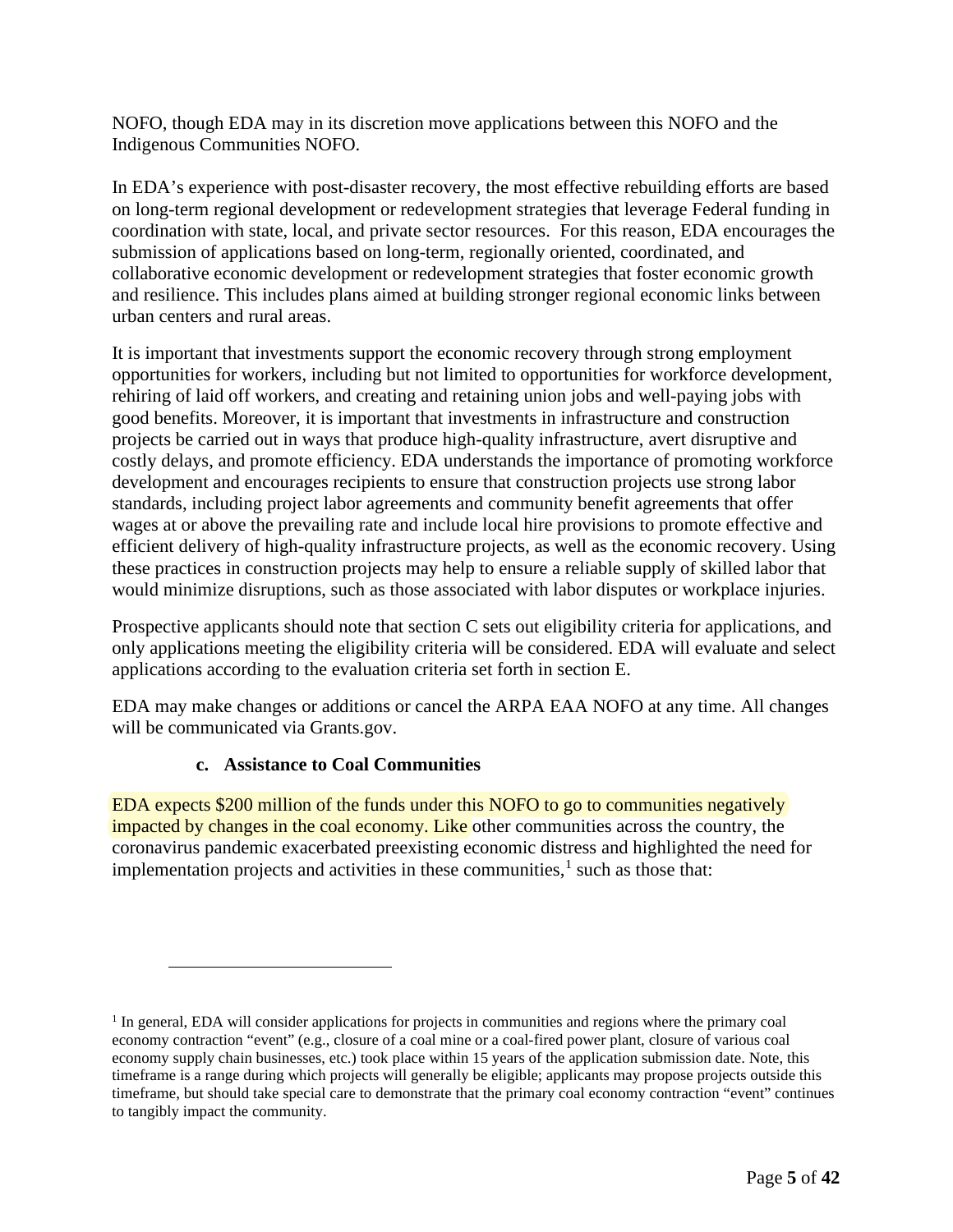- o Will produce multiple economic and workforce development outcomes, such as promoting regional economic growth and diversification, new job creation, and reemployment opportunities for displaced coal economy workers; and
- o Are specifically identified under local and regional economic development plans that have been collaboratively produced by diverse local and regional stakeholders.

"Coal economy" is a term that reflects the complete supply chain of coal-reliant industries.<sup>[2](#page-5-0)</sup> This includes, but is not limited to: coal mining, coal-fired power plants, along with related transportation, logistics, and supply chain manufacturing. Applicants should submit information as part of their application demonstrating that the project is in or directly benefits a coal community (discussed below in section D.2.a). Examples of the types of acceptable data that applicants can use to demonstrate the negative impacts of local and/or regional coal industry contractions include (and are not limited to) economic indicators, labor market analyses, official announcements made by local and regional industries and firms, demographic, and industry data.

#### **d. Workforce Development**

Potential grantees considering projects to develop or support regional workforce training systems should submit proposals under the EDA ARPA Jobs Challenge NOFO, unless that project requires a construction activity not eligible under the Jobs Challenge NOFO. Projects to develop or support regional workforce training systems that require a construction activity are encouraged to apply to this NOFO. For any project that seeks workforce development funding under this NOFO, EDA strongly encourages the applicant to follow and incorporate the principles outlined in the Jobs Challenge NOFO around creating and implementing an employerdriven job training system.

#### **e. Strategy Grants**

In addition to implementation projects, applicants may also seek funding in the form of a "strategy grant" to develop, update, or refine a statewide Comprehensive Economic Development Strategy (CEDS) or multi-jurisdictional CEDS that incorporates the needs of multiple Economic Development Districts.<sup>[3](#page-5-1)</sup> Such a CEDS must aim to alleviate long-term economic deterioration or prepare strategies for dealing with future sudden or severe economic dislocations, including future pandemics, as described in EDA's regulations at 13 C.F.R. § 307.3.[4](#page-5-2) Depending on the needs of a state or region, applicants may be eligible for an initial

<span id="page-5-0"></span><sup>&</sup>lt;sup>2</sup> Examples of supply chain industries include, but are not necessarily limited to, manufacturers of mining equipment and parts for coal-fired power plants and transportation companies that carry coal.

<span id="page-5-1"></span><sup>3</sup> Under the CARES Act, EDA provided funds for Economic Development Districts to update current CEDS to reflect strategies to recover from the pandemic. Any CEDS work funded under this NOFO as described in this paragraph must be unique from that previously funded work.

<span id="page-5-2"></span><sup>&</sup>lt;sup>4</sup> The regulations implementing the EAA program may be found at 13 C.F.R. part 307. Please note that section 307.3 of EDA's regulations describes the differences between an EAA implementation grant and an EAA strategy grant. See also 42 U.S.C. § 3149(b)(2) (EAA planning project is not required to be carried out in an area with a CEDS or be consistent with an existing CEDS).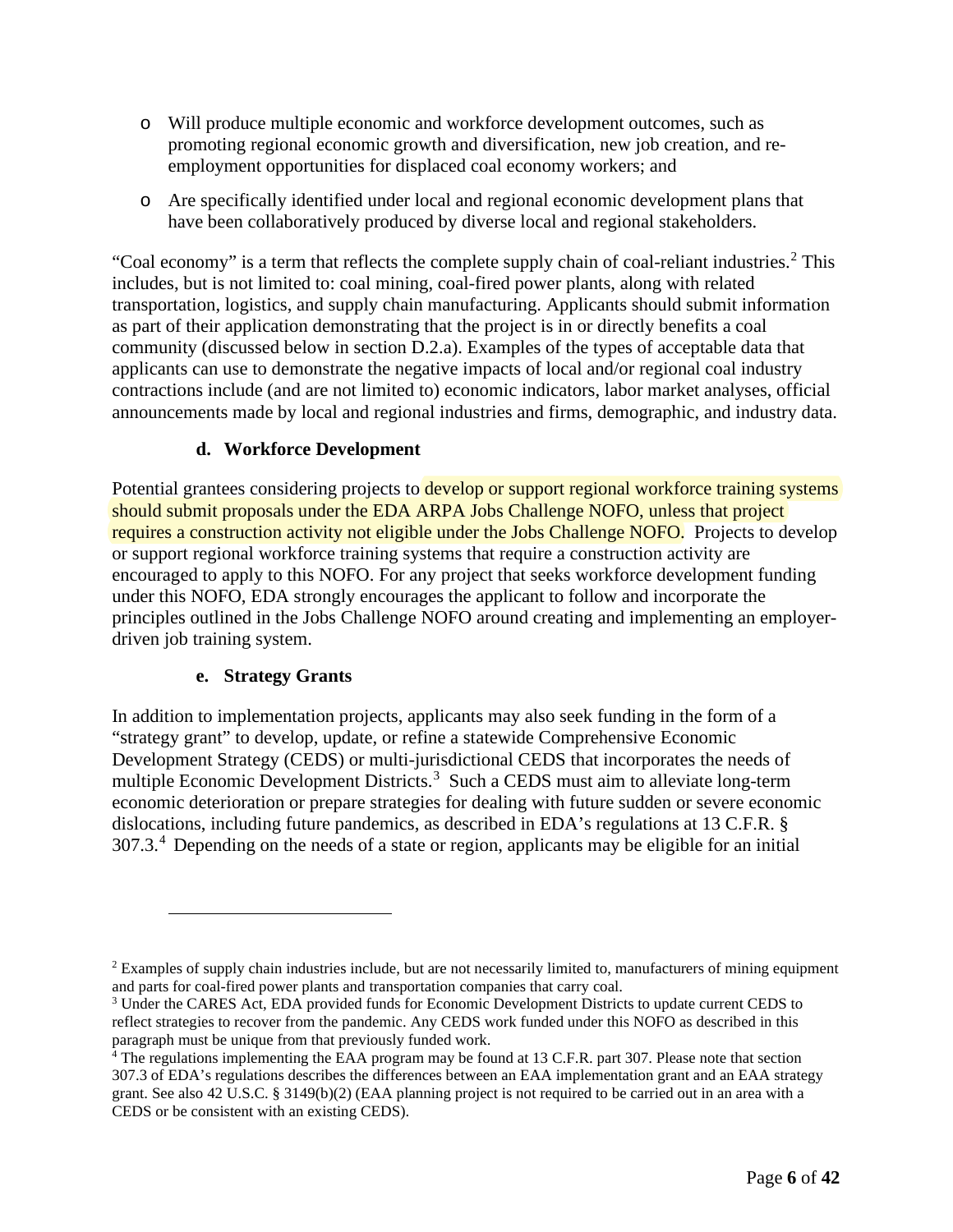strategy grant and a subsequent implementation grant. EDA will consider applications submitted by eligible applicants located in or acting on behalf of the region(s) to be covered by the CEDS.<sup>[5](#page-6-0)</sup>

### **f. Ineligible Projects**

Some projects are generally ineligible under this NOFO, including projects that are primarily residential in nature, projects to create community amenities (e.g., swimming pools, zoos, recreational centers), projects that support casinos or gaming, projects that support general governmental or public safety functions (e.g., buildings to house municipal government, firehouses, public safety equipment), and requests for funding to supplement operating budgets or replace lost revenue (including lost tax revenue). In addition, EDA will not fund projects that are primarily directed at public health responses to the coronavirus pandemic (e.g., testing or vaccination centers, increased hospital capacity, acquisition of PPE for general government use or public distribution); however, incidental public health costs may be included in project budgets (e.g., the cost of PPE for personnel providing technical assistance, larger spaces to accommodate social distancing, increased travel costs to accommodate pandemic safety measures). Applicants who are unsure whether their proposed project is eligible under this NOFO should consult the appropriate EDA Regional Office Point of Contact (POC) listed in section G.

Funds may not be used, directly or indirectly as an offset for other funds, to support or oppose collective bargaining.

### **g. CEDS Alignment**

Except for a strategy grant as described above, each project funded under EAA must be consistent with the region's current CEDS or an equivalent EDA-accepted regional economic development strategy meeting EDA's CEDS or strategy requirements. In accordance with 13 CFR § 303.7(c)(1), in certain circumstances EDA may accept a non-EDA-funded CEDS that does not contain all the elements EDA requires of a CEDS.<sup>[6](#page-6-1)</sup> Applicants must detail how the proposed project will support the economic development needs and objectives outlined in the CEDS or equivalent strategy, and provide a copy of this planning document, either by attaching the document to the application or providing a web link for the document. In addition, applicants should indicate if other Federal funds have been secured or requested to support any portion of the project for which an EDA investment is proposed. Applicants should describe how the EDA investment will complement, leverage, or otherwise align with other public and private investments to accomplish the planned deliverables and outcomes. Where other Federal funding may be involved in the project, the applicant should provide the Federal program name and

<span id="page-6-0"></span> $<sup>5</sup>$  A subsequent implementation grant can be either construction or non-construction. A non-construction</sup> implementation grant might be to provide technical assistance to local businesses better position themselves to survive future economic shocks or workforce training to local residents to better position them to find in-demand jobs.

<span id="page-6-1"></span><sup>6</sup> In doing so, EDA shall consider the circumstances surrounding the application for investment assistance, including emergencies or natural disasters and the fulfillment of the requirements of section 302 of PWEDA.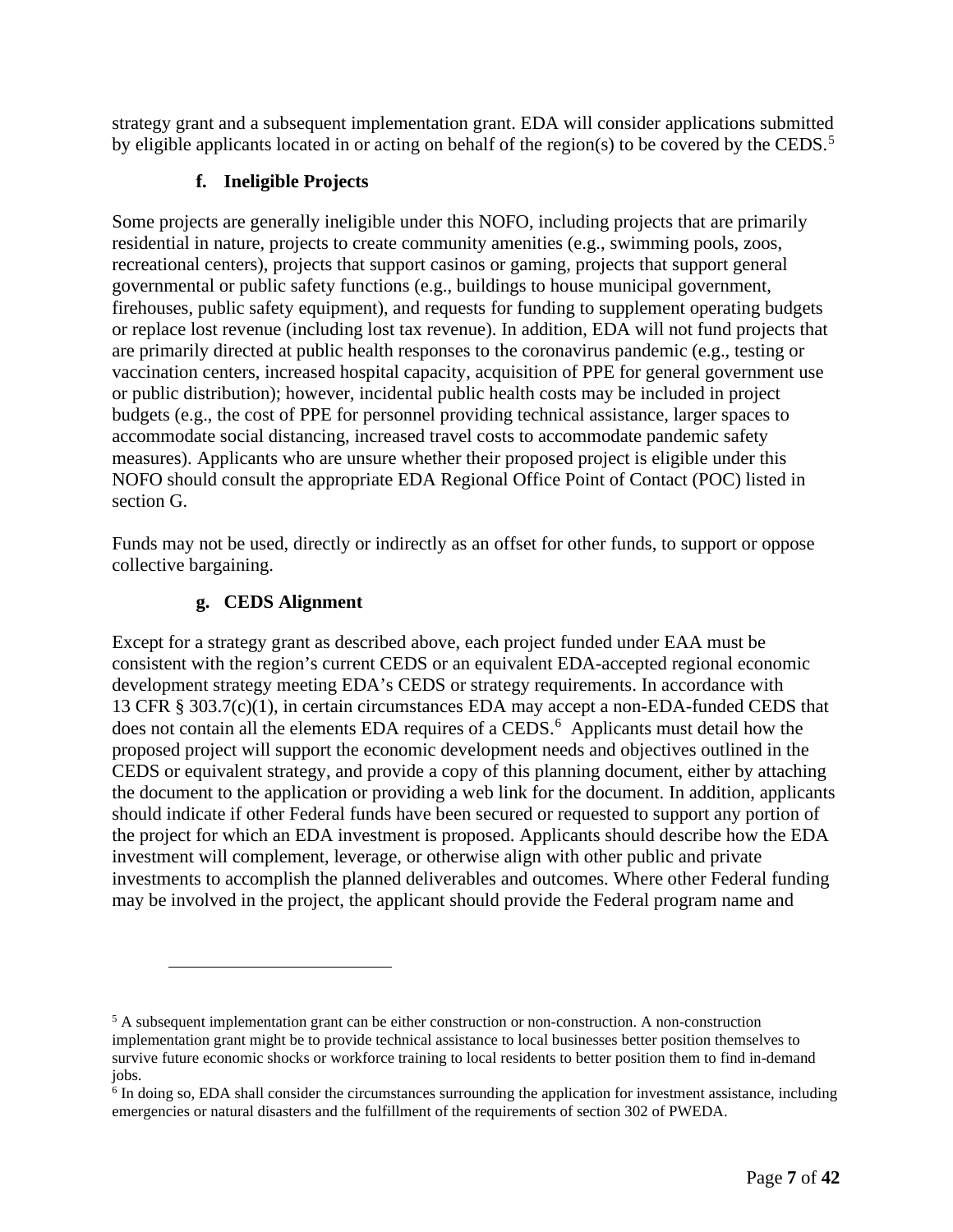contact information with the application to facilitate interagency coordination and avoid duplication of resources.

### **2. EDA Investment Priorities**

<span id="page-7-0"></span>All projects considered for EDA funding under this ARPA EAA NOFO must be consistent with EDA's Recovery and Resilience Investment Priority. Applicants may also demonstrate that a project is consistent with any of EDA's other Investment Priorities and may be considered more competitive as a result. EDA's Investment Priorities are located at [https://www.eda.gov/about/investment-priorities/.](https://www.eda.gov/about/investment-priorities/) The priorities may be updated from time to time. Any future revisions will be reflected on EDA's website on January 15, April 15, July 15, or October 15 of each year.

## **3. Statutory Authorities for EDA's Programs**

<span id="page-7-1"></span>The statutory authority for the EAA program is section 209 of PWEDA (42 U.S.C. § 3149). The statutory authorization of supplemental appropriations for economic disaster recovery activities is section 703 of PWEDA (42 U.S.C. § 3233). Additional programmatic authority is provided by the American Rescue Plan Act of 2021 (Pub. L. 117-2).

Applicant eligibility and program requirements are set forth in EDA's regulations (codified at 13 C.F.R. Chapter III), and all applicants must address these requirements. EDA's regulations are accessible at the Electronic Code of Federal Regulations website at [https://www.ecfr.gov/cgi](https://www.ecfr.gov/cgi-bin/ECFR?page=browse)[bin/ECFR?page=browse.](https://www.ecfr.gov/cgi-bin/ECFR?page=browse) Under "Browse," select "Title 13 – Business Credit and Assistance", then "Go", then "300-399".

### **4. What Is Resilience?**

<span id="page-7-2"></span>In terms of economic development, resilience is broadly defined as the ability of a community or region to anticipate, withstand, and bounce back from various disruptions to its economic base. These disruptions can be caused by a variety of things, including a downturn in the national or local economy as a result of the pandemic. Enhancing resilience in the face of the pandemic, especially in light of the ongoing impacts of a changing climate, is a multi-dimensional effort emphasizing engagement and support from all aspects of the community, including economic development practitioners. Some examples include:

- Efforts to broaden the industrial base or local sectoral specialization with diversification initiatives (e.g., moving away from a local or regional economy overly dependent on one industry that might be susceptible to downturns caused by the pandemic);
- Enhancing business retention and expansion programs to strengthen existing high-growth sectors and industries, development and construction of high-performance and resilient infrastructure and buildings (e.g., broadband, energy, flexible and natural infrastructure, safe development practices, business incubators) to mitigate future risk and vulnerability;
- Comprehensive planning efforts that involve extensive engagement from the community to define and implement a collective vision for economic recovery; and
- Investing and enhancing community human capital development through workforce training to broaden the skills base of the regional workforce.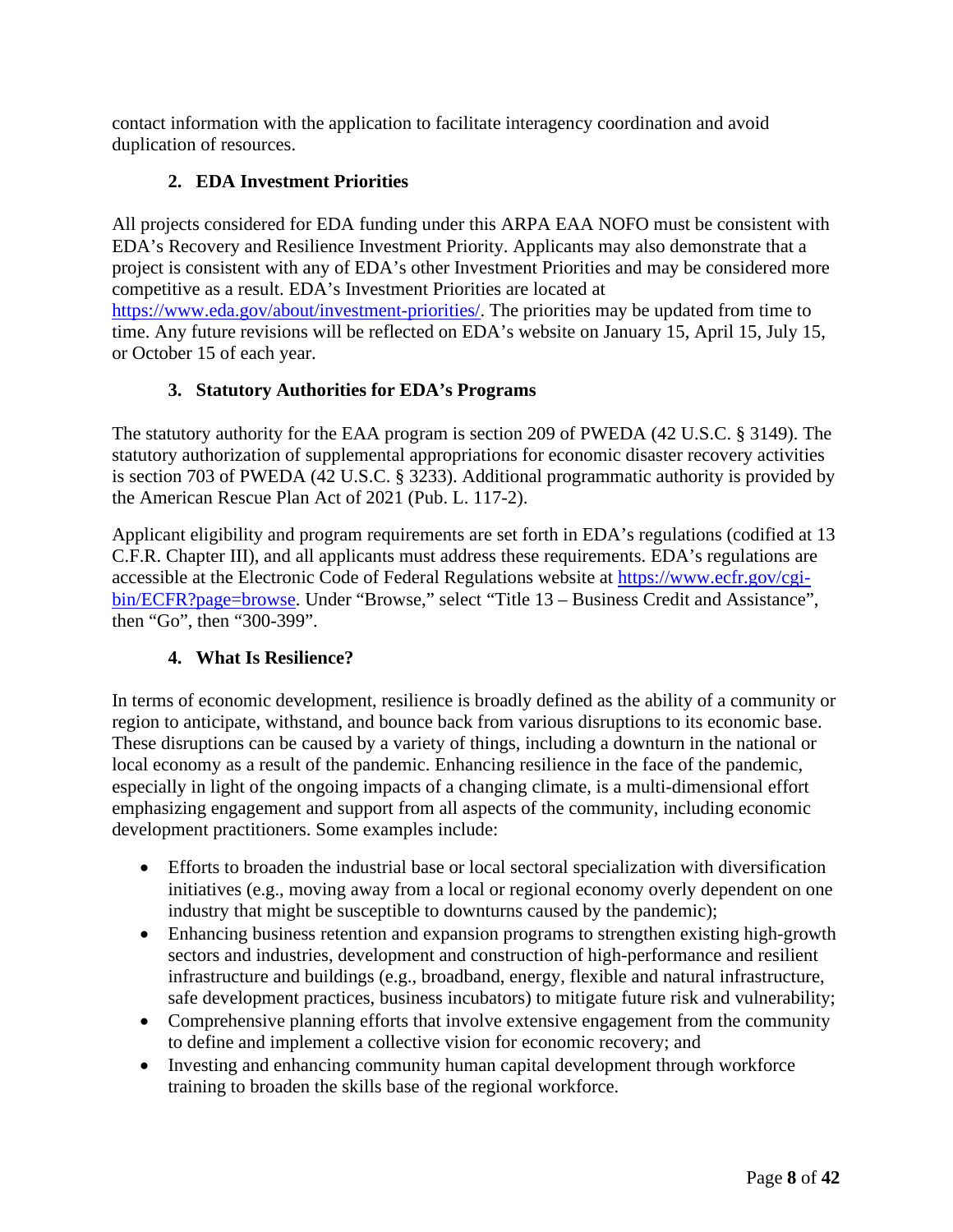The development and adoption of new technologies can also play a vital role in strengthening economic resilience: deploying technologies (e.g., through modern infrastructure like broadband and renewable energy) enables resilience in the face of natural disasters made worse by pandemics and changing climates, and nurturing technology ecosystems supports dynamic, diverse economies that better withstand acute disruptions.

Resilience (within the context of economic development) is strengthened when it includes methods and measures to mitigate the potential for future economic injury, promote a faster "uptime" for economic anchors (e.g., key businesses and/or industries), and strengthen local and regional capacity to troubleshoot and address vulnerabilities within the regional economy. As noted above, to be competitive under this ARPA EAA NOFO, application submissions must explicitly incorporate resilience principles. Additional information about this subject is available at [https://www.eda.gov/ceds/content/economic-resilience.htm.](https://www.eda.gov/ceds/content/economic-resilience.htm)

### <span id="page-8-1"></span><span id="page-8-0"></span>**B. Federal Award Information**

### **1. What Funding Is Available Under this Announcement?**

Under the American Rescue Plan Act of 2021 (Pub. L. 117-2), Congress provided EDA with \$3,000,000,000, to remain available until September 30, 2022, to "prevent, prepare for, and respond to coronavirus and for necessary expenses for responding to economic injury as a result of coronavirus." Of the \$3 billion in appropriated funds, this NOFO specifically provides \$500,000,000 for non-construction and construction EAA work, with \$200,000,000 of those funds going to communities negatively impacted by the downturn in the coal economy, supporting transitioning away from coal.

Consistent with the above, EDA has allocated \$500,000,000 in EAA program funds under this ARPA EAA NOFO among its six Regional Offices, as described below in section B.2. If an applicant is awarded funding, neither DOC nor EDA is under any obligation to provide any future funding in connection with that award or to make any future award(s). Amendments or renewals of an award to increase funding or to extend the period of performance are at the sole discretion of DOC and EDA.

Publication of this announcement does not obligate DOC or EDA to award any specific grant or cooperative agreement or to obligate all or any part of available funds. The award of any grant is subject to the availability of funds at the time of award as well as to DOC priorities at the time of award. Neither DOC nor EDA will be held responsible for application preparation costs. EDA anticipates funding approximately 300 non-construction and construction projects that cost between approximately \$500,000 and \$5,000,000 with this appropriation, though EDA will consider applications above and below these amounts.

#### **2. Initial EDA Regional Office Allocations**

<span id="page-8-2"></span>Based on the total level of economic injury of the States and Territories as a result of the pandemic as measured by change in economic activity, EDA has allocated \$500,000,000 in supplemental program funds among its offices as follows: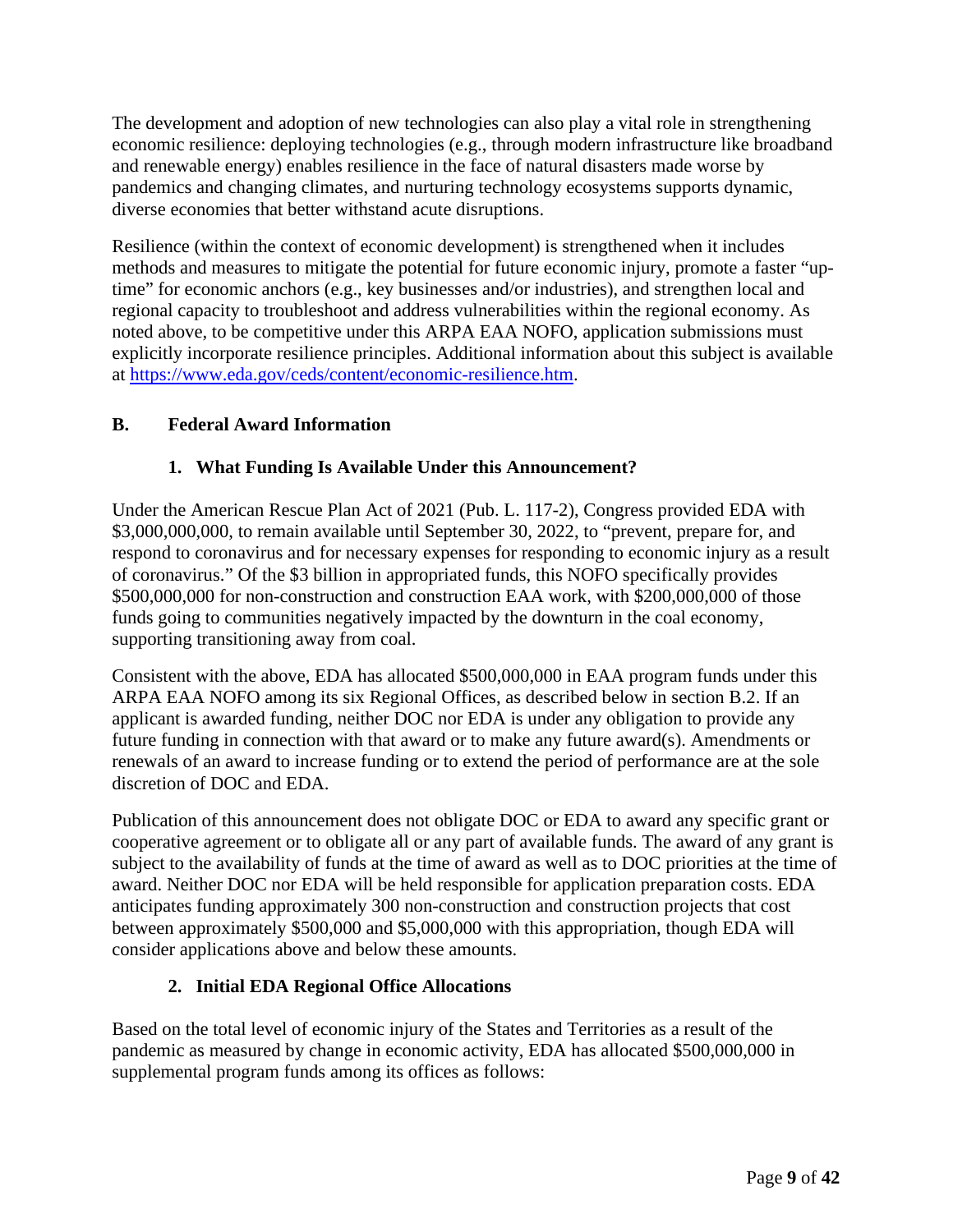Atlanta Regional Office – \$100,630,929 Austin Regional Office – \$63,792,927 Chicago Regional Office – \$82,721,967 Denver Regional Office – \$59,183,266 Philadelphia Regional Office – \$134,304,116 Seattle Regional Office – \$59,366,794

**Note: When appropriate, EDA may exercise its discretion to adjust the allocations to its offices or adjust the total amount available under this NOFO and other American Rescue Plan Act NOFOs based on its experience in administering the supplemental appropriations to ensure funds are used to maximum effect or to adjust to unforeseen changes in recovery efforts.**

#### <span id="page-9-0"></span>**3. What Type of Funding Instrument Will Be Used to Make Awards? How Long Will a Project's Period of Performance Be?**

*Funding Instrument:* Subject to the availability of funds, EDA may award grants or cooperative agreements to eligible applicants. EDA will award a cooperative agreement on a case-by-case basis if substantial agency involvement is required. For a cooperative agreement, the nature of EDA's "substantial involvement" (to be included in the terms and conditions of the award) will generally be collaboration between EDA and the recipient on the scope of work. However, other possible examples of EDA's "substantial involvement" may include, but are not limited to: (i) authority to halt immediately an activity if detailed performance specifications are not met; (ii) stipulation that the recipient must meet or adhere to specific procedural requirements before subsequent stages of a project may continue; (iii) involvement in the recipient's selection of key personnel; and (iv) operational involvement and monitoring during the project to ensure compliance with statutory requirements.

*Period of Performance:* Under the EAA program, the project period of performance depends on the nature of the project for which the grant or cooperative agreement is awarded. Typically, economic recovery strategy grants and non-construction implementation projects may range in duration from 12 to 24 months. Implementation grants involving construction of project facilities and infrastructure generally are expected to range from 12 to 48 months. EDA will work closely with award recipients to accommodate their projected timelines within reason and allowances of regulations and grant policies. EDA expects that all projects will proceed efficiently and expeditiously, and EDA encourages applicants to document specifically when they will be able to start and complete the proposed project scope of work. **EDA's American Rescue Plan appropriations are available for making awards through September 30, 2022, though performance under the award may extend to no later than September 30, 2027.**

### <span id="page-9-2"></span><span id="page-9-1"></span>**C. Eligibility Information**

#### **1. Eligible Applicants**

Eligible applicants for EDA EAA investment assistance include  $a(n)$ :

a. District Organization;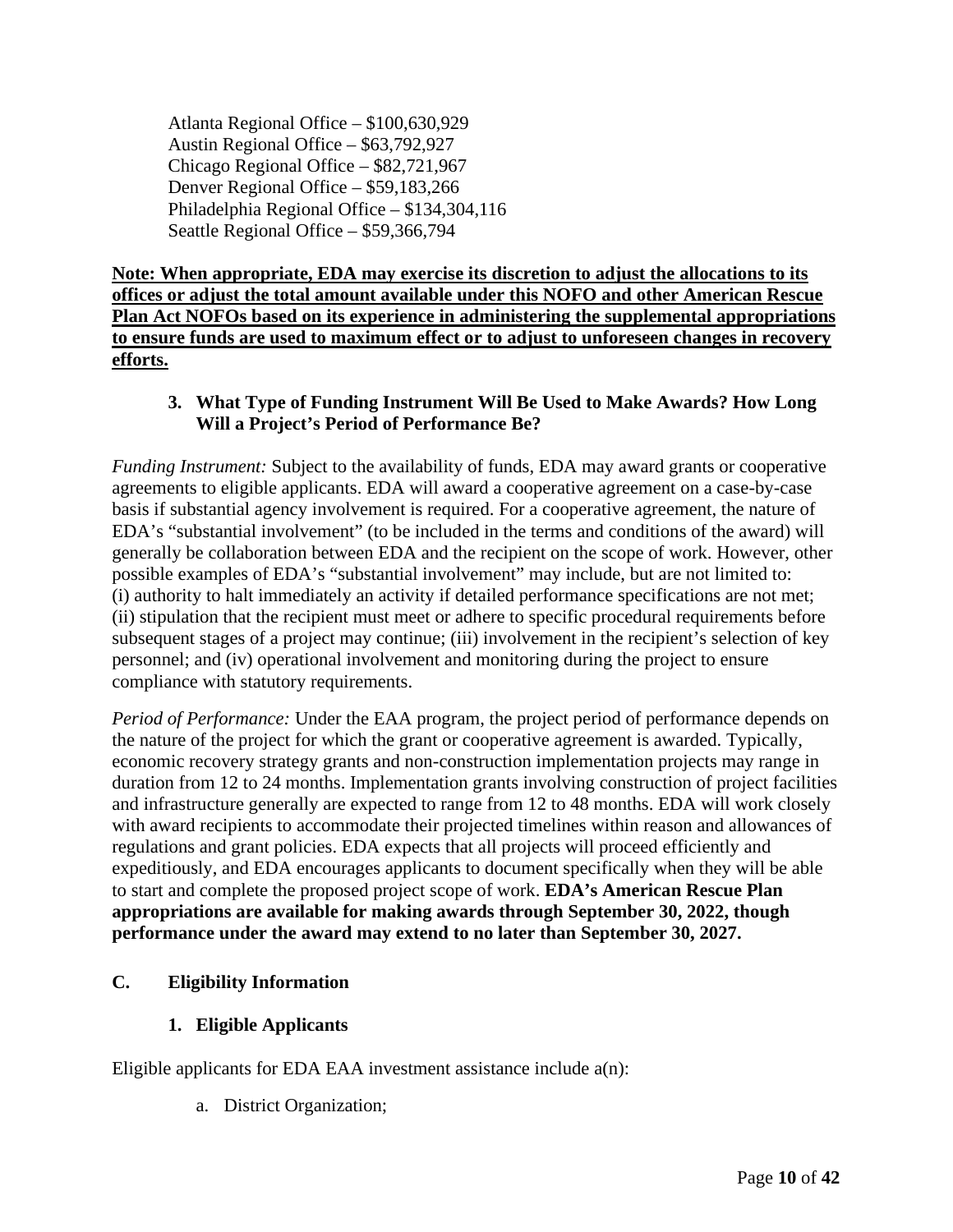- b. Indian Tribe or a consortium of Indian Tribes;
- c. State,<sup>[7](#page-10-2)</sup> county, city, or other political subdivision of a State, including a special purpose unit of a State or local government engaged in economic or infrastructure development activities, or a consortium of political subdivisions;
- d. Institution of higher education or a consortium of institutions of higher education; or
- e. Public or private non-profit organization or association acting in cooperation with officials of a political subdivision of a State.<sup>[8](#page-10-3)</sup>

### <span id="page-10-0"></span>**2. Applicable Disaster Declaration and Responsiveness to the Coronavirus Pandemic**

EDA has determined that economic injury from the coronavirus pandemic constitutes a "Special Need," and eligibility may be established on that basis without reference to the other economic distress criteria. This determination of nationwide eligibility for these funds is consistent with the March 13, 2020 emergency declaration for the coronavirus disease 2019 (COVID-19) pandemic pursuant to the Stafford Act for all states, tribes, territories, local governments, and the District of Columbia [\(https://www.fema.gov/disasters/coronavirus/disaster-declarations#\)](https://www.fema.gov/disasters/coronavirus/disaster-declarations).

EDA has further determined that due to the pervasive nature of the economic impacts of the coronavirus pandemic, any construction or non-construction project that would address those impacts by creating or retaining jobs, or increasing the economic diversity or resiliency of a region, is eligible for funding. For example, an infrastructure project that creates new jobs in a region is responsive to the requirement that the funds be spent to respond to "economic injury as a result of coronavirus."

### <span id="page-10-1"></span>**3. Cost Sharing or Matching**

#### **a. EDA Investment Rate**

For EDA's American Rescue Plan, given the extent of the economic impact and in accordance with the agency's statutory authority under section 703 of PWEDA (42 U.S.C. § 3233), EDA generally expects to fund at least 80%, and up to 100%, of eligible project costs. In determining whether to fund a project's Federal share above 80%, EDA's Grants Officers in the applicable Regional Office will consider on a case-by-case basis whether the circumstances of the proposed project warrant a Federal share in excess of 80%, including whether the applicant has exhausted its effective taxing or borrowing capacity, the extent of the economic impact of the coronavirus pandemic on the region, or whether the region meets other thresholds for elevated need based on the relative economic distress of the region. Applicants that submit projects with increased levels of match may be considered more competitive. Additionally, EDA may establish a maximum investment rate of up to 100% for projects of Indian Tribes. Any portion of the costs for the EDA

<span id="page-10-2"></span><sup>7</sup> Under section 3(10) of PWEDA (42 U.S.C. § 3122), the term "State" includes any State, the District of Columbia, the Commonwealth of Puerto Rico, the U.S. Virgin Islands, Guam, American Samoa, the Commonwealth of the Northern Mariana Islands, the Republic of the Marshall Islands, the Federated States of Micronesia, and the Republic of Palau.

<span id="page-10-3"></span><sup>8</sup> See section 3 of PWEDA (42 U.S.C. § 3122) and 13 C.F.R. § 300.3.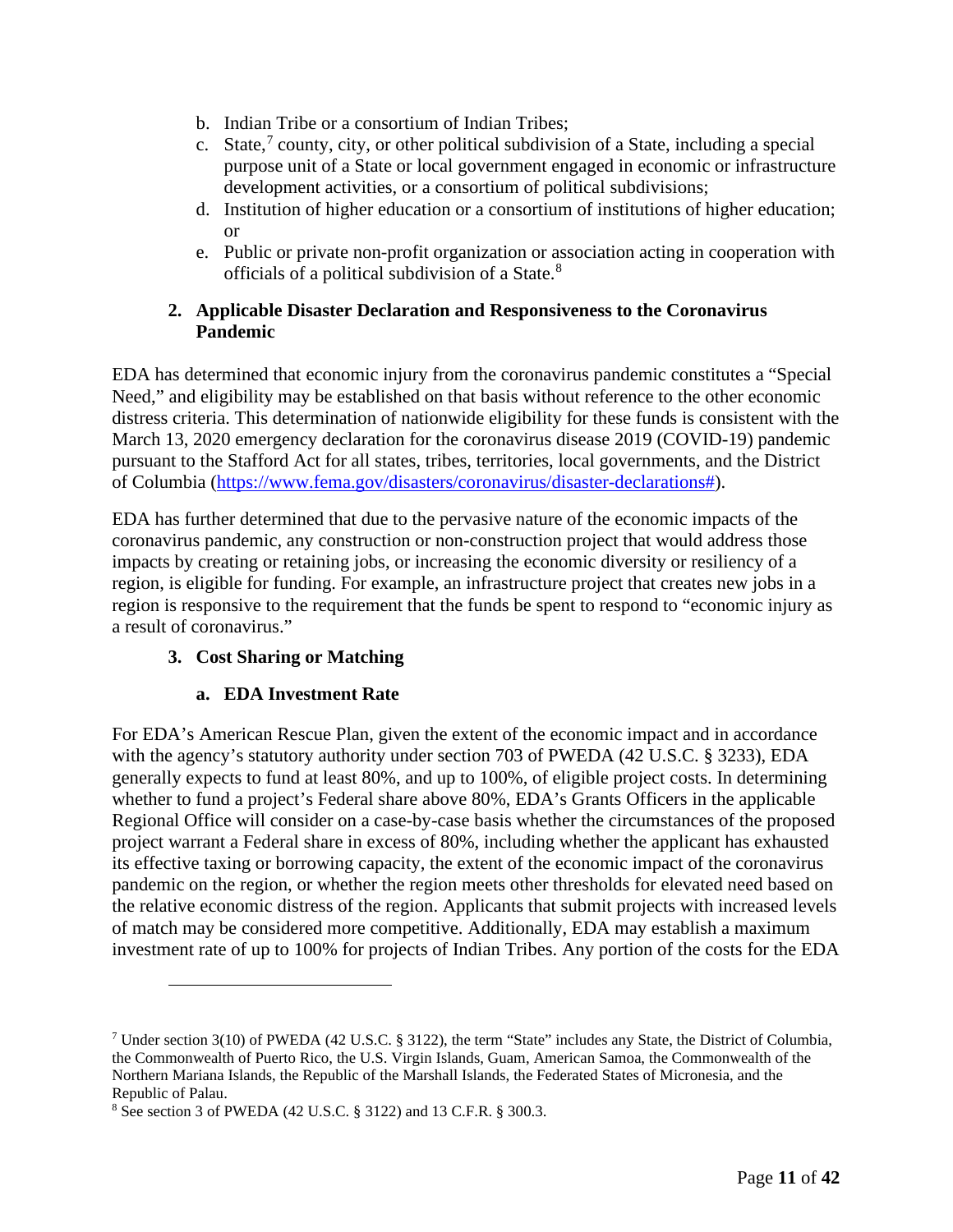scope of work funded below 100% must be borne by the recipient or provided to the recipient by a third party as a contribution for the purposes of and subject to the terms of the award.

### **b. Documentation of Cost Sharing or Matching**

The applicant must document that the matching share will: (i) be committed to the project for the period of performance, (ii) be available as needed, and (iii) not be conditioned or encumbered in any way that may preclude its use consistent with the requirements of EDA investment assistance.<sup>[9](#page-11-1)</sup> To meet these requirements, applicants must submit for each source of the matching share a commitment letter, board resolution, or equivalent document signed by an authorized representative of the organization providing the matching funds.

Additional documentation may be requested by EDA to substantiate the availability of the matching funds. Please contact the appropriate EDA Regional Office Point of Contact (POC) listed in section G of this ARPA EAA NOFO with questions regarding EDA's matching share requirements.

Documented in-kind contributions may provide the required non-Federal Share of the total project cost, but they must be eligible project costs and meet applicable Federal cost principles and uniform administrative requirements. Examples of in-kind contributions can include space, equipment, services, or forgiveness or assumptions of debt.<sup>[10](#page-11-2)</sup> Funds from other Federal financial assistance awards may be considered matching share funds only if authorized by statute, which may be determined by EDA's reasonable interpretation of the statute.<sup>[11](#page-11-3)</sup>

Applicants are *strongly encouraged* to work with the appropriate POC listed in section G of this ARPA EAA NOFO to determine how in-kind contributions may be utilized to satisfy the matching share requirement for their application.

#### <span id="page-11-0"></span>**D. Application Submission Information**

#### **All submissions under this ARPA EAA NOFO are subject to the below review process**.

An applicant **must submit a complete application**, as detailed in section D.2.a of this ARPA EAA NOFO, to be considered for funding. EDA intends to review an application expeditiously upon receipt of the **complete application**. EDA may seek additional information or documentation from the applicant to clarify information presented in the application. Please see section E of this ARPA EAA NOFO for more information on EDA's review and selection process.

EDA strongly encourages applicants to consult with the appropriate POC listed in section G to discuss whether their project is in alignment with EDA's Investment Priorities as well as EDA's eligibility requirements, cost-sharing requirements, property standards, and other requirements

<span id="page-11-1"></span><sup>9</sup> See 13 C.F.R. § 301.5.

<span id="page-11-2"></span><sup>&</sup>lt;sup>10</sup> See section 204(b) of PWEDA (42 U.S.C. § 3144) and the definition of "In-Kind Contribution" at 13 C.F.R. § 300.3.

<span id="page-11-3"></span><sup>&</sup>lt;sup>11</sup> See the definition of "Local Share or Matching Share" at 13 C.F.R. § 300.3. See also 2 C.F.R. § 200.306.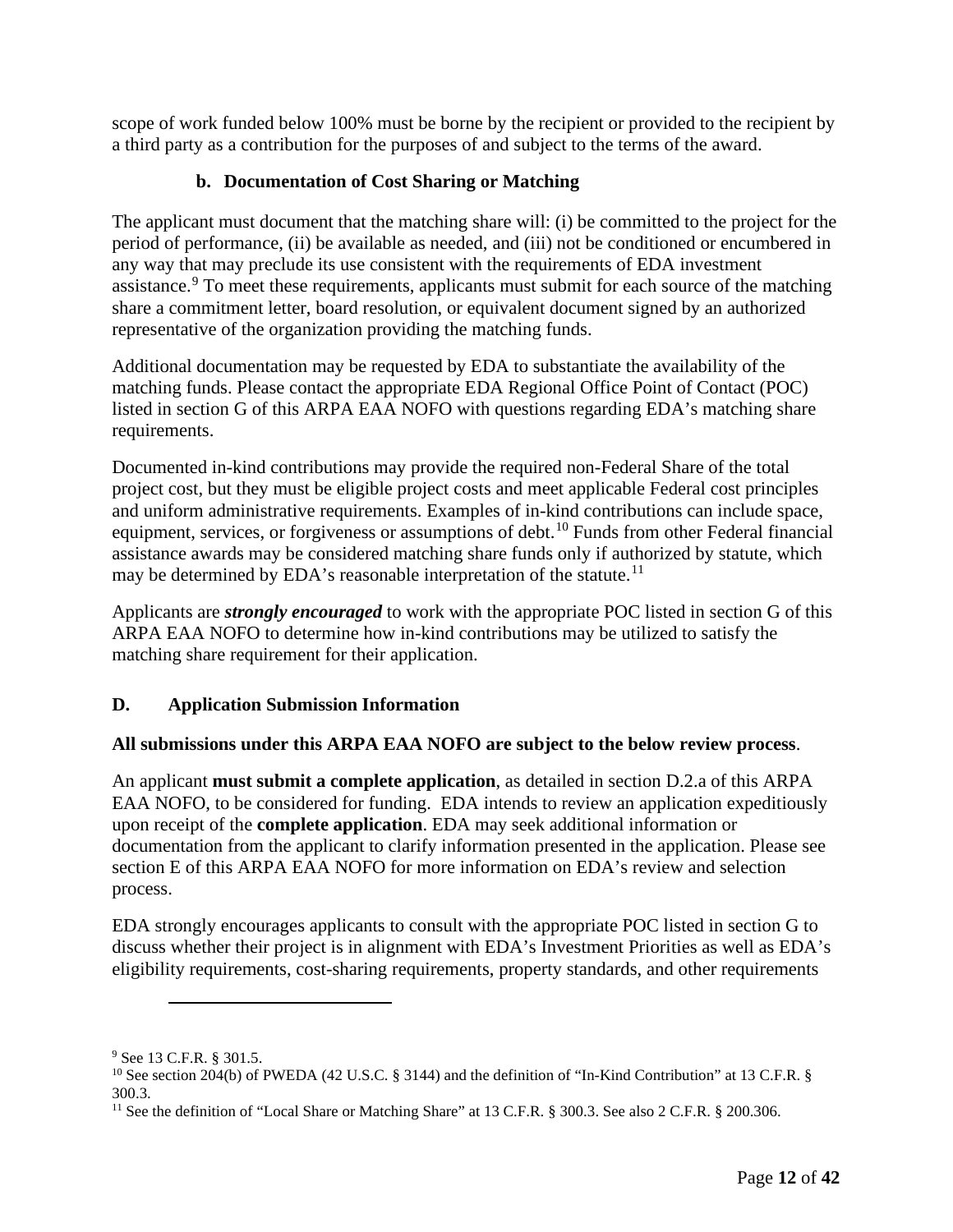outlined in this ARPA EAA NOFO. EDA staff are also available to provide technical assistance on application preparation requirements. This consultation is limited to clarification of technical matters involving their proposed project, project alignment with EDA's mission and EDA's Investment Priorities, and all other relevant and publicly available information relating to general technical matters.

### **1. Address to Request Application Package**

<span id="page-12-0"></span>An electronic version of the application for this ARPA EAA NOFO may be obtained at Grants.gov using Funding Opportunity Number "EDA-2021-ARPAEAA". To accommodate applicants' accessibility requirements, a paper version of the application may be obtained by contacting the appropriate POC listed in section G of this NOFO. Please see section I. below for instructions on submitting an application though Grants.gov.

All applicants must apply through Grants.gov unless they request and receive authorization to submit a paper application package by contacting the appropriate POC listed in section G.

### **2. Content and Form of Application Submission**

<span id="page-12-1"></span>The tables in section D.2.a below describe the EDA and Federal grant assistance forms and other documentation required for a complete application for each type of assistance EDA will provide under this ARPA EAA NOFO. The tables may serve as a checklist for applicants in preparing their submissions.

All relevant forms must be signed electronically by the applicant's Authorized Organizational Representative (AOR); please see section I.2 of this ARPA EAA NOFO for information on AOR requirements. The preferred electronic file format for attachments is Adobe PDF; however, EDA will accept electronic files in Microsoft Word or Microsoft Excel formats. EDA will not accept paper, facsimile or email transmissions of applications except as described below in section D.3. Please refer to important information on submitting your application provided in section D.3.

All documentation and data submitted should be current and applicable as of the date submitted. Applicants are encouraged to contact the appropriate POC listed in section G for technical assistance before submitting an application. EDA staff members are available to provide applicants with technical assistance regarding application requirements. Additionally, EDA may contact the applicant to clarify application materials received.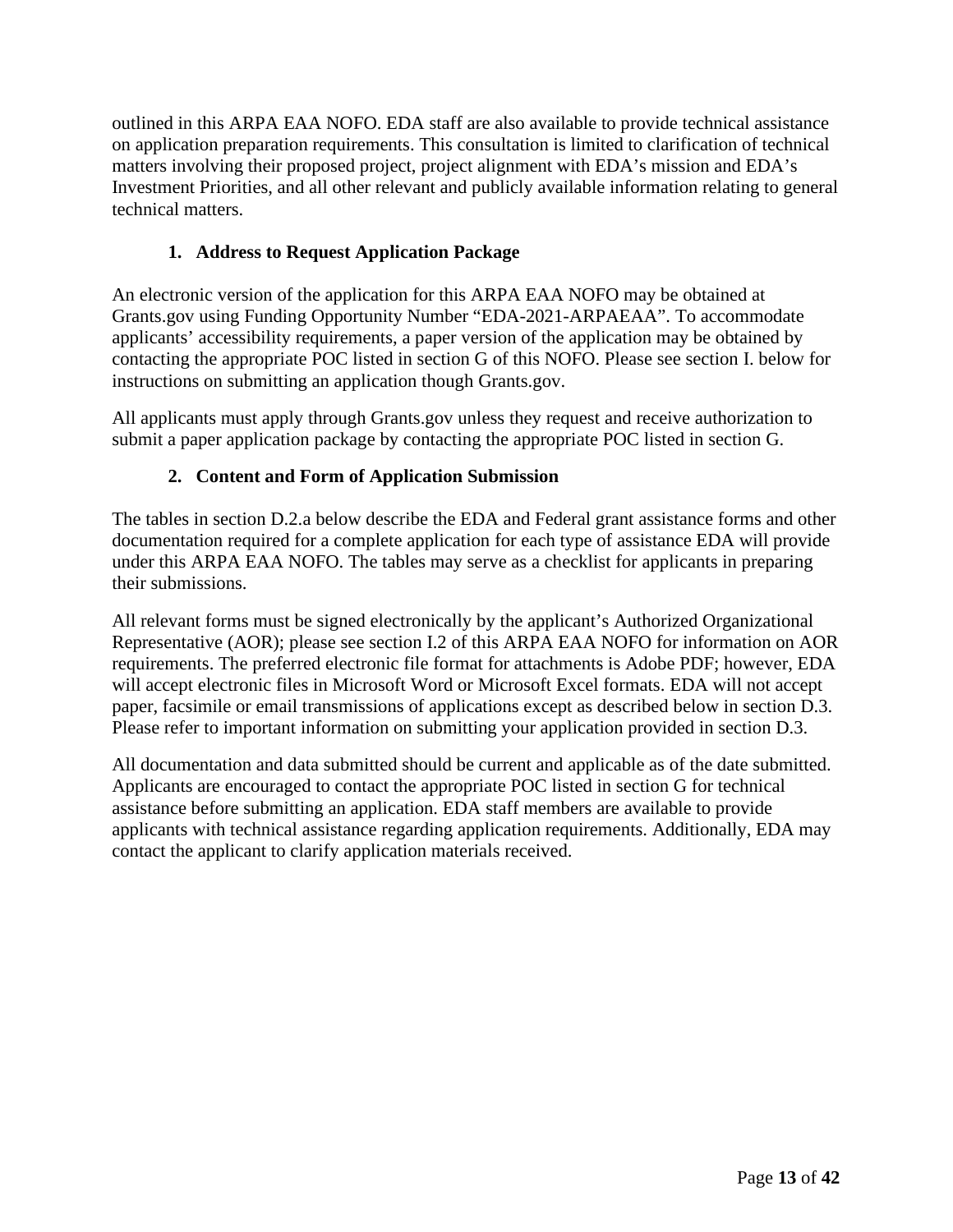#### **a. What is required for a complete application?**[12](#page-13-0)

The following table provides a complete list of documents required for a complete application based on the type of EDA assistance: construction, design and engineering (without a construction component), non-construction, and RLF.<sup>[13](#page-13-1)</sup>

Applications for **construction assistance** (including applications for design and engineering with construction activities) must include:

- 1. **One Form SF-424** (Application for Federal Assistance) from each co-applicant, as applicable.
- 2. **One Form SF-424C** (Budget Information—Construction Programs) per project.
- 3. **One Budget Narrative** per project that identifies and justifies how funds in each line item of the budget (Form SF-424C) will be used to support the proposed project. The Budget Narrative should specifically address each budget line item (including both the Federal Share and matching non-Federal Share), and the narrative total should match the total project costs listed in both the SF-424 question 18 line g and SF-424C ("Total Project Costs"). This includes describing any other Federal funds that have been secured or requested to support the project (see section A.1). The Budget Narrative should include itemized valuations of any in-kind matching funds. The non-Federal Share, whether in cash or in-kind, is expected to be paid out at the same general rate as the Federal Share; however, if the applicant's Budget Narrative proposes otherwise, applicants must also include information that indicates what project elements the matching share funds will support and explain why deviation from paying out at the same general rate is required for the project to be implemented. \*Please note: In lieu of a separate Budget Narrative, this information may be included in the Preliminary Engineering Report as required by section C of the ED-900C.
- 4. **One Form SF-424D** (Assurances—Construction Programs) from each co-applicant, as applicable.
- 5. **One Form ED-900** (General Application for EDA Programs) per project.
	- In section B.2, explain whether and if so how the project will incorporate strong labor standards, including project labor agreements and community benefit agreements, that offer wages at or above the prevailing rate and include local

<span id="page-13-0"></span> $12$  In the event of discrepancies between instructions provided in any of the forms and this ARPA EAA NOFO, the requirements for complete applications as stated in this ARPA EAA NOFO will control.

<span id="page-13-1"></span><sup>&</sup>lt;sup>13</sup> EDA may temporarily waive certain application requirements if the applicant demonstrates that it cannot meet a requirement in a timely fashion because of the impact of the disaster. Applicants are advised to reach out to their appropriate POC listed in section G for more information on this temporary waiver. See 13 C.F.R. § 302.2 ("When non-statutory EDA administrative or procedural conditions for Investment Assistance awards under PWEDA cannot be met by an Eligible Applicant as a result of a disaster, EDA may waive such conditions").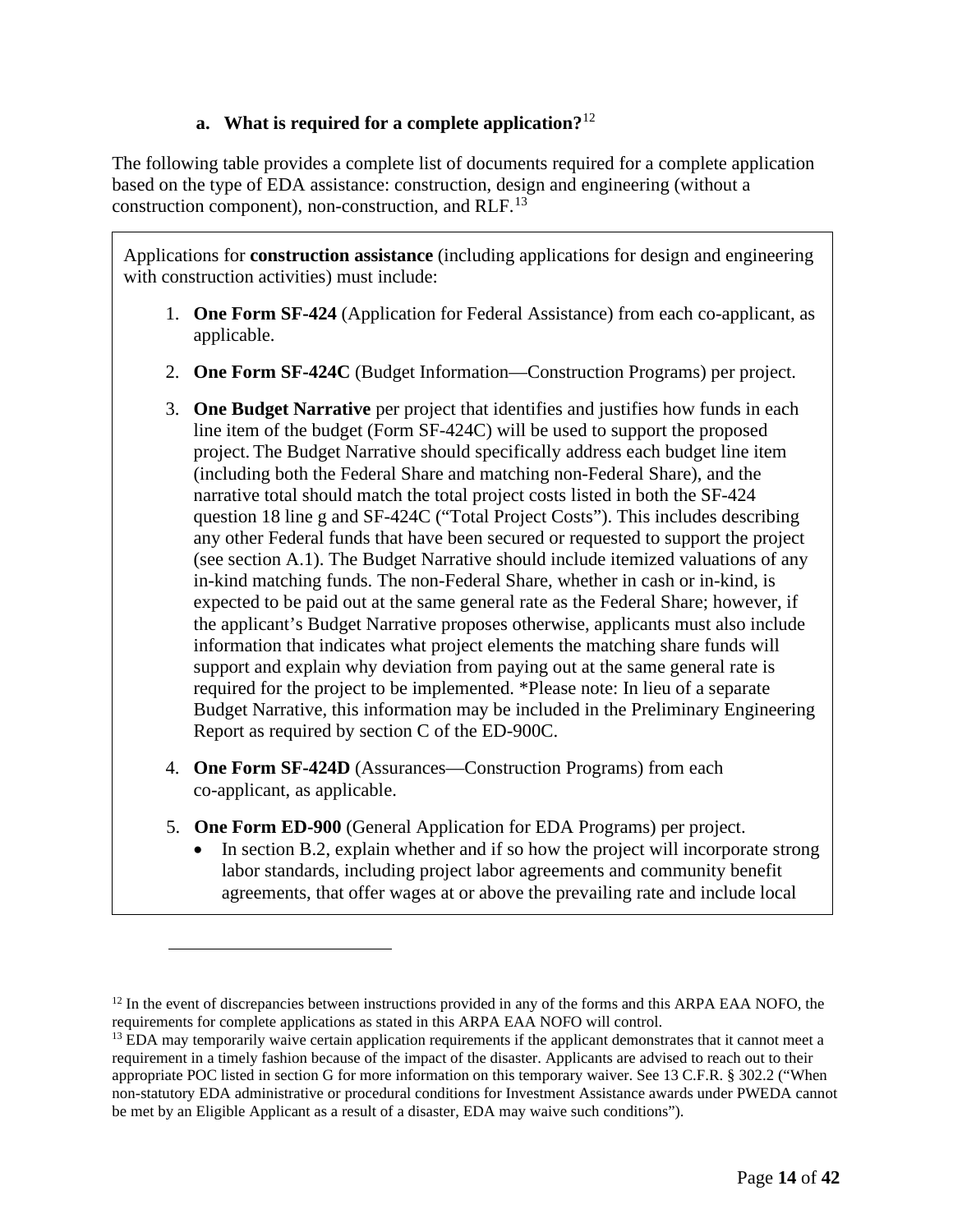hire provisions, and a description of the applicant's workforce plans and practices.

- In section B.6, explain how the proposed project would meet EDA's Recovery and Resilience investment priority, which all American Rescue Plan projects are expected to meet. You may also explain in this space how the proposed projects will meet any of EDA's other investment priorities.
- In section B.8, explain the steps that you will take to ensure that the economic benefits of the project will be shared by all communities in the project region, including any underserved communities. Your explanation should address the communities affected, barriers those communities may face in accessing benefits of the project, contemplated outreach efforts, and other planned steps to address identified barriers, as appropriate.
- In section C.1, if applicable provide information demonstrating that the project is in or directly benefits a coal community.
- 6. **One Form ED-900A** (Additional EDA Assurances for Construction or Non-Construction Investments) from each co-applicant, as applicable.
- 7. **One Form ED-900B** (Beneficiary Information Form) from each beneficiary of the proposed project, as applicable.
- 8. **One Form ED-900C** (EDA Application Supplement for Construction Programs) and accompanying supporting documentation, e.g., Preliminary Engineering Report.
- 9. **One Form ED-900E** (Calculation of Estimated Relocation and Land Acquisition Expenses).
- 10. **Documentation of Matching Share** for each matching share source, such as a commitment letter, board resolution, proof of bonding authority, or similar document, as applicable. This should be attached to Form ED-900 (section B.10.d of the form).
- 11. **An environmental narrative** that will enable EDA to comply with its NEPA responsibilities. A narrative outline that details required components may be accessed in EDA's website at: [https://eda.gov/files/programs/eda](https://eda.gov/files/programs/eda-programs/Environmental-Narrative-Template-and-Application-Certification-Clause.docx)[programs/Environmental-Narrative-Template-and-Application-Certification-](https://eda.gov/files/programs/eda-programs/Environmental-Narrative-Template-and-Application-Certification-Clause.docx)[Clause.docx.](https://eda.gov/files/programs/eda-programs/Environmental-Narrative-Template-and-Application-Certification-Clause.docx)
- 12. **One Applicant's Certification Clause** (see Appendix A to the environmental narrative noted above) completed separately and signed by each co-applicant, as applicable.
- 13. **One Form CD-511** (Certification Regarding Lobbying) from each co-applicant, as applicable.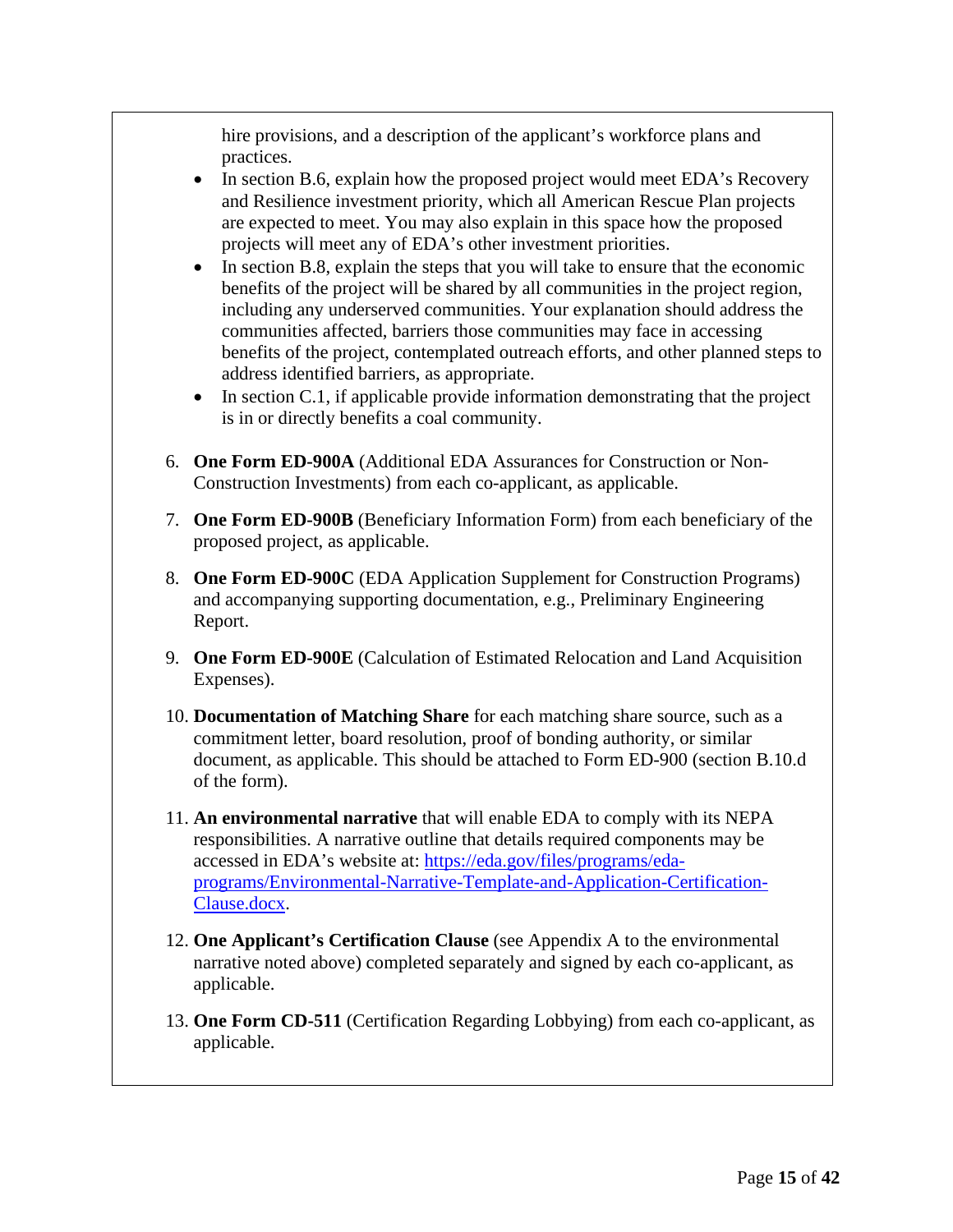14. **One Form SF-LLL** (Disclosure of Lobbying Activities) from each co-applicant, if applicable. Form SF-LLL is only required if the applicant has retained a registered lobbyist in conjunction with the proposed project.

### 15. **Map of project site**.

Applications for **design and engineering assistance only** (without a construction component) must include:

- 1. **One Form SF-424** (Application for Federal Assistance) from each co-applicant, as applicable.
- 2. **One Form SF-424C** (Budget Information—Construction Programs).
- 3. **One Budget Narrative** that identifies and justifies how funds in each line item of the budget (Form SF-424C) will be used to support the proposed project. The Budget Narrative should specifically address each budget line item (including both the Federal Share and matching Non-Federal Share), and the narrative total should match the total project costs listed in both the SF-424 question 18 line g and SF-424C ("Totals"). This includes describing any other Federal funds that have been secured or requested to support the project (see section A.1). The Budget Narrative should include itemized valuations of any in-kind matching funds. The non-Federal Share, whether in cash or in-kind, is expected to be paid out at the same general rate as the Federal Share; however, if the applicant's Budget Narrative proposes otherwise, applicants must also include information that indicates what project elements the matching share funds will support and explain why deviation from paying out at the same general rate is required for the project to be implemented**.**
- 4. **One Form SF-424D** (Assurances—Construction Programs) from each coapplicant, as applicable, unless as part of the registration process for SAM (see section D.2.d. below) each co-applicant has already completed the assurances for non-construction programs. In that case, each co-applicant must inform EDA that this was completed in SAM.
- 5. **One Form ED-900** (General Application for EDA Programs).
	- In section B.6, explain how the proposed project would meet EDA's Recovery and Resilience investment priority, which all American Rescue Plan projects are expected to meet. You may also explain in this space how the proposed projects will meet any of EDA's other investment priorities.
	- In section B.8, explain the steps that you will take to ensure that the economic benefits of the project will be shared by all communities in the project region, including any underserved communities. Your explanation should address the communities affected, barriers those communities may face in accessing benefits of the project, contemplated outreach efforts, and other planned steps to address identified barriers, as appropriate.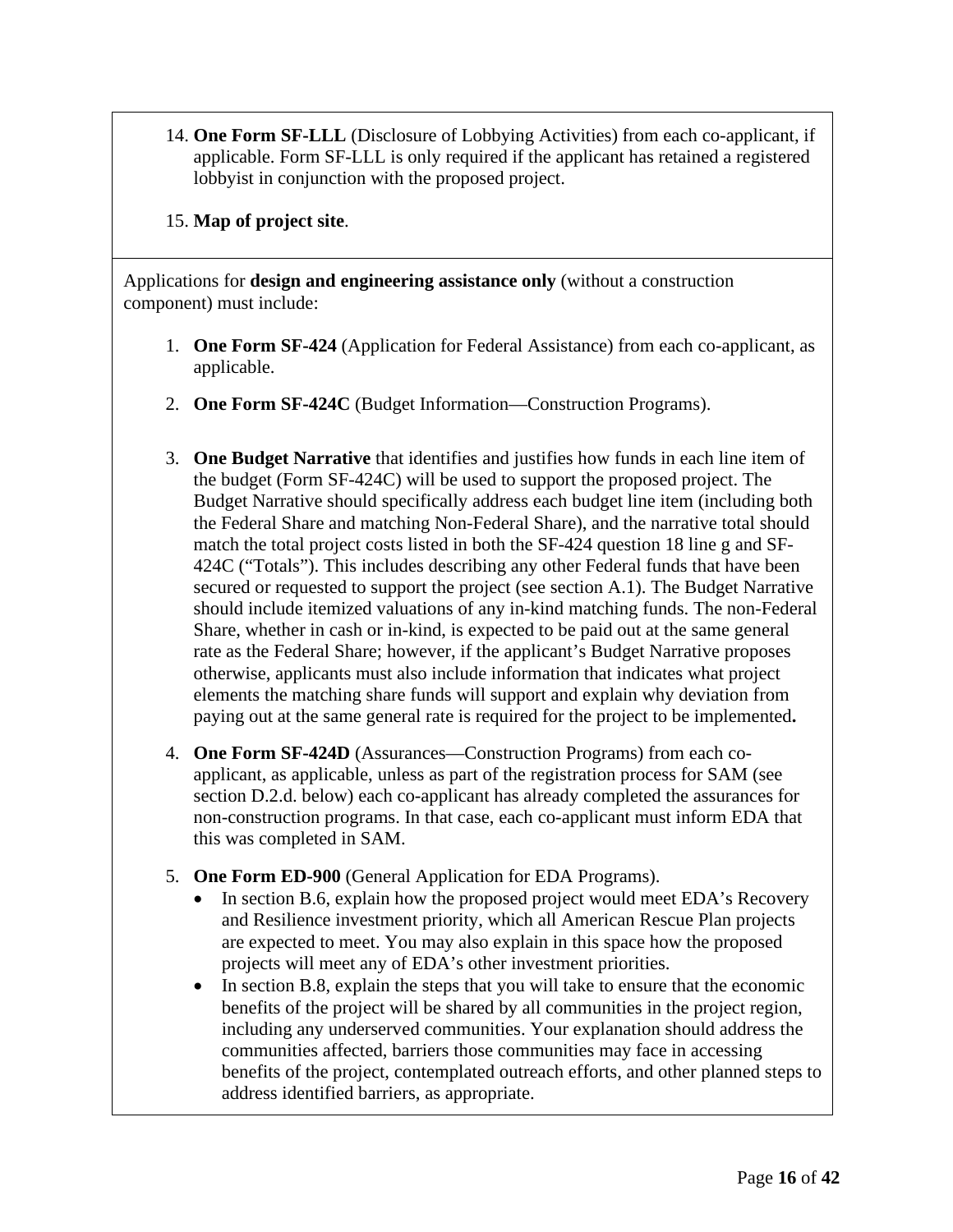- In section C.1, if applicable provide information demonstrating that the project is in or directly benefits a coal community.
- 6. **One Form ED-900A** (Additional EDA Assurances for Construction or Non-Construction Investments) from each co-applicant, as applicable.
- 7. **One Form ED-900D** (Requirements for Design and Engineering Assistance).
- 8. **Documentation of Matching Share** for each matching share source, such as a commitment letter, board resolution, proof of bonding authority, or similar document, as applicable. This should be attached to Form ED-900 (section B.10.d of the form).
- 9. **An environmental narrative** that will enable EDA to comply with its NEPA responsibilities. A narrative outline that details required components may be accessed in EDA's website at: [https://eda.gov/files/programs/eda](https://eda.gov/files/programs/eda-programs/Environmental-Narrative-Template-and-Application-Certification-Clause.docx)[programs/Environmental-Narrative-Template-and-Application-Certification-](https://eda.gov/files/programs/eda-programs/Environmental-Narrative-Template-and-Application-Certification-Clause.docx)[Clause.docx.](https://eda.gov/files/programs/eda-programs/Environmental-Narrative-Template-and-Application-Certification-Clause.docx)
- 10. **One Applicant's Certification Clause** (see Appendix A to the environmental narrative noted above) completed separately and signed by each co-applicant, as applicable.
- 11. **One Form CD-511** (Certification Regarding Lobbying) from each co-applicant, as applicable.
- 12. **One Form SF-LLL** (Disclosure of Lobbying Activities) from each co-applicant, if applicable. Form SF-LLL is only required if the applicant has retained a registered lobbyist in conjunction with the proposed project.

Applications for **non-construction assistance** must include:

- 1. **One Form SF-424** (Application for Federal Assistance) from each co-applicant, as applicable.
- 2. **One Form SF-424A** (Budget Information—Non-Construction Programs).
- 3. **One Budget Narrative** that identifies and justifies how funds in each line item of the budget (Form SF-424A) will be used to support the proposed project. The Budget Narrative should specifically address each budget line item (including both the Federal Share and matching non-Federal Share), and the narrative total should match the total project costs listed in both the SF-424 question 18 line g and SF-424A ("Totals"). This includes describing any other Federal funds that have been secured or requested to support the project (see section A.1). The Budget Narrative should include itemized valuations of any in-kind matching funds. The non-Federal Share, whether in cash or in-kind, is expected to be paid out at the same general rate as the Federal Share; however, if the applicant's Budget Narrative proposes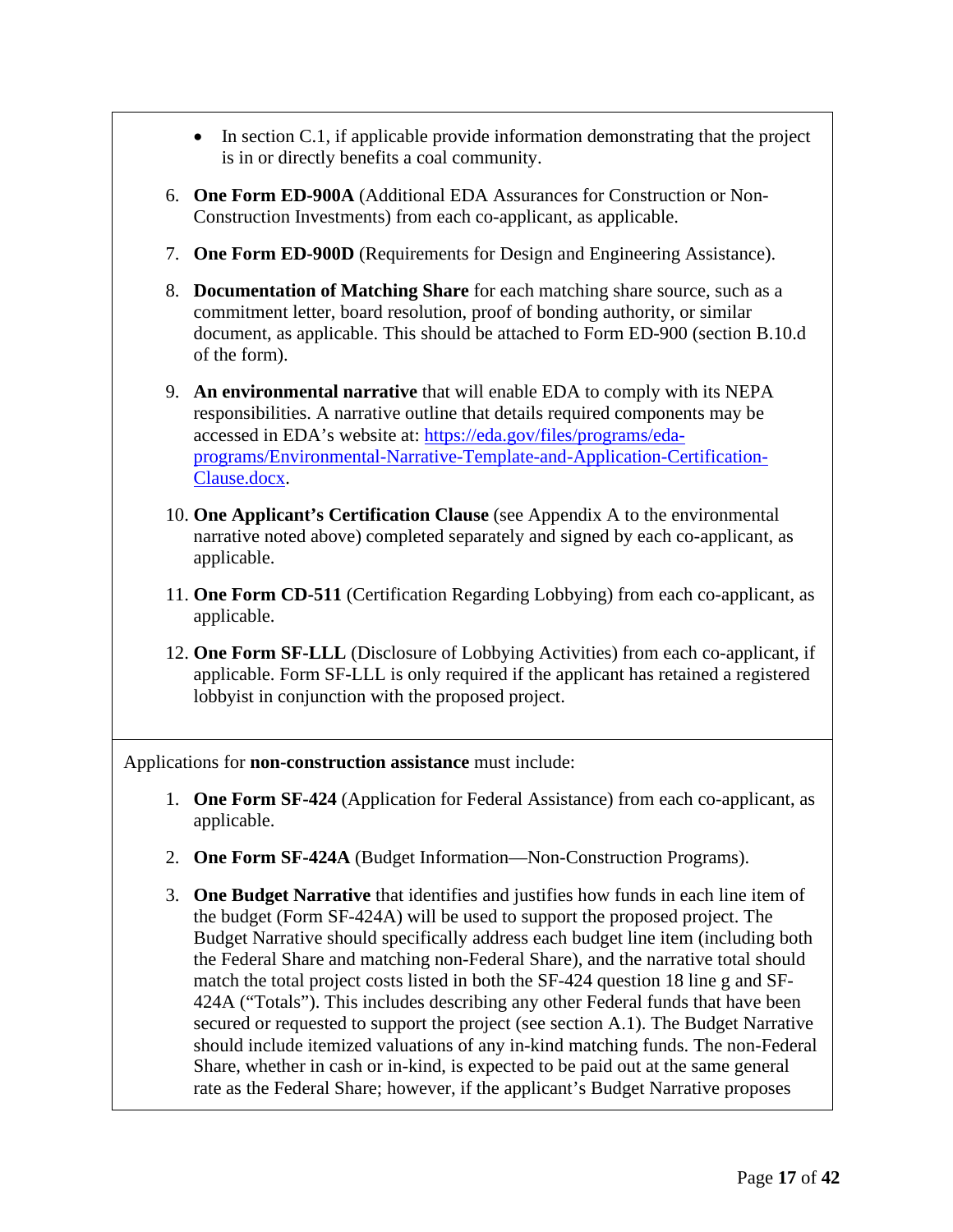otherwise, applicants must also include information that indicates what project elements the matching share funds will support and explain why deviation from paying out at the same general rate is required for the project to be implemented.

- 4. **One Form ED-900** (General Application for EDA Programs).<sup>[14](#page-17-0)</sup>
	- In B.6, explain how the proposed project would meet EDA's Recovery and Resilience investment priority, which all American Rescue Plan projects are expected to meet. You may also explain in this space how the proposed projects will meet any of EDA's other investment priorities.
	- In section B.8, explain the steps that you will take to ensure that the economic benefits of the project will be shared by all communities in the project region, including any underserved communities. Your explanation should address the communities affected, barriers those communities may face in accessing benefits of the project, contemplated outreach efforts, and other planned steps to address identified barriers, as appropriate.
	- In section C.1, if applicable provide information demonstrating that the project is in or directly benefits a coal community.
- 5. **One Form ED-900A** (Additional EDA Assurances for Construction or Non-Construction Investments) from each co-applicant, as applicable.
- 6. **Documentation of Matching Share** for each matching share source, such as a commitment letter, board resolution, proof of bonding authority, or similar document, as applicable. This should be attached to Form ED-900 (section B.10.d of the form).
- 7. **One Form CD-511** (Certification Regarding Lobbying) from each co-applicant, as applicable.
- 9. **One Form SF-LLL** (Disclosure of Lobbying Activities) from each co-applicant, if applicable. Form SF-LLL is only required if the applicant has retained a registered lobbyist in conjunction with the proposed project.

Applications for **RLF assistance** must include:

- 1. **One Form SF-424** (Application for Federal Assistance) from each co-applicant, as applicable.
- 2. **One Form SF-424A** (Budget Information—Non-Construction Programs).
- 3. **One Budget Narrative** that identifies and justifies how funds in each line item of the budget (Form SF-424A) will be used to support the proposed project. The

<span id="page-17-0"></span><sup>&</sup>lt;sup>14</sup> Applicants seeking a strategy grant should note this information as part of their response to section B.2 of the form.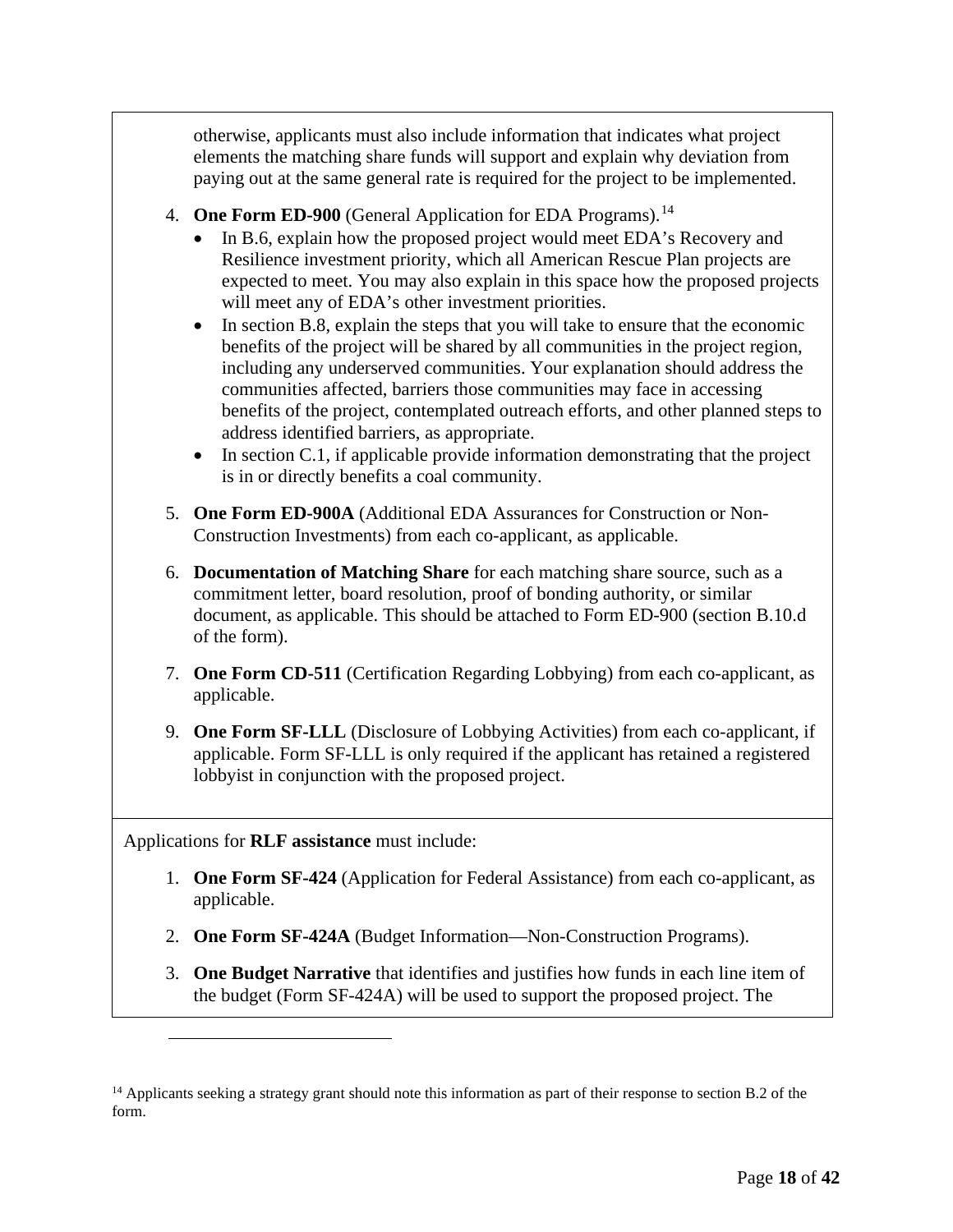Budget Narrative should specifically address each budget line item (including both the Federal Share and matching non-Federal Share), and the narrative total should match the total project costs listed in both the SF-424 question 18 line g and SF-424A ("Totals"). This includes describing any other Federal funds that have been secured or requested to support the project (see section A.1). The Budget Narrative should include itemized valuations of any in-kind matching funds. The non-Federal Share, whether in cash or in-kind, is expected to be paid out at the same general rate as the Federal Share; however, if the applicant's Budget Narrative proposes otherwise, applicants must also include information that indicates what project elements the matching share funds will support and explain why deviation from paying out at the same general rate is required for the project to be implemented.

- 4. **One Form ED-900** (General Application for EDA Programs).
	- In section B.6, explain how the proposed project would meet EDA's Recovery and Resilience investment priority, which all American Rescue Plan projects are expected to meet. You may also explain in this space how the proposed projects will meet any of EDA's other investment priorities.
	- In section B.8, explain the steps that you will take to ensure that the economic benefits of the project will be shared by all communities in the project region, including any underserved communities. Your explanation should address the communities affected, barriers those communities may face in accessing benefits of the project, contemplated outreach efforts, and other planned steps to address identified barriers, as appropriate.
	- In section C.1, if applicable provide information demonstrating that the project is in or directly benefits a coal community.
- 5. **One Form ED-900A** (Additional EDA Assurances for Construction or Non-Construction Investments) from each co-applicant, as applicable.
- 6. **One Form ED-900F** (Supplement for Revolving Loan Fund Applications).
- 7. **Documentation of Matching Share** for each matching share source, such as a commitment letter, board resolution, proof of bonding authority, or similar document, as applicable. This should be attached to Form ED-900 (section B.10.d of the form).
- 8. **A draft RLF plan** that addresses all components required by EDA's regulation at 13 C.F.R. § 307.9.
- 9. **One Form CD-511** (Certification Regarding Lobbying) from each co-applicant, as applicable.
- 10. **One Form SF-LLL** (Disclosure of Lobbying Activities) from each co-applicant, if applicable. Form SF-LLL is only required if the applicant has retained a registered lobbyist in conjunction with the proposed project.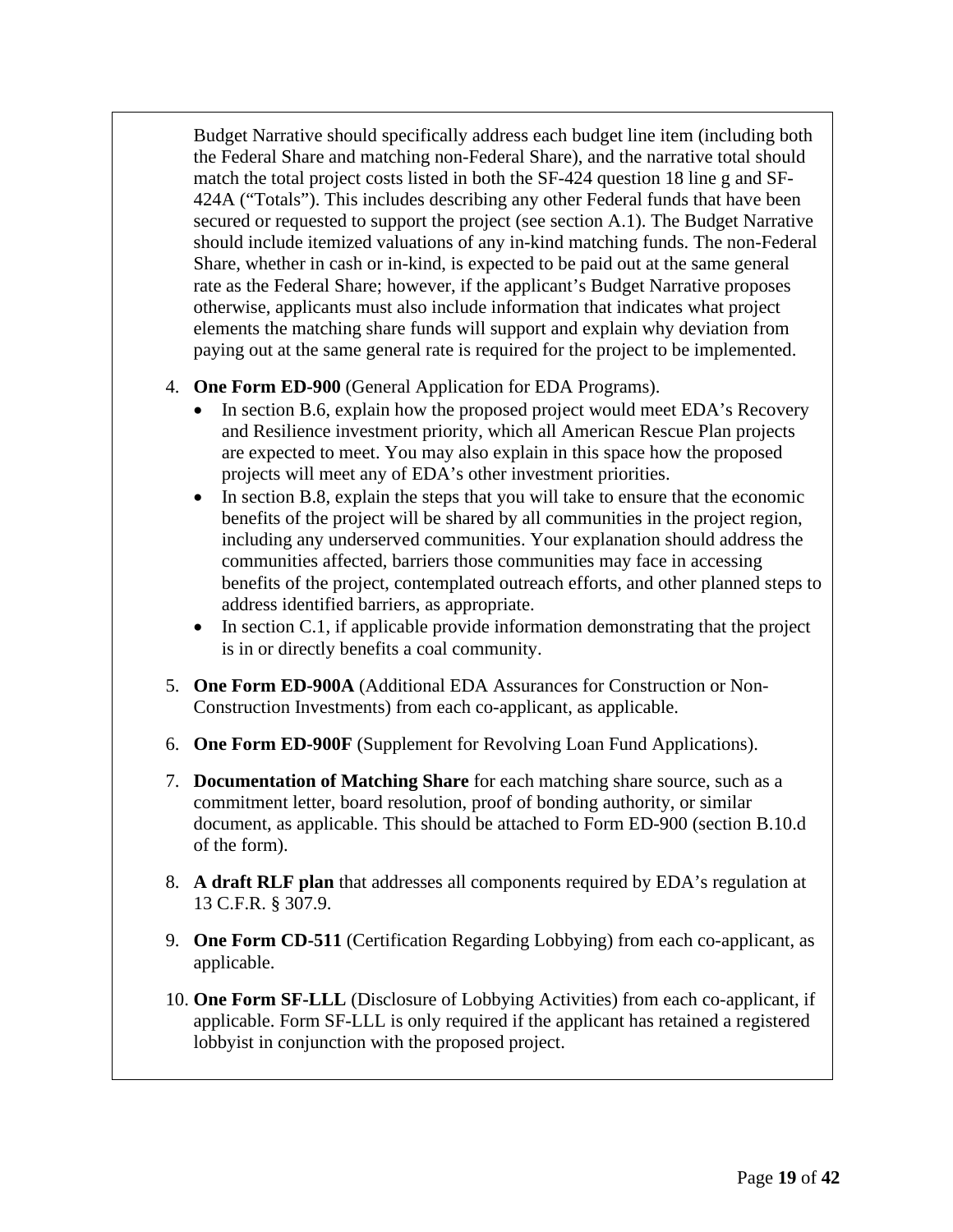In addition, **an application to support a business incubator**, technology or other type of incubator or accelerator, regardless of the type of assistance being requested (i.e., construction or non-construction) must also include:

- i. A feasibility study establishing the market demand for the specific start-up companies proposed for incubation (technology, general business, bio-tech, manufacturing, etc.), presence of necessary resources, and community support for the incubator;
- ii. Documentation with detailed demonstration that the applicant has the financial capacity to operate the incubator facility (if applicable) and reach a positive cash flow within a reasonable period of time, which EDA generally expects to be three years; *and*
- iii. A management plan for operation of the incubator that, *at a minimum,* includes a/an:
	- (a) *Tenant/client selection policy* that includes a description of the types of businesses sought and any established selection criteria;
	- (b) *Tenant lease or license agreement* (if applicable) that enumerates the shared services to be provided; delineates the incubator's business assistance policy, including the provision of management, technical, and training assistance, and the incubator's graduation policy; and establishes periodic access to the tenant's business records to permit assessment of the financial and operational viability of the tenant's business;
	- (c) *Business assistance policy* that outlines the various types of assistance that the incubator will provide to start-up firms, including how the incubator will support tenants/clients with access to capital needed to grow their businesses successfully;
	- (d) *Staffing plan* that details the talent and resources that will be dedicated to supporting the start-up companies accepted into the incubator;
	- (e) *Tenant graduation policy* that is documented as a provision of the tenant lease or license agreement (if applicable) with clear requirements for tenant graduation from the facility or services of the incubator; and
	- (f) *Incubator performance plan* that includes how the incubator will track the success of incubator tenants/clients, specifically identifying what performance measurement data the incubator proposes to collect from tenants/clients and for what period of time during and after the service period the data will be collected. This should also include members of any oversight or policy board for the incubator that will be responsible for setting performance goals of the incubator, selecting or approving selections of staff, establishing and reviewing policy, and monitoring performance.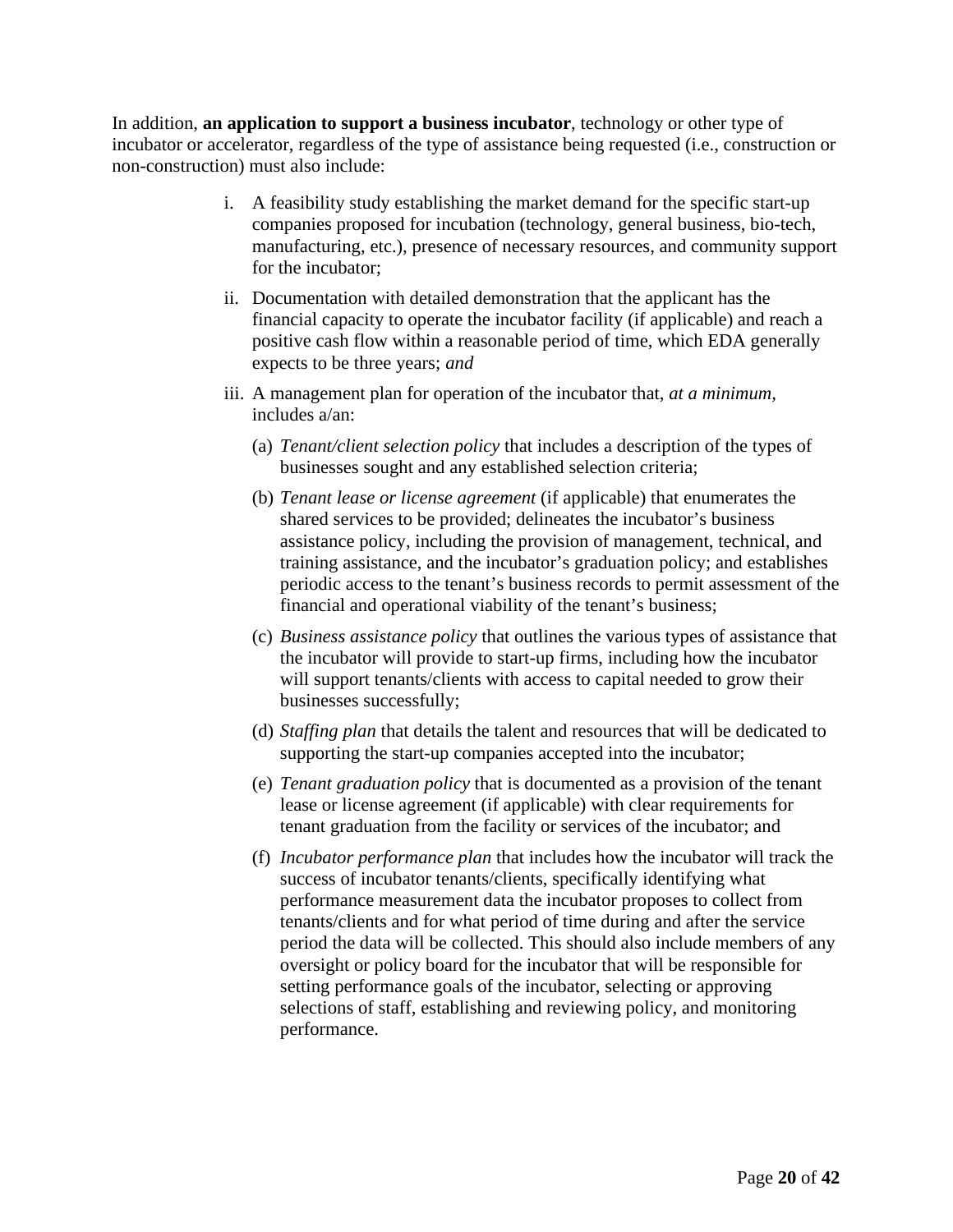Any applicant that proposes a project to support an incubator is *strongly encouraged* to contact the appropriate POC listed in section G to clarify technical matters involving their proposed project.

For projects that were not selected for funding under the CARES Act and applicants would like EDA to carry forward the application unchanged into this NOFO consistent with the process described below in section E.1.d., applicants must submit a letter to EDA requesting the project be reviewed under this NOFO. The letter must also contain a certification that the project is unchanged and match remains available as originally provided in the application.

#### **b. Environmental and Historic Preservation Requirements**

All applicants for EDA construction assistance (including design and engineering assistance) are required to provide adequate environmental information. Each application will be reviewed by EDA for compliance with the National Environmental Policy Act (NEPA) of 1969, as amended. During the NEPA review process, applicants may be instructed to contact the designated State and/or Tribal Historic Preservation Officer (SHPO/THPO), provide approvals from other governmental agencies, or provide more detailed environmental information. EDA, after compliance with requirements for consultation with Federally-recognized Indian Tribes, may require applicants to participate in Tribal consultation, as necessary. The implementing regulations of NEPA require EDA to provide public notice of the availability of project-specific environmental documents, such as environmental impact statements, environmental assessments, findings of no significant impact, and records of decision, to the affected public. For further guidance and information, please contact the appropriate Regional Environmental Officer listed in section G. Applicants will be notified of any changes to these requirements via Grants.gov.

#### **c. Copy of Negotiated Indirect Cost Rate Agreement (if applicable)**

As noted in EDA's Standard Terms and Conditions for Construction Projects (Construction ST&Cs), indirect costs are generally not applicable to construction awards.

If indirect costs are included in the budget for non-construction projects, the applicant must include documentation to support the indirect cost rate it is using (unless claiming the 10 percent de minimis indirect cost rate, discussed below). For most applicants, this will entail the submission of a copy of its current, approved negotiated indirect cost rate agreement (NICRA). The maximum dollar amount of allocable indirect costs for which EDA will reimburse a recipient is the lesser of the (i) line-item amount for the Federal Share of indirect costs contained in the EDA approved budget for the award, or (ii) the Federal Share of the total allocable indirect costs of the award based on either (a) the indirect cost rate approved in the NICRA, provided that the NICRA is approved on or before the award end date, or (b) other acceptable documentation as indicated below.

If the applicant does not have a current or pending NICRA, it may propose indirect costs in its budget; however, the applicant must prepare and submit an allocation plan and rate proposal for approval within 90 days from the award start date (unless claiming the 10 percent de minimis indirect cost rate, discussed below). See 2 C.F.R. part 200 Apps. III, IV, V, VI, VII for guidance. The allocation plan and the rate proposal must be submitted to EDA's Office of Regional Affairs (or applicable cognizant Federal agency). If the applicant chooses to pursue this option, it should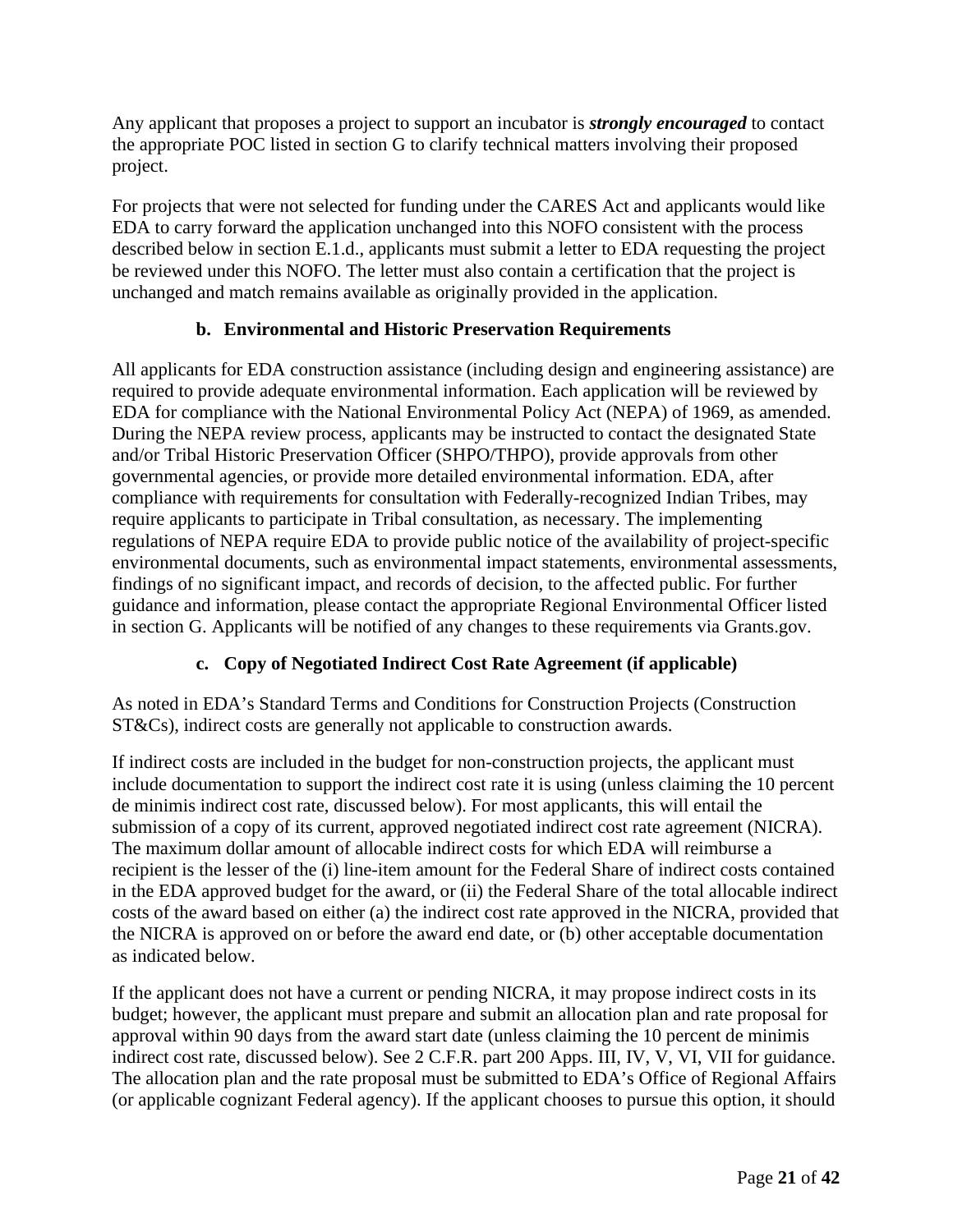include a statement in its Budget Narrative that it does not have a current or pending NICRA and will submit an allocation plan and rate proposal to EDA or the applicant's cognizant Federal agency for approval.

In accordance with 2 CFR § 200.414(f), an applicant that does not have a current negotiated (including provisional) rate, may elect to charge a de minimis rate of 10 percent of modified total direct costs (unless the applicant is a state or local unit of government that receives less than \$35 million in direct federal funding per year, discussed below). No documentation is required to justify the 10 percent de minimis indirect cost rate; however, an applicant electing to charge a de minimis rate of 10 percent must include a statement in its Budget Narrative that it does not have a current negotiated (including provisional) rate and is electing to charge the de minimis rate.

Note that if the applicant is a State or local unit of government that receives less than \$35,000,000 in direct Federal funding per year it may submit any of the following:

- i. A Certificate of Indirect Costs from the Department of the Interior (DOI) or EDA;
- ii. Acknowledgment received from EDA and Certificate of Indirect Costs in the form prescribed at 2 C.F.R. pt. 200, app. VII;
- iii. Cost Allocation Plan approved by a Federal agency (note that cost allocation plans or indirect cost rates approved by state agencies are not acceptable); or
- iv. NICRA.

### **d. Unique Entity Identifier and System for Award Management (SAM)**

To enable the use of a universal identifier and to enhance the quality of information available to the public as required by the Federal Funding Accountability and Transparency Act of 2006, applicants are required to: (i) be registered in SAM before submitting an application; (ii) provide a valid unique entity identifier in the application; (iii) make certain certifications (see also section H.5 of this NOFO); and (iv) continue to maintain an active SAM registration with current information at all times during which they have an active federal award or an application or plan under consideration by a federal awarding agency. EDA may not make a federal award to an applicant until the applicant has complied with all applicable unique entity identifier and SAM requirements and, if an applicant has not fully complied with the requirements by the time the EDA is ready to make an award, EDA may determine that the applicant is not qualified to receive an award and use that determination as a basis for making an award to another applicant. Recipients will be subject to reporting requirements, as identified in OMB guidance published at 2 C.F.R. parts 25 and 170.

#### **3. Submission Dates and Times**

<span id="page-21-0"></span>There are no application deadlines under this ARPA EAA NOFO. EDA plans to accept applications on a rolling basis subject to the availability of funds. EDA's American Rescue Plan appropriations are available for making awards through September 30, 2022 therefore, EDA strongly advises eligible applicants to submit complete applications at least by **March 31, 2022** so that EDA can review and process the application in time to get a potential award in place. **Submission of a complete application by March 31, 2022 is not a guarantee of funding.**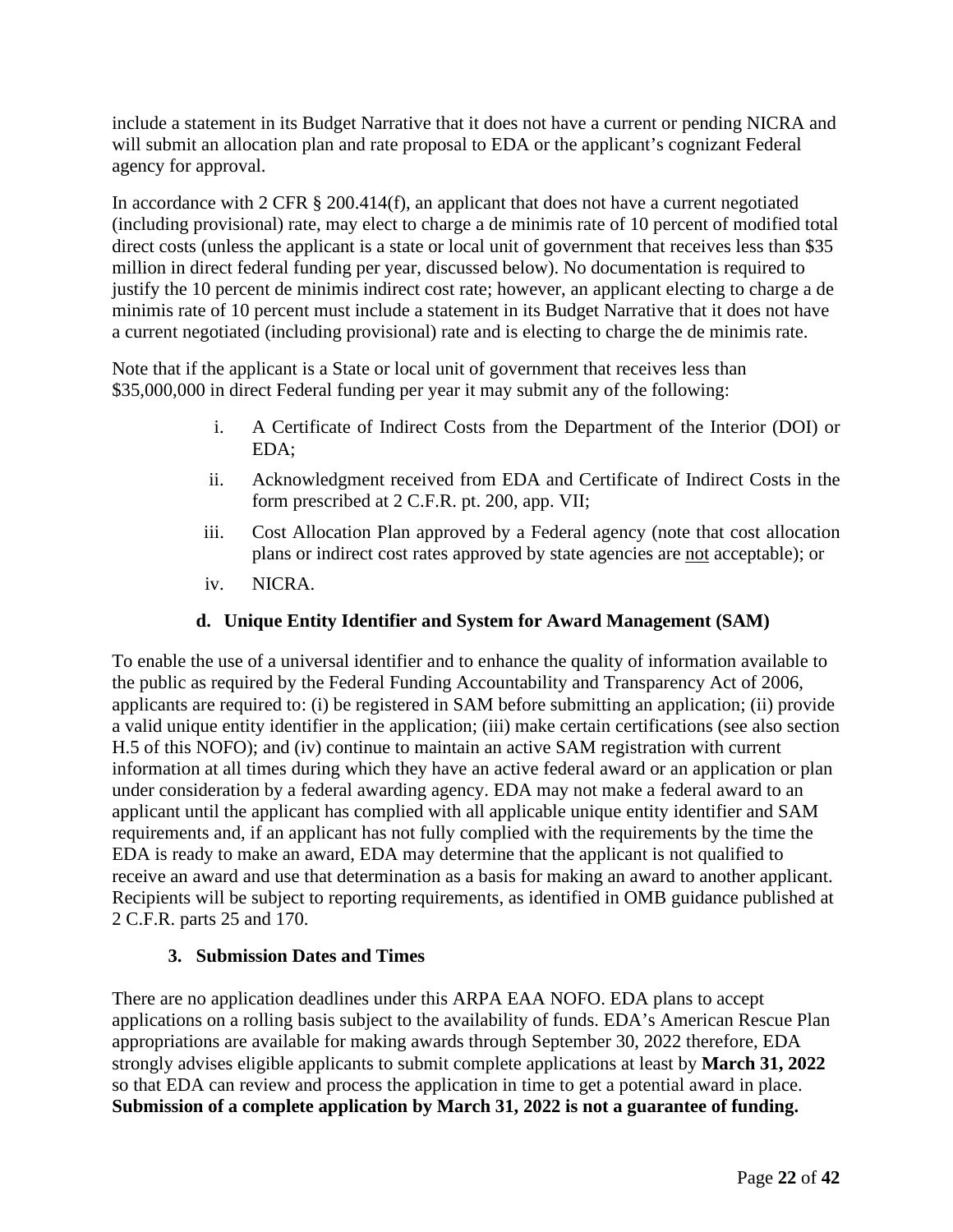**EDA's American Rescue Plan appropriations are available for making awards through September 30, 2022 though performance under the award may extend to no later than September 30, 2027.** EDA may cancel or withdraw the ARPA EAA NOFO at any time.

### **a. Electronic Submission.**

**EDA accepts electronic submissions of applications through Grants.gov.** EDA will not accept paper, facsimile, or email transmissions of applications except as provided below.

Once an application is submitted, it undergoes a validation process through Grants.gov during which the application may be accepted or rejected by the system. Please be advised that the validation process may take 24 to 48 hours to complete. Applications that contain errors will be rejected by Grants.gov and will not be forwarded to EDA for review. The applicant must correct any errors before Grants.gov will accept and validate the application.

### **Please see section I of this ARPA EAA NOFO for more detailed instructions and information on the requirements for submitting applications electronically via Grants.gov.**

### **b. Alternatives to Electronic Submission.**

If an applicant is unable to submit an application electronically for reasons beyond the control of the applicant, EDA, in its sole discretion, may **pre-approve in writing** submission via an alternate method (e.g., email).

### **4. Intergovernmental Review**

<span id="page-22-0"></span>Applications submitted under this ARPA EAA NOFO are subject to the requirements of Executive Order (EO) 12372, "Intergovernmental Review of Federal Programs," if a State has adopted a process under EO 12372 to review and coordinate proposed Federal financial assistance and direct Federal development (commonly referred to as the "single point of contact review process"). All applicants whose primary service areas fall within one or more such States must give State and local governments a reasonable opportunity to review and comment on the proposed Project, including review and comment from area-wide planning organizations in metropolitan areas.<sup>[15](#page-22-1)</sup> To find out more about a State's process under EO 12372, applicants may contact their State's Single Point of Contact (SPOC). Names and addresses of some States' SPOCs are listed at [https://www.whitehouse.gov/wp-content/uploads/2020/04/SPOC-4-13-](https://www.whitehouse.gov/wp-content/uploads/2020/04/SPOC-4-13-20.pdf) [20.pdf.](https://www.whitehouse.gov/wp-content/uploads/2020/04/SPOC-4-13-20.pdf) Question 19 of Form SF-424 allows applicants to demonstrate compliance with EO 12372.

An applicant seeking funding for a construction project or RLF grant under the EAA program that is not a State, Indian Tribe, or general purpose local governmental authority must afford the appropriate general purpose local governmental authority in the project region a minimum of 15 days to review and comment on the proposed project, and provide with its application a statement of its efforts to seek comments and either (i) a copy of the comments received and a

<span id="page-22-1"></span><sup>&</sup>lt;sup>15</sup> As provided for in 15 C.F.R. part 13.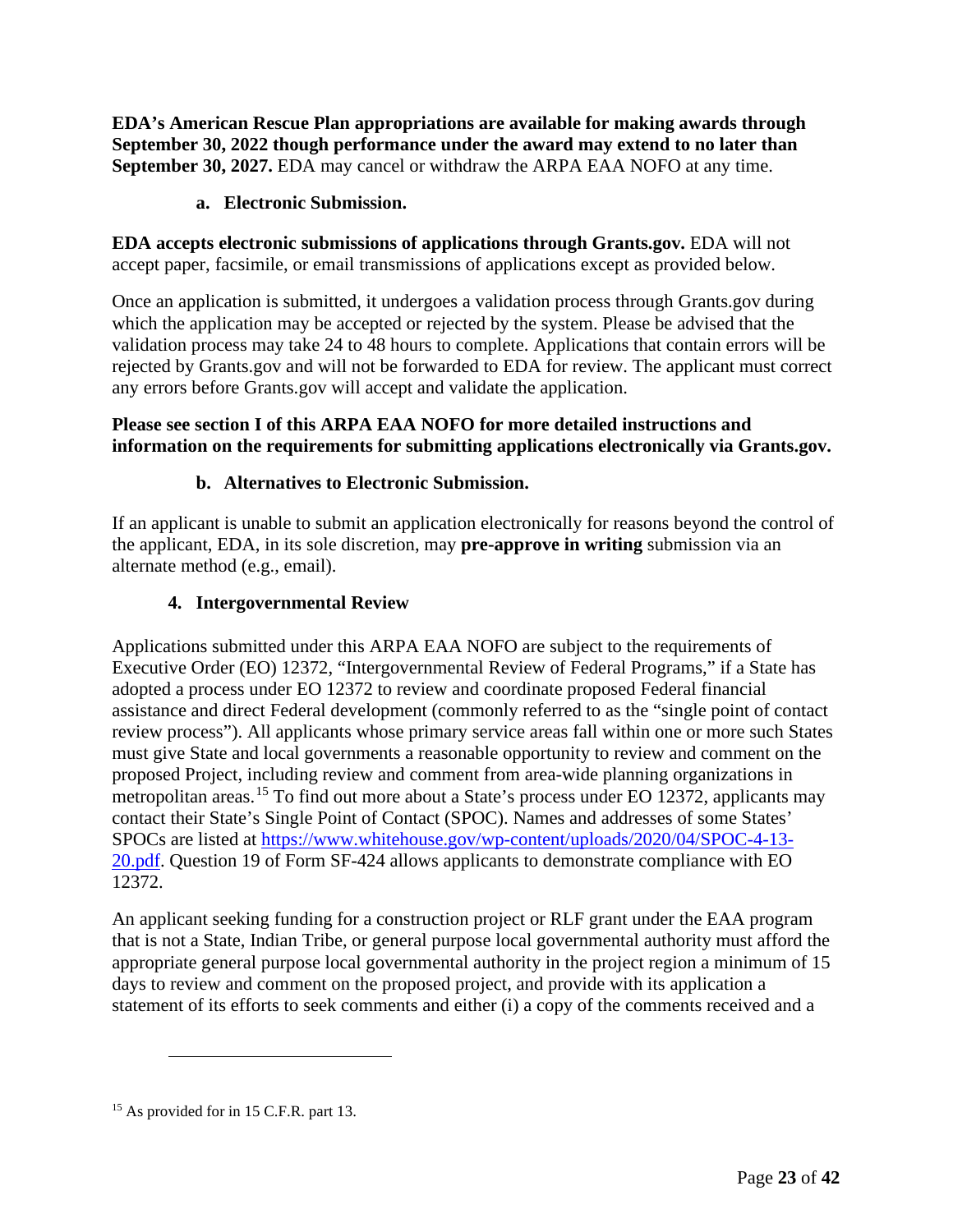statement of any actions to address those comments or (ii) a statement that no comments were received.

### **5. Pre-award Costs**

<span id="page-23-0"></span>In general, EDA does not reimburse pre-award project costs. Applicants that need such reimbursement should work closely with the appropriate POC to determine if their pre-award costs may be considered for reimbursement. For contracted pre-award costs to be eligible for reimbursement, the applicant must competitively procure services pursuant to the Federal government's procurement procedures. All pre-award costs are incurred at an applicant's own risk and will be considered for reimbursement, in EDA's sole discretion, only if an applicant receives an award and such costs are approved by EDA in writing. Under no circumstances will EDA or DOC be held responsible for application preparation expenditures, which are distinguished from pre-award project costs.

### **6. Other Submission Requirements**

<span id="page-23-1"></span>After EDA reviews an application, EDA may contact the applicant to request any necessary additional documentation to clarify or substantiate submitted application materials, depending on the type of project proposed. Examples of additional documentation may include, but are not limited to, title verification, documentation of the value of in-kind contributions, evidence all funding is available and committed to the project, or documentation required for environmental or legal compliance. This additional documentation will be required to ensure the proposed project complies with all applicable rules and regulations prior to EDA's issuance of an award. EDA will provide applicants a reasonable amount of time to provide any additional documentation. Failure to provide complete and accurate supporting documentation in a timely manner when requested by EDA may result in the denial of an application.

EDA may, at its discretion, make changes or additions to this ARPA EAA NOFO. All changes will be communicated on Grants.gov.

### <span id="page-23-2"></span>**E. Application Review Information**

Throughout the review and selection process, EDA reserves the right to seek clarification in writing from applicants whose application packages are being reviewed. This may include reaching out to applicants and proposing they seek funding under a different EDA program or other Federal financial assistance program under which they may be more competitively assessed. EDA may additionally ask applicants to clarify application materials, objectives, and work plans, or modify budgets or other specifics necessary to comply with Federal requirements. After applications are reviewed during the Competitiveness Review but before the Investment Review Committee as those processes are described below, EDA will screen applications to verify that all required forms are complete and all required documentation is included. Applications that do not contain all elements listed in section D.2.a will not be reviewed.

As discussed further in the sections below, the review and selection process will consist of a Competitiveness Review and an Investment Review Committee.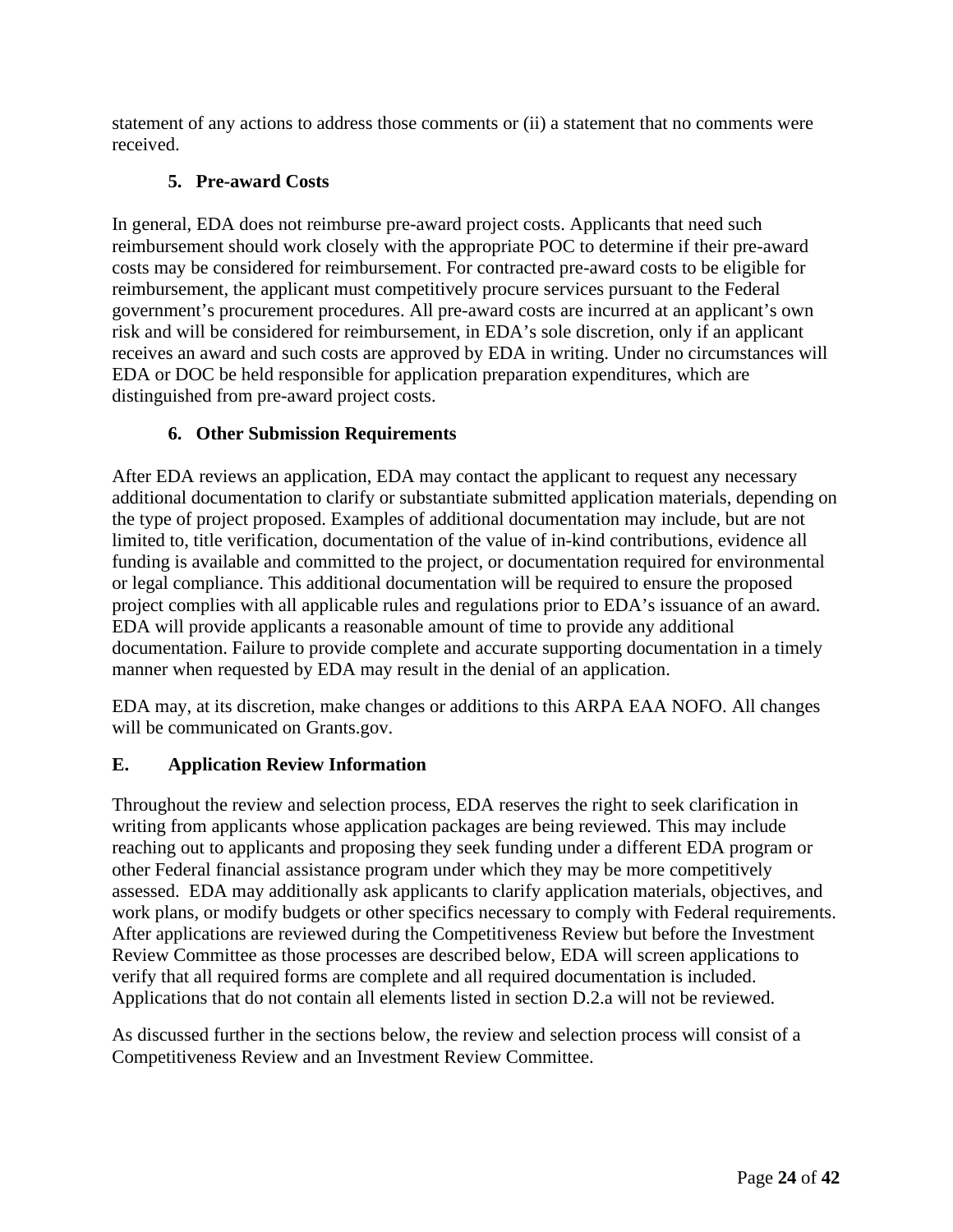#### <span id="page-24-0"></span>**1. Review and Selection Process**

#### **a. Competitiveness Review (CR)**

#### **For construction and non-construction projects, except proposals for preparation or revision of a CEDS, EDA will conduct a Competitiveness Review (CR).**

In CR, each Regional Office will review the ED-900, budget narrative, and match documentation. This review will be conducted by at least two EDA staff members. This CR team will review each application against the evaluation criteria described below. Applications that the two reviewers agree fail any of the listed criteria will be deemed "Not Competitive" and will not receive further consideration.<sup>[16](#page-24-1)</sup> Projects that pass all criteria will be deemed "Competitive" and will advance to a full merit review by an Investment Review Committee (described below). Grants for the preparation or revision of a CEDS are not subject to CR.

The CR team will use the following criteria, each of which is pass or fail:

- i. Whether the project is responsive to this NOFO, including whether the proposed project budget is consistent with EDA's funding guidelines;
- ii. The project's demonstrated alignment with EDA's current Investment Priorities as outlined at<https://www.eda.gov/about/investment-priorities/> and described in section A.2;
- iii. The availability and committed nature of proposed matching funds;
- iv. The project's alignment with the regional CEDS or other CEDS equivalent EDA-accepted economic development strategy; and
- v. The likelihood that the project is capable of starting quickly and the immediacy of its impacts, as well as the likelihood that it will be completed before September 30, 2027, including based on the applicant's organizational, financial, and management capacity.

#### **b. Investment Review Committee (IRC)**

**For projects deemed Competitive after the CR, and all proposals for preparation or revision of a CEDS**, each EDA Regional Office will convene periodic IRCs consisting of at least three EDA staff members. The IRC will make a group evaluation of the merits of each application based on the extent to which the application meets the program-specific award and application requirements.

**For construction and non-construction projects, except proposals for preparation or revision of a CEDS,** the IRC will use the following criteria in its review, with each criterion receiving equal weight:

<span id="page-24-1"></span><sup>&</sup>lt;sup>16</sup> If the reviewers do not agree whether an application passes a particular criterion, the application will be deemed to have met that criterion for purposes of CR.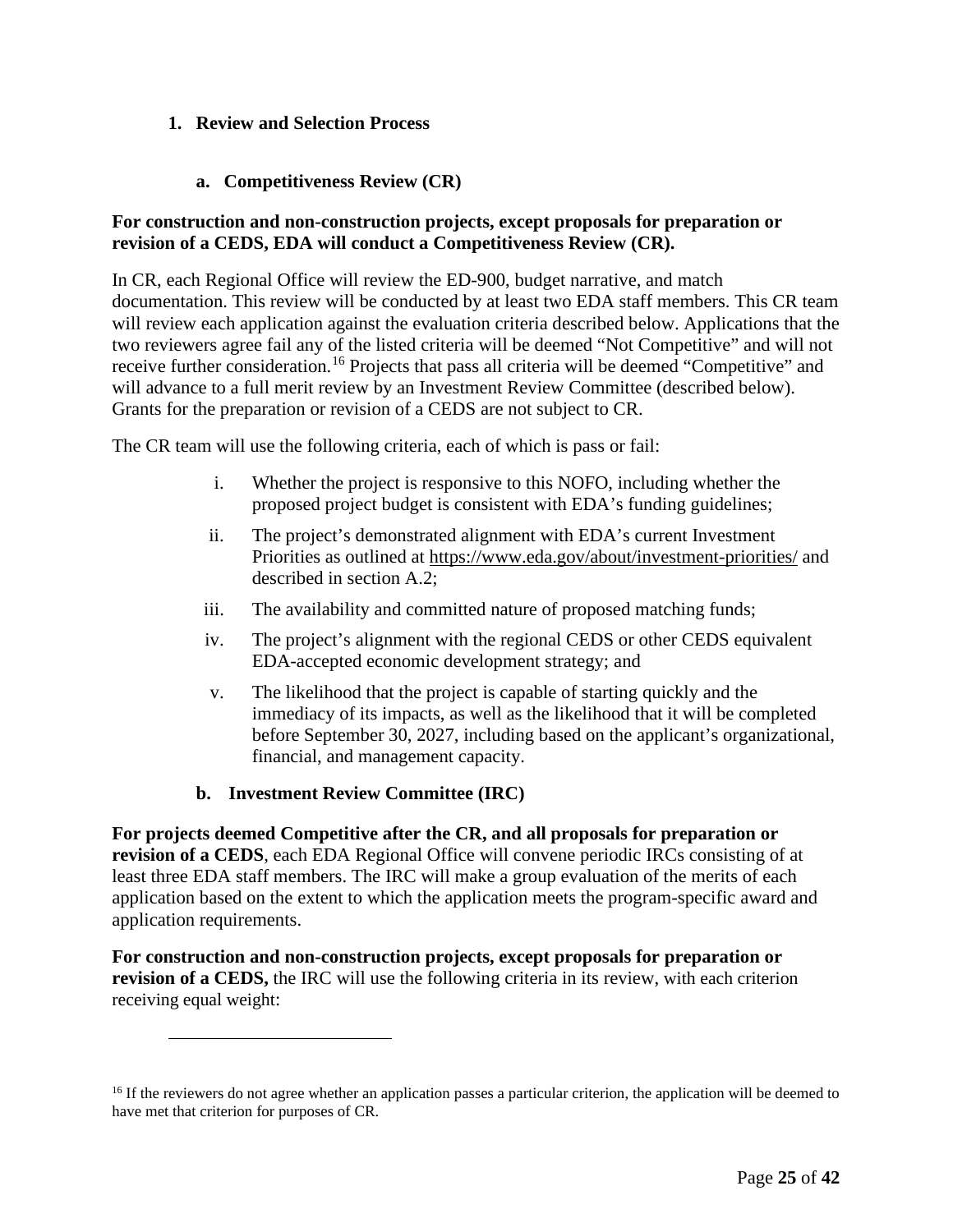- i. The extent to which the project is responsive to the needs of communities caused by the coronavirus pandemic, including long-term economic recovery and economic diversification;
- ii. The extent to which the project is resilient to future pandemics or other sudden and severe economic dislocations described in section A.4 (e.g., closures of major local employers, climate change);
- iii. The project's feasibility;
- iv. The project's sustainability/durability, including the extent to which the project demonstrates support from regional stakeholders (private, public, and non-profit entities, etc.) and is aligned with and integrated into other public or private investments currently ongoing or planned for the community and region;
- v. The degree of economic distress experienced in the project region, including the economic impact of the coronavirus pandemic;
- vi. The project's demonstrated ability to foster job creation and retention, including whether the project will create union and well-paying jobs with good benefits.
- vii. The project's demonstrated ability to promote private investment in the regional economy;
- viii. Whether, and the extent to which, the applicant proposes to incorporate strong labor protections into the performance of the project; and
- ix. The extent to which the application articulates a plan for ensuring that the project's benefits are shared across all affected communities. Although not required, EDA encourages efforts to reach historically underserved areas, rural areas, minority populations, and women.

**For proposals to prepare or revise a CEDS**, the IRC will use the following criteria in its review, with each criterion receiving equal weight:

- i. The quality of the proposed scope of work for the development, implementation, revision, or replacement of a strategic or economic development recovery, mitigation, or resilience plan;
- ii. The project's potential to increase the capacity of the community or region to promote job creation, private investment in the regional economy, and resilience to pandemics or other sudden and severe economic dislocations;
- iii. The project's feasibility and the likelihood that the project will achieve its projected outcomes;
- iv. The project's demonstrated alignment with EDA's current Investment Priorities as outlined at<https://www.eda.gov/about/investment-priorities/> and described in section A.2;
- v. The ability of the applicant to successfully implement the proposed project;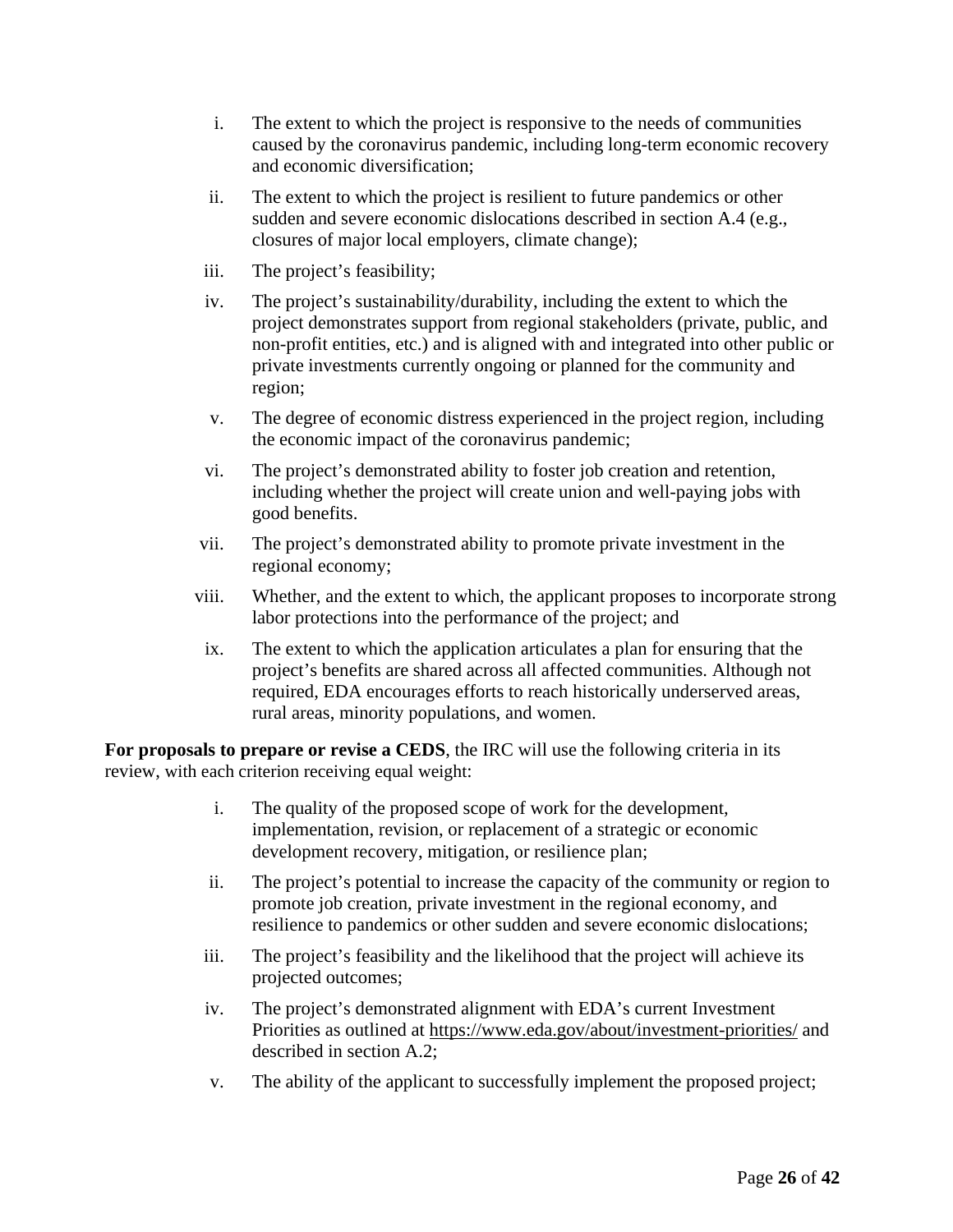- vi. The extent to which the project demonstrates support from regional stakeholders (private, public, and non-profit entities, etc.); and
- vii. The extent to which the project articulates a plan for ensuring that the needs of all affected communities are considered in strategy development, including by providing opportunities for meaningful participation by those communities in strategy development, and the extent to which the project demonstrates the capacity to account for the unique needs of historically underserved areas and populations.

Note: Throughout the application review and selection process, strategy grants will be evaluated independently from all other applications and will be reviewed based on the above specified strategy grants evaluation criteria.

Based on its consideration of the above factors, the IRC will prepare funding recommendations for the respective Regional Director. The IRC will prepare a ranking or other categorization of applications (e.g., fund, don't fund, or carry forward) to assist the Regional Director in making funding decisions. EDA's final decision on whether to fund a project is dependent upon the ability of the applicant to provide sufficient documentation of the project's compliance with applicable rules and regulations.

EDA intends to provide applicants written notification of the collective outcome of the CR and IRC expeditiously after receipt of their **complete application**. Applications for complex or large dollar value projects may require a longer review time.

#### **c. Due Diligence**

If the IRC recommends an application for funding, the applicant still may have to complete certain due diligence requirements before EDA can make an award. After an applicant has been notified that its application has been recommended by the IRC, EDA may request that the applicant submit additional documents and information to allow EDA to fully evaluate compliance with applicable rules and regulations.

For example, in the case of construction projects, such additional due diligence may include:

- i. Title verification (e.g,, proof of project ownership);
- ii. Documentation of matching funds; and
- iii. Documentation required for environmental or legal compliance. This may include, but is not limited to: 404 Clean Water Act permits from the U.S. Army Corps of Engineers and accompanying environmental documentation (environmental assessment or environmental impact statement), Phase I and Phase II environmental assessments, state environmental assessment documentation (for compliance with state environmental statutes such as the Massachusetts Environmental Policy Act (MEPA) or the California Environmental Quality Act (CEQA)), archeological and biological surveys, and proof of coordination with resource agencies.

If the applicant provides the requested information and supporting documentation in a timely fashion and EDA determines the project is fully compliant with applicable rules and regulations,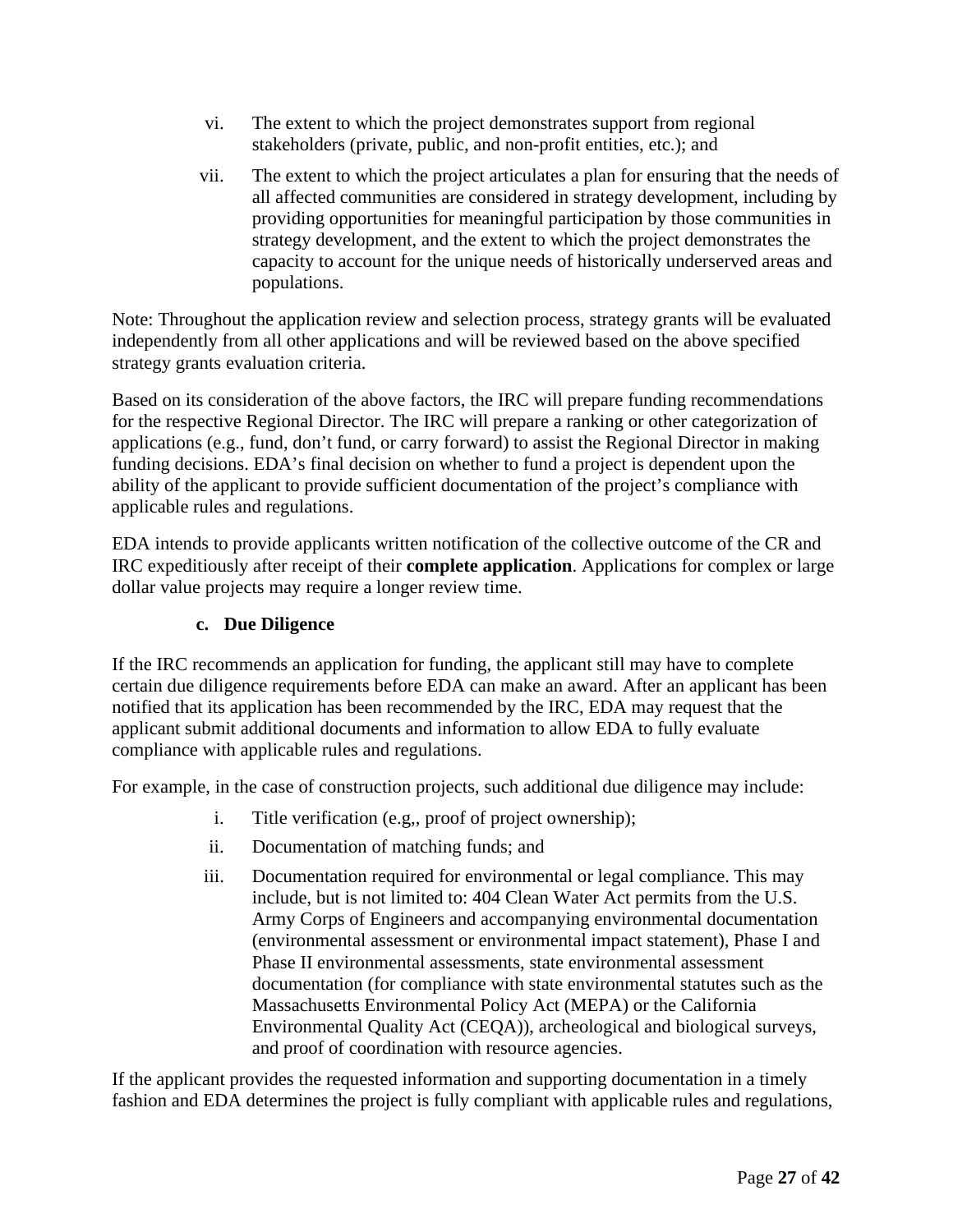the application will be forwarded to the Grants Officer for a final decision and award approval. Applicants that do not provide the additional information and supporting documentation in a timely fashion or who are deemed not to be in compliance with applicable rules and regulations will receive notification their application was not successful.

#### **d. Consideration of Applications Submitted under the FY 2020 CARES Act Addendum**

EDA received many more applications than it could fund under the Coronavirus Aid, Relief, and Economic Security Act Recovery Assistance Addendum to the FY 2020 Public Works and Economic Adjustment Assistance Notice of Funding Opportunity (CARES Act Addendum). Upon request of a declined applicant and certification by that applicant that the project remains unchanged (including provision of match), EDA will consider previously declined CARES Act Addendum applications under this ARPA EAA NOFO. Instructions for requesting reconsideration of declined applications are provided above in section D.2. Applicants do not need to reapply if the application is unchanged. EDA will reevaluate such carried forward applications using the selection criteria and program objectives of this NOFO as described above under the investment priorities and CR and IRC review sections, and will evaluate such carried forward applications and new applications received under the ARPA EAA NOFO together in the same competitive pool on a rolling basis.

### **2. Grants Officer's Decision**

<span id="page-27-0"></span>Applications recommended by the IRC, and also deemed fully compliant with applicable rules and regulations, will be forwarded to the Regional Director, who is designated the Grants Officer under this ARPA EAA NOFO. Each Regional Director has been delegated final authority regarding funding of applications and may select a project for funding that differs from the IRC's recommendations based on any of the following selection factors:

- i. The extent to which the application meets the overall objectives of section 2 of PWEDA (42 U.S.C. § 3121);
- ii. The extent to which resilience, as defined in section A.4, is integrated into the project scope of work;
- iii. To promote broad and equitable access to EDA assistance, the amount of EDA funding the applicant has received in the current or prior three federal fiscal years under any EDA Notice of Funding Opportunity;
- iv. The applicant's performance under previous Federal financial assistance awards, including whether the grantee submitted required performance reports and data;
- v. The availability of program funding;
- vi. Whether the project supports communities negatively impacted by the downturn in the coal economy;
- vii. The extent to which the project supports EDA's goals of geographic balance in distribution of program funds, project types, organizational type (to include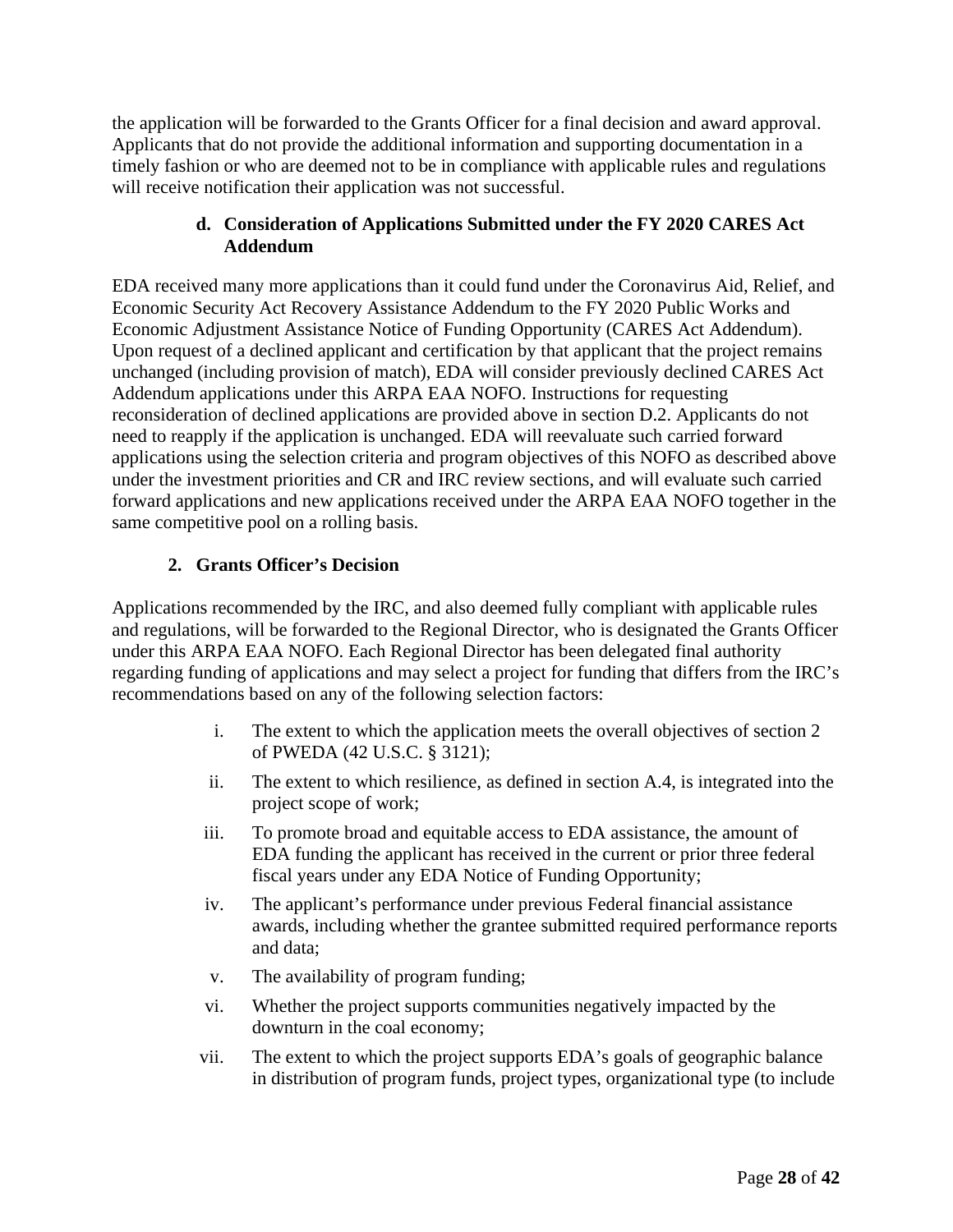smaller and rural communities and organizations) and the overall portfolio; and

viii. The relative economic distress of the area.

The Regional Director's final decision must be consistent with EDA's and DOC's published policies. Any time a Regional Director makes a selection that differs from the IRC's recommendation, the Regional Director will document the rationale for the decision in writing.

#### <span id="page-28-0"></span>**3. Federal Awardee Performance and Integrity Information System (FAPIIS) Review**

EDA, prior to making a Federal award with a total amount of Federal Share greater than the simplified acquisition threshold, is required to review and consider any information about the applicant that is in the designated integrity and performance system accessible through SAM (currently FAPIIS). See 41 U.S.C. § 2313.

Each applicant, at its option, may review information in the designated integrity and performance system accessible through SAM and comment on any information about itself that a Federal awarding agency previously entered and is currently in the designated integrity and performance system accessible through SAM. EDA will consider any comments by the applicant, in addition to the other information in the designated integrity and performance system, in making a judgment about the applicant's integrity, business ethics, and record of performance under Federal awards when completing the review of risk posed by applicants as described in 2 C.F.R. § 200.206.

#### <span id="page-28-2"></span><span id="page-28-1"></span>**F. Federal Award Administration Information**

#### **1. Federal Award Notification**

If an application is selected for funding the EDA Grants Officer will issue the award (Form CD-450), which is the authorizing financial assistance award document and includes Specific Award Conditions and, as applicable, the DOC Financial Assistance Standard Terms and Conditions (DOC ST&Cs), the EDA Revolving Loan Fund Financial Assistance Award Standard Terms and Conditions (RLF ST&Cs), or the EDA Standard Terms and Conditions for Construction Projects (Construction ST&Cs), as described in section F.3, below.

By signing Form CD-450, the applicant agrees to comply with all award provisions. EDA will provide Form CD-450 via the award package to the applicant's authorized representative. The applicant's representative must sign and return the Form CD-450 without modification within 30 calendar days of the date of EDA's signature on the form.

If an applicant is awarded funding, neither DOC nor EDA is under any obligation to provide any additional future funding in connection with that award or to make any future award(s). Amendment or renewal of an award to increase funding or to extend the period of performance is at the discretion of DOC and EDA.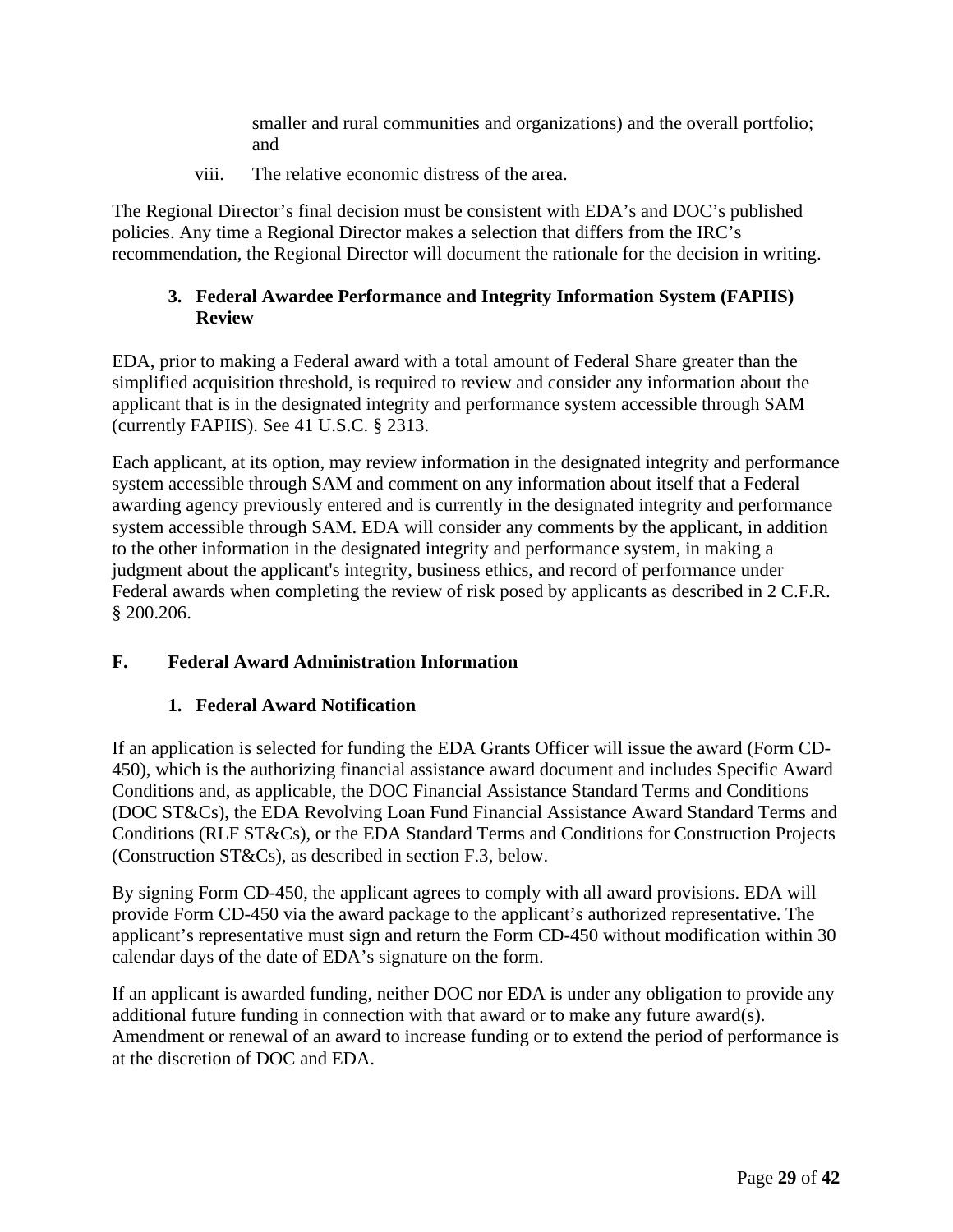EDA will notify unsuccessful applicants in writing to the applicant's authorized representative. EDA will retain unsuccessful applications in accordance with EDA's record retention schedule.

### **2. Administrative and National Policy Requirements**

<span id="page-29-0"></span>Recipients of an EDA award will be bound by the Uniform Administrative Requirements, Cost Principles, and Audit Requirements for Federal Awards (Uniform Guidance) as set forth in 2 C.F.R. part 200.

#### <span id="page-29-1"></span>**3. DOC Financial Assistance Standard Terms and Conditions and EDA Standard Terms and Conditions for RLF and Construction Projects**

For all projects, EDA will apply the DOC ST&Cs applicable on the date of award. The DOC ST&Cs may be accessed at: [https://www.commerce.gov/oam/policy/financial-assistance-policy.](https://www.commerce.gov/oam/policy/financial-assistance-policy)

For RLF awards, in addition to the DOC ST&Cs, EDA will apply the EDA RLF ST&Cs. The RLF ST&Cs may be accessed at: [https://www.eda.gov/tools/grantee-forms/.](https://www.eda.gov/tools/grantee-forms/)

For construction awards, in addition to the DOC ST&Cs, EDA will apply the Construction ST&Cs. The Construction ST&Cs may be accessed at [https://www.eda.gov/tools/grantee-forms/.](https://www.eda.gov/tools/grantee-forms/)

### **4. DOC Pre-Award Notification Requirements**

<span id="page-29-2"></span>DOC will apply the Pre-Award Notification Requirements for Grants and Cooperative Agreements effective December 26, 2014, 79 Fed. Reg. 78,390. The Pre-Award Notice may be accessed at the Government Printing Office (GPO) website at [http://www.gpo.gov/fdsys/pkg/FR-](http://www.gpo.gov/fdsys/pkg/FR-2014-12-30/pdf/2014-30297.pdf)[2014-12-30/pdf/2014-30297.pdf.](http://www.gpo.gov/fdsys/pkg/FR-2014-12-30/pdf/2014-30297.pdf)

#### <span id="page-29-3"></span>**5. Reporting**

#### **a. Financial, Performance, and Impact Reports**

All recipients are required to submit financial, progress, and impact reports in accordance with the terms and conditions of the grant award, generally no less than semi-annually. All project progress and financial reports must be submitted to the applicable EDA program officer in an electronic format to be determined at the time of award.

#### **b. Federal Funding Accountability and Transparency Act of 2006**

The Federal Funding Accountability and Transparency Act of 2006 includes a requirement for awardees of applicable Federal grants to report information about first-tier subawards<sup>[17](#page-29-4)</sup> and executive compensation under Federal assistance awards issued in FY 2011 or later. All

<span id="page-29-4"></span> $17$  A first-tier subaward means an award provided by the recipient to a subrecipient for the subrecipient to carry out as part of a Federal award.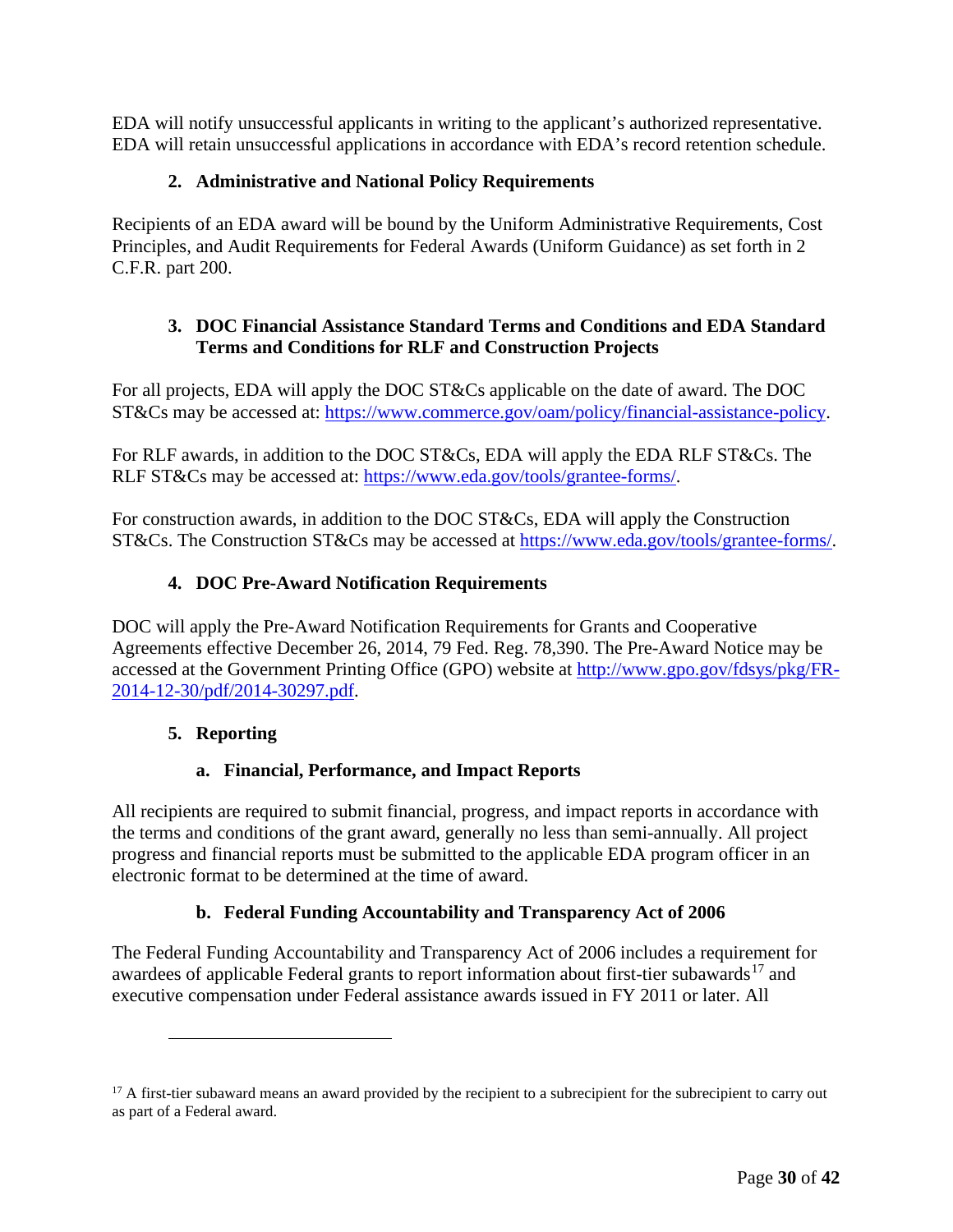awardees of applicable grants and cooperative agreements are required to report to the Federal Subaward Reporting System (FSRS) available at [www.FSRS.gov](http://www.fsrs.gov/) on all subawards over \$30,000. Please see the OMB guidance published at 2 C.F.R. part 170.

#### **c. Government Performance and Results Act**

EDA will require additional data on activities, outputs, and actual impact of the funded investment, in part to fulfill the requirements of the Government Performance and Results Act (GPRA). EDA anticipates that recipients will be expected to track their engagement activities within the scope of work, with project beneficiaries, and other project stakeholders. EDA further anticipates recipients will be expected to collect data, using surveys of beneficiaries or clients if necessary, on the outputs and outcomes of their activities, such as the number of strategic plans or economic development tools developed, the number of new business partnerships formed, or the range of new capabilities acquired. EDA plans to collect this information using Forms ED-915 (Public Works, Economic Adjustment Infrastructure and Revolving Loan Fund Investments) ED-916 (Semi-annual Program Outputs Questionnaire for EDA grantees), ED-917 (Annual Capacity Outcomes Questionnaire for EDA Grantees serving clients), and ED-918 (Annual Capacity Outcomes Questionnaire for EDA Grantees). For more information, please refer to [https://www.eda.gov/performance/gpra.](https://www.eda.gov/performance/gpra) EDA also expects to engage with leading research institutions to perform third-party program evaluations, which will require cooperation between the grantee, organizations within their service area, and the evaluating institution.

#### <span id="page-30-0"></span>**G. Federal Awarding Agency Contacts**

For questions concerning this ARPA EAA NOFO including technical assistance with application requirements, or more information about EDA programs, you may contact the appropriate EDA representative listed below. Updated contact information can be found on EDA's website at [https://www.eda.gov/contact.](https://www.eda.gov/contact) EDA's website at [http://www.eda.gov](http://www.eda.gov/) provides additional information on EDA and its programs.

#### **Atlanta Regional Office**

<span id="page-30-1"></span>H. Philip Paradice, Jr., Regional Director 401 West Peachtree Street, NW, Suite 1820, Atlanta, GA 30308-3510 (404) 730-3002 Main Office (404) 730-3025 Fax

**Alabama** Michael Mills [mmills@eda.gov](mailto:mmills@eda.gov) 251-222-1834

**Florida** Greg Vaday [gvaday@eda.gov](mailto:gvaday@eda.gov) 772-521-4371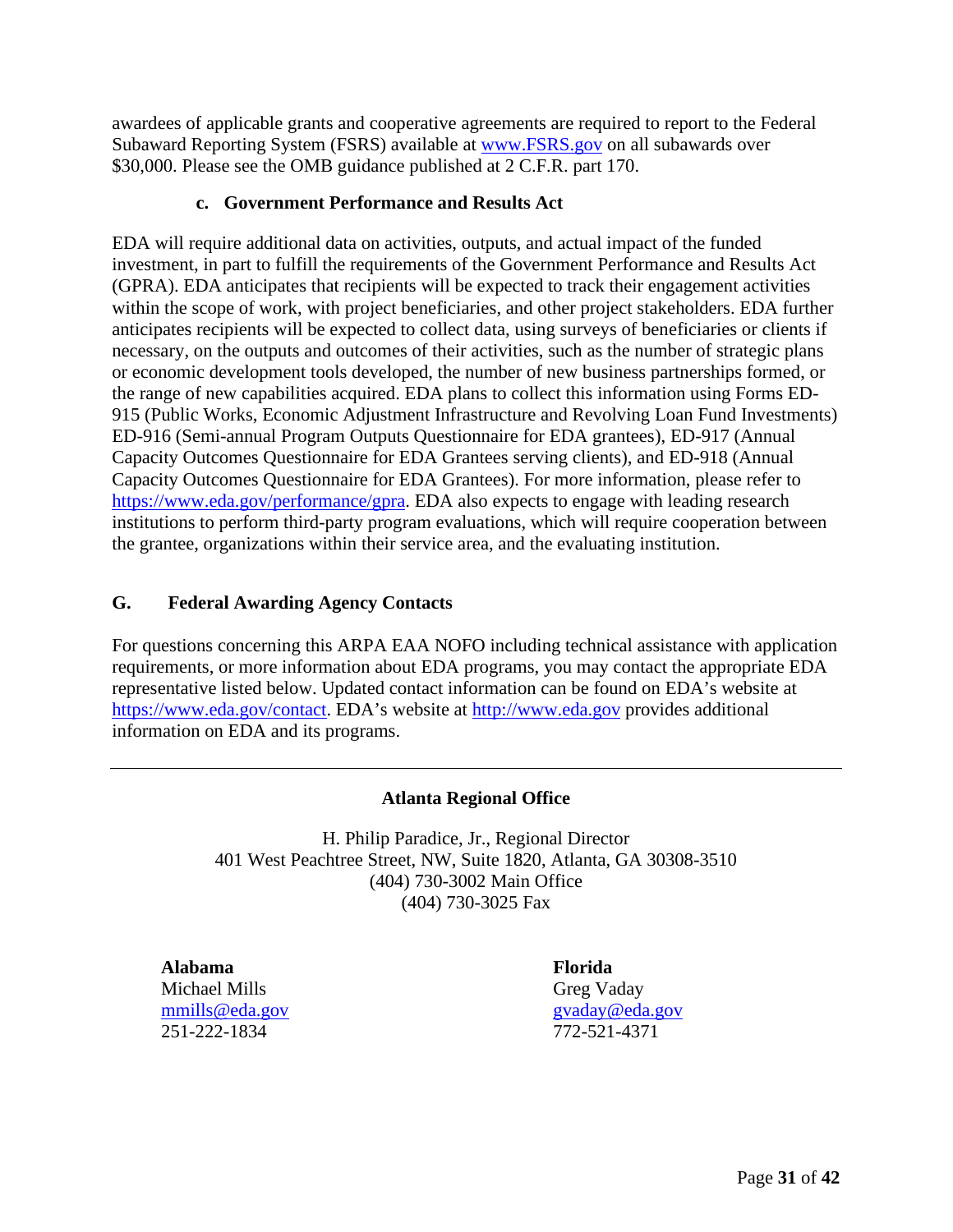#### **Georgia**

Jonathan Corso [jcorso@eda.gov](mailto:jcorso@eda.gov) 404-809-7094

#### **Kentucky**

Bertha Partin [bpartin@eda.gov](mailto:bpartin@eda.gov) 404-987-2887

#### **Mississippi**

Gil Patterson [gpatterson2@eda.gov](mailto:gpatterson2@eda.gov) 404-304-2319

#### **North Carolina**

<span id="page-31-0"></span>Hillary Sherman [hsherman@eda.gov](mailto:hsherman@eda.gov) 828-707-2748

#### **South Carolina**  Robin Cooley [rcooley@eda.gov](mailto:rcooley@eda.gov) 404-987-7913

#### **Tennessee**

Lucas Blankenship [lblankenship@eda.gov](mailto:lblankenship@eda.gov) 615-736-1423

**Environmental Officers** Keith Dyche [kdyche@eda.gov](mailto:kdyche@eda.gov) 404-973-7491

Connie Tallman [ctallman@eda.gov](mailto:ctallman@eda.gov) 470-571-5678

#### **Austin Regional Office**

Jorge Ayala, Regional Director 903 San Jacinto, Suite 206, Austin, TX 78701 (512) 381-8150 Main Office (512) 499-0478 Fax

#### **Arkansas**

April Campbell [acampbell@eda.gov](mailto:acampbell@eda.gov) 512-667-0496

#### **Louisiana, East Texas**

Jason Wilson [jwilson1@eda.gov](mailto:jwilson1@eda.gov) 512-420-7738

#### **New Mexico, Texas Panhandle** Trisha Korbas [tkorbas@eda.gov](mailto:tkorbas@eda.gov) 720-626-1499

#### **Oklahoma, North Texas** Stacey Webb [swebb@eda.gov](mailto:swebb@eda.gov) 737-704-4707

#### **South Texas**

Robert Peche [rpeche1@eda.gov](mailto:rpeche1@eda.gov) 512-568-7732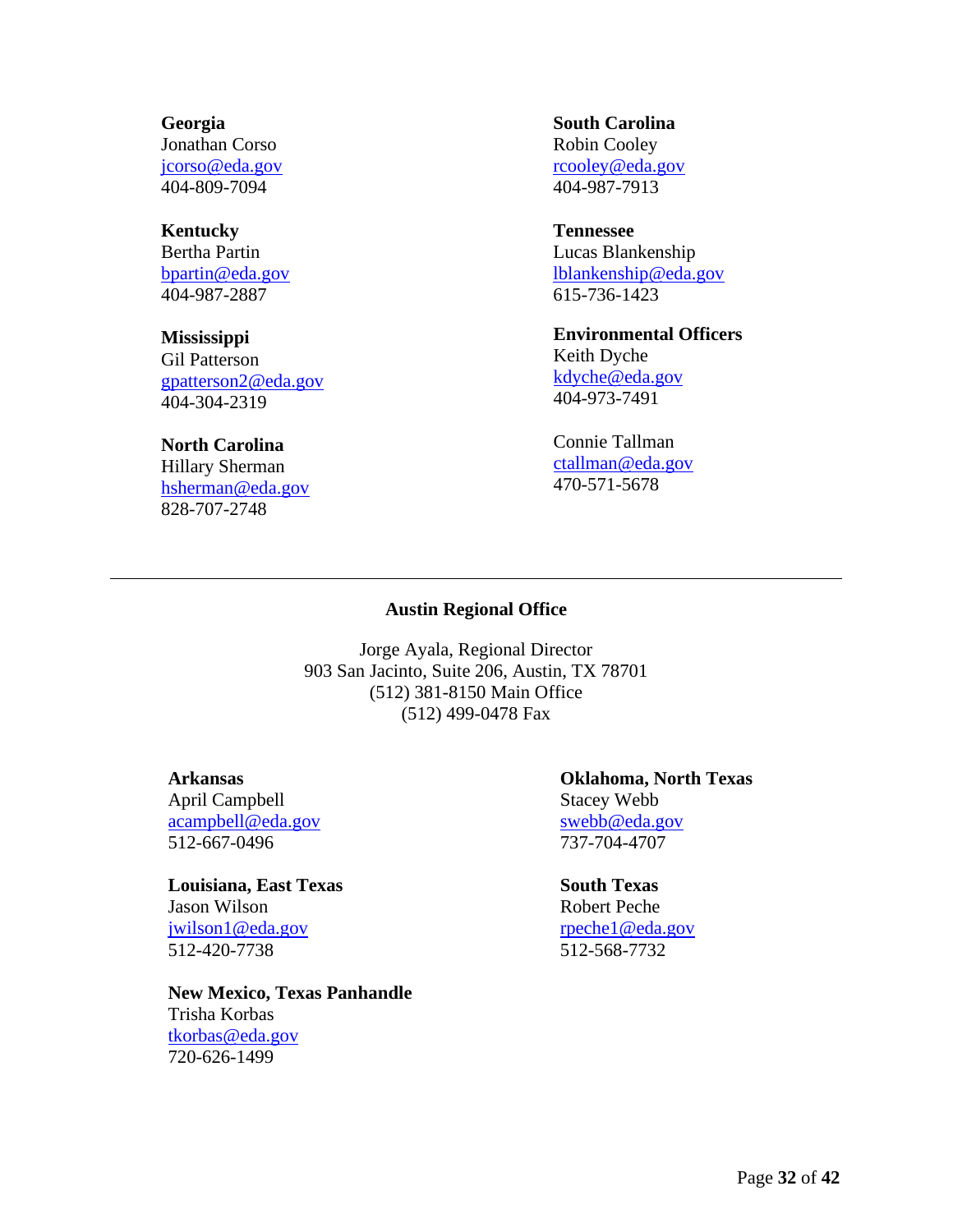**Statewide Planning, State Travel Grants** Apurva Naik [anaik@eda.gov](mailto:anaik@eda.gov) 737-207-1415

#### **Environmental Officer** Corey Dunn [cdunn@eda.gov](mailto:cdunn@eda.gov) 512-381-8169

#### **Chicago Regional Office**

<span id="page-32-0"></span>Susan Brehm, Regional Director 230 South Dearborn Street, Suite 3280, Chicago, IL 60604-1512 (312) 353-8143 Main Office (312) 353-8575 Fax

#### **Illinois and Minnesota**

Darrin Fleener [dfleener@eda.gov](mailto:dfleener@eda.gov) 312-789-9753

#### **Indiana**

James Winters [jwinters@eda.gov](mailto:jwinters@eda.gov) 312-789-9771

#### **Michigan**

<span id="page-32-1"></span>Lee Shirey [lshirey@eda.gov](mailto:lshirey@eda.gov) 312-789-9751

**Ohio** Ellen Heinz [eheinz@eda.gov](mailto:eheinz@eda.gov) 312-505-4953

#### **Wisconsin**

Tom Baron [tbaron@eda.gov](mailto:tbaron@eda.gov) 312-789-9773

#### **Environmental Officer** Kyle Darton

[kdarton@eda.gov](mailto:kdarton@eda.gov) 312-789-9752

#### **Denver Regional Office**

Angela Belden Martinez, Regional Director 1244 Speer Boulevard, Suite 431, Denver, CO 80204 (303) 844-4715 Main Office (303) 844-3968 Fax

**Colorado, Utah** Trent Thompson [tthompson@eda.gov](mailto:tthompson@eda.gov) 303-844-5452

**Eastern Iowa, Eastern and Central Missouri** Steve Castaner [scastaner@eda.gov](mailto:scastaner@eda.gov) 573-590-1194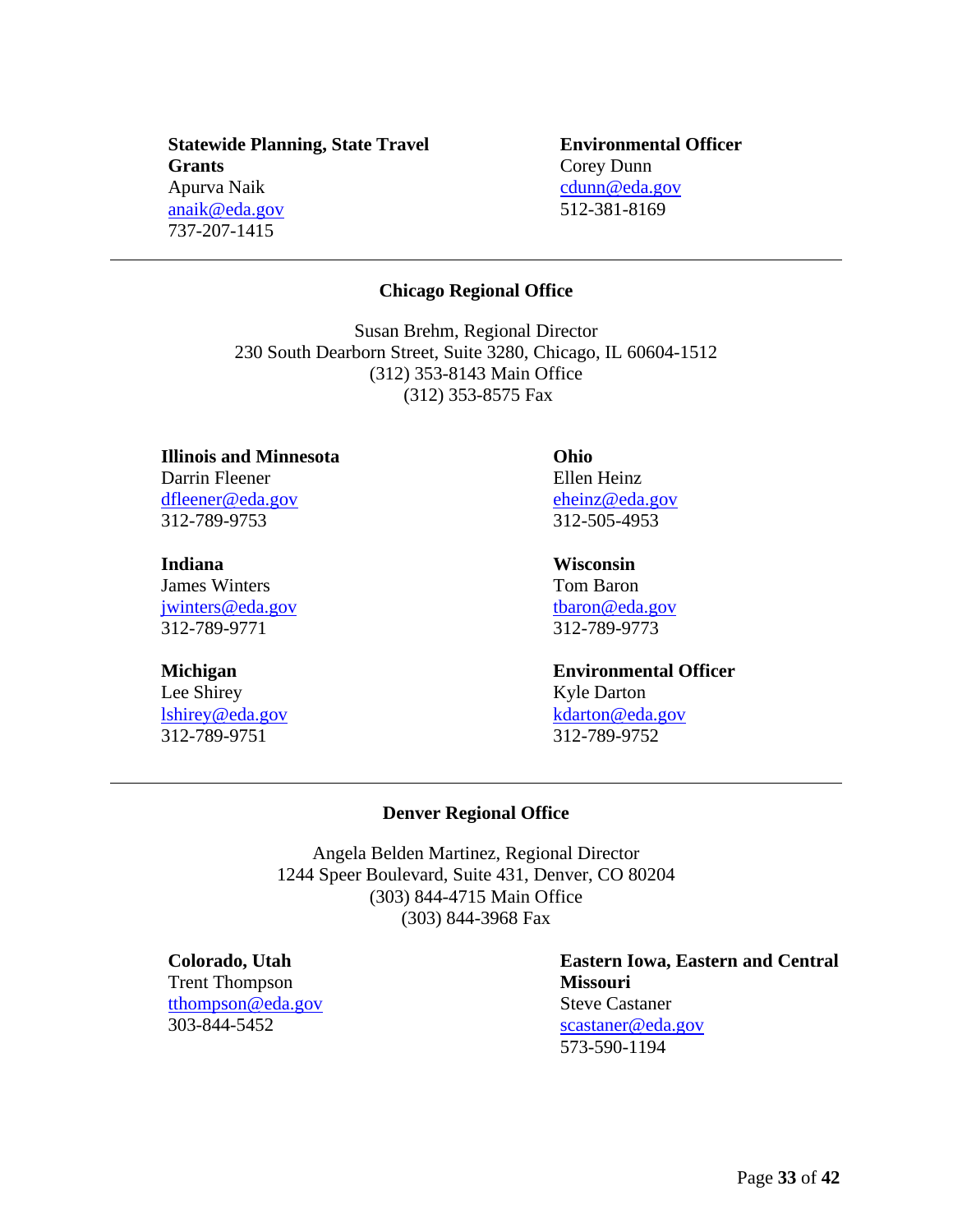#### **Kansas**

Dan Lara [dlara@eda.gov](mailto:dlara@eda.gov) 913-225-4968

**Montana, Wyoming**  Kirk Keysor [kkeysor@eda.gov](mailto:kkeysor@eda.gov) 406-599-9795

<span id="page-33-0"></span>**North Dakota, South Dakota, Western Iowa**  Alex Smith [asmith1@eda.gov](mailto:asmith1@eda.gov) 720-402-7686

**Nebraska, Western Missouri**  Mark Werthmann [mwerthmann@eda.gov](mailto:mwerthmann@eda.gov) 913-894-1586

**Indigenous Communities** Ali DeMersseman [ademersseman@eda.gov](mailto:ademersseman@eda.gov) 720-237-6079

**Environmental Officer**  Jenny Benz [jbenz@eda.gov](mailto:jbenz@eda.gov) 303-844-5363

#### **Philadelphia Regional Office**

Linda Cruz-Carnall, Regional Director Robert N.C. Nix Federal Building 900 Market Street, Room 602 Philadelphia, PA 19107 (215) 597-4603 Main Office (215) 597-1063 Fax

#### **Connecticut, Massachusetts, Rhode Island** Debra Beavin dbeavin@eda.gov 267-559-3385

**Delaware, Maryland, Washington, DC** Alma R. Plummer

aplummer@eda.gov 215-597-7538

#### **Maine, New Hampshire**

Alan Brigham abrigham@eda.gov 215-316-2965

#### **New Jersey, New York**

Edward Hummel ehummel@eda.gov 215-316-2124

#### **Pennsylvania**

Christopher Casper ccasper1@eda.gov 215-597-1074

**Puerto Rico, Virgin Islands**  Juan Bauza jbauza@eda.gov 215-435-2212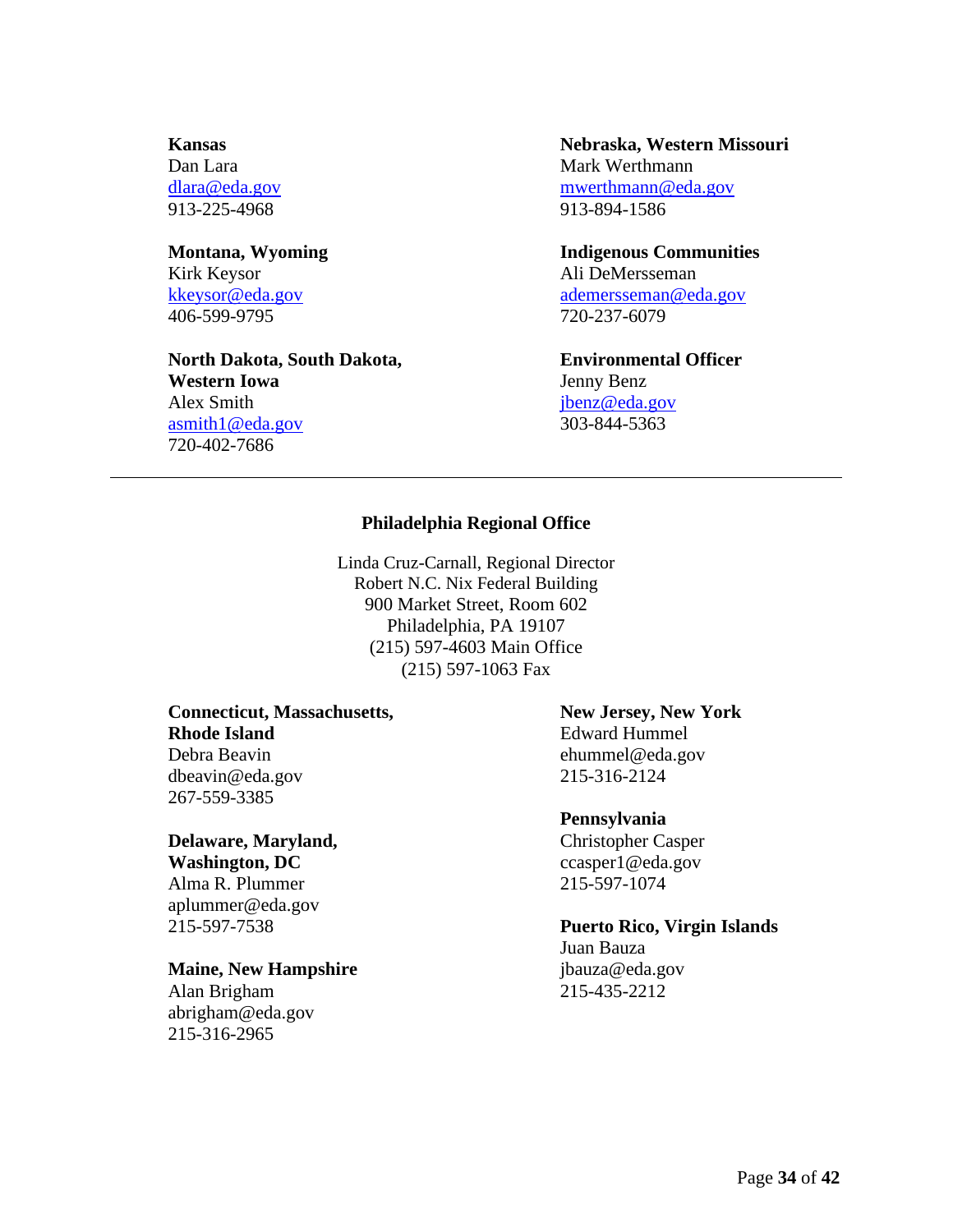#### **Vermont**

Matt Suchodolski msuchodolski@eda.gov 215-597-1242

#### **Virginia**

<span id="page-34-0"></span>Lauren Stuhldreher lstuhldreher@eda.gov 215-764-0427

#### **West Virginia**

Tracey Rowan trowan@eda.gov 304-533-4497

#### **Environmental Officer**

Megan Coll mcoll@eda.gov 267-969-2937

#### **Seattle Regional Office**

Maeia Sellers, Acting Regional Director Jackson Federal Building 915 Second Avenue, Room 1890, Seattle, WA 98174-1001 (206) 220-7660 Main Office (206) 220-7669 Fax

#### **Alaska**

Shirley Kelly [skelly2@eda.gov](mailto:skelly2@eda.gov) 907-271-2272

#### **Arizona**

Cynthia Ptak [cptak@eda.gov](mailto:cptak@eda.gov) 206-888-3386

#### **California (Coastal and Northern)**

Malinda Matson [Mmatson1@eda.gov](mailto:Mmatson1@eda.gov) 916-235-0088

#### **California (Southern), Nevada** Wilfred Marshall [Wmarshall@eda.gov](mailto:Wmarshall@eda.gov)

310-261-6005

**California (Central)** Asia King [Aking2@eda.gov](mailto:Aking2@eda.gov) 206-247-0991

**Hawaii, Guam, Northern Mariana Islands, American Samoa, Marshall Islands, Federated States of Micronesia, Palau**  Herbert Thweatt [hthweatt@eda.gov](mailto:hthweatt@eda.gov) 808-260-6641

#### **Idaho, Rural Nevada**

Carleen Herring [cherring@eda.gov](mailto:cherring@eda.gov) 206-798-7814

# **Clark County Nevada**

John Edmond [jedmond@eda.gov](mailto:jedmond@eda.gov) 206-888-3390

### **Oregon**

J. Wesley Cochran [jcochran@eda.gov](mailto:jcochran@eda.gov) 206-561-6646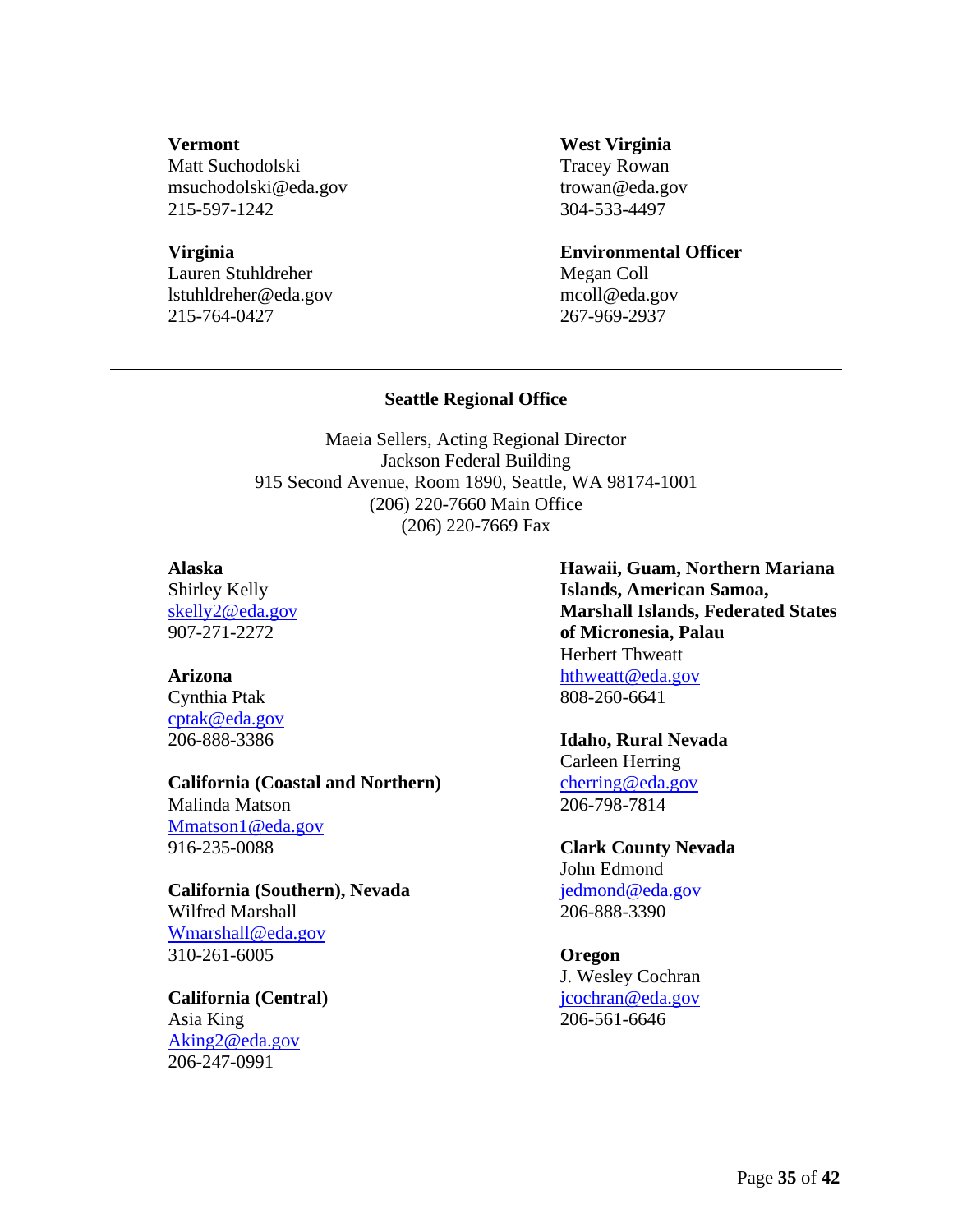**Washington** Laura Ives [Lives@eda.gov](mailto:Lives@eda.gov) 206-200-1951

**Environmental Officer** Jim Jacobson [jjacobson@eda.gov](mailto:jjacobson@eda.gov) 206-833-6035

#### <span id="page-35-1"></span><span id="page-35-0"></span>**H. Other Information**

#### **1. Right to Use Information**

The applicant acknowledges and understands that information and data contained in applications for financial assistance, as well as information and data contained in financial, performance and other reports submitted by applicants, may be used by the Department of Commerce in conducting reviews and evaluations of its financial assistance programs. For this purpose, applicant information and data may be accessed, reviewed and evaluated by Department of Commerce employees, other Federal employees, and also by Federal agents and contractors, and/or by non-Federal personnel, all of whom enter into appropriate conflict of interest and confidentiality agreements covering the use of such information. As may be provided in the terms and conditions of a specific financial assistance award, applicants are expected to support program reviews and evaluations by submitting required financial and performance information and data in an accurate and timely manner, and by cooperating with Department of Commerce and external program evaluators. In accordance with 2 C.F.R. § 200.303(e), applicants are reminded that they must take reasonable measures to safeguard protected personally identifiable information and other confidential or sensitive personal or business information created or obtained in connection with a Department of Commerce financial assistance award.

#### **2. Publication of Applications and Freedom of Information Act Disclosure**

<span id="page-35-2"></span>EDA may publish any applications it receives, including any supporting documentation, on its website or through other means. Applicants are advised that any confidential commercial information that should not be disclosed must be identified, bracketed, and marked as Privileged, Confidential, Commercial or Financial Information.

In addition, Department of Commerce regulations implementing the Freedom of Information Act (FOIA), 5 U.S.C. Sec. 552, are found at 15 C.F.R. Part 4, Public Information. These regulations set forth rules for the Department regarding making requested materials, information, and records publicly available under the FOIA. Applications submitted in response to this Notice of Funding Opportunity may be subject to requests for release under the Act. In the event that an application contains information or data that the applicant deems to be confidential commercial information that should be exempt from disclosure under FOIA, that information should be identified, bracketed, and marked as Privileged, Confidential, Commercial or Financial Information. In accordance with 15 C.F.R. § 4.9, the Department of Commerce will protect from disclosure confidential business information contained in financial assistance applications and other documentation provided by applicants to the extent permitted by law.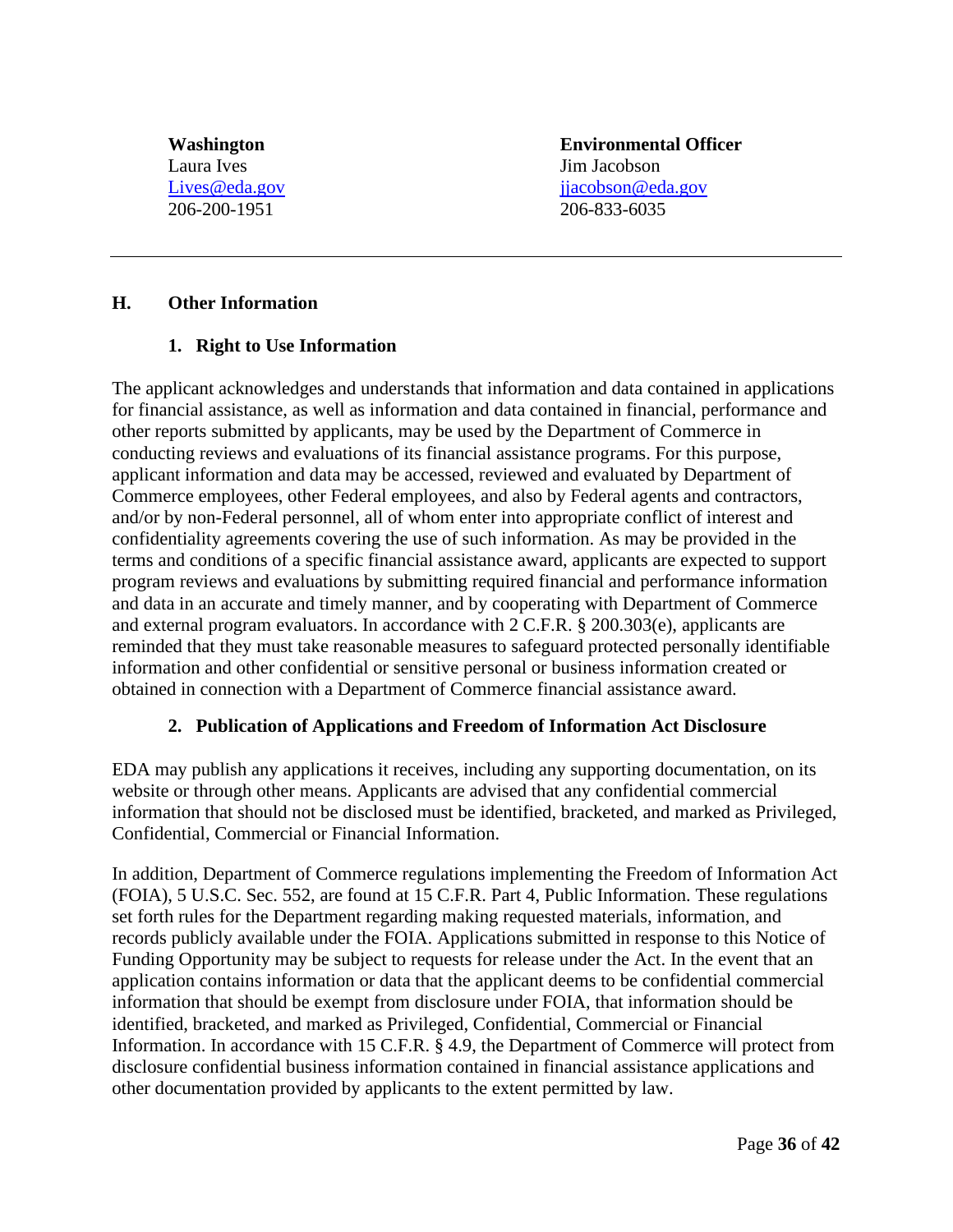#### **3. Notice of Government-Wide Procurement Restriction**

<span id="page-36-0"></span>The general rule for Federal financial assistance is that contractors that develop draft specifications, requirements, statements of work, invitations for bids or requests for proposals are prohibited from competing for the final procurement. For instance, a professional engineer or architect who prepared the Preliminary Engineering Report for an EDA application would be excluded from bidding on the same work under the award. Under 2 C.F.R §§ 200.319 and 200.317, only State recipients are expressly exempt from this prohibition. Local governments and Indian Tribes may also take advantage of the exemption in two narrow circumstances: (i) if they are required (by statute, for example) to follow the State's procurement rules in full and without exception; or (ii) if they are required to follow a specific State procurement rule that creates an explicit conflict with the prohibition in 2 C.F.R. § 200.319(a) (i.e., there is a statute that requires or permits the local government or Indian Tribe to award the final procurement to the same contractor that developed the draft specifications). Absent one of these two scenarios, the local government or Indian Tribe must comply with the prohibition. Applicants are encouraged to contact the appropriate POC listed in section G with any questions regarding application of this regulation.

#### **4. Past Performance and Non-Compliance with Award Provisions**

<span id="page-36-1"></span>Unsatisfactory performance under prior Federal awards may result in an application not being considered for funding. Failure to comply with any or all of the provisions of an award may have a negative impact on future funding by DOC (or any of its operating units) and may be considered grounds for any or all of the following actions: (1) establishing an account receivable; (2) withholding payments to the recipient under any DOC award(s); (3) changing the method of payment from advance to reimbursement only; (4) imposing other specific award conditions; (5) suspending any active DOC award(s); and (6) terminating any active DOC award(s).

#### <span id="page-36-2"></span>**5. Certifications Required by Annual Appropriations Acts for Corporations and for Awards over \$5 Million**

As discussed in section D.2.d, all applicants are required to be registered in SAM before applying under this NOFO. SAM requires registering entities to certify compliance with all limitations imposed by annual appropriation acts. For corporations, this certification includes that the corporation:

(a) Was not convicted of a felony criminal violation under a Federal law within the preceding 24 months, unless a Federal agency has considered suspension or debarment of the corporation and made a determination that this further action is not necessary to protect the interests of the Government; and/or

(b) Does not have any unpaid Federal tax liability that has been assessed, for which all judicial and administrative remedies have been exhausted or have lapsed, and that is not being paid in a timely manner pursuant to an agreement with the authority responsible for collecting the tax liability, unless a Federal agency has considered suspension or debarment of the corporation and made a determination that this further action is not necessary to protect the interests of the Government.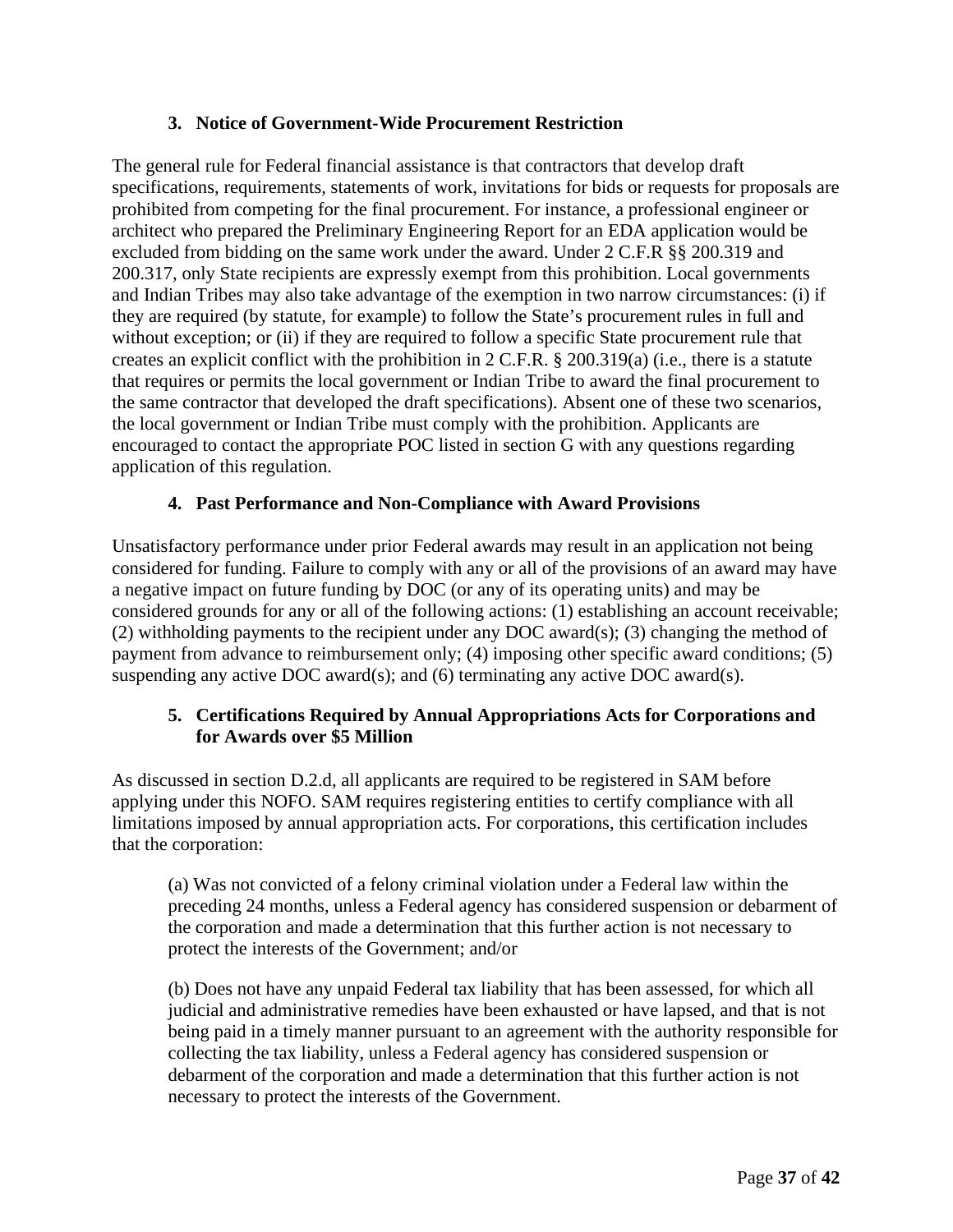For financial assistance awards in excess of \$5 million, this certification includes that the entity:

(a) To the best of its knowledge and belief, has filed all Federal tax returns required during the three years preceding the certification;

(b) Has not been convicted of a criminal offense under the Internal Revenue Code of 1986; and/or

(c) Has not been notified, more than 90 days prior to certification, of any unpaid Federal tax assessment for which the liability remains unsatisfied, unless the assessment is the subject of an installment agreement or offer in compromise that has been approved by the Internal Revenue Service and is not in default, or the assessment is the subject of a nonfrivolous administrative or judicial proceeding.

#### **6. EDA's Non-Relocation Policy**

#### <span id="page-37-0"></span>**If an application is selected for award, the recipient will be required to adhere to a specific award condition relating to EDA's non-relocation policy as follows:**

In signing this award of financial assistance, Recipient(s) attests that EDA funding is not intended by the Recipient to assist its efforts to induce the relocation of existing jobs within the U.S. that are located outside of its jurisdiction to within its jurisdiction in competition with other U.S. jurisdictions for those same jobs. In the event that EDA determines that its assistance was used for those purposes, EDA retains the right to pursue appropriate enforcement action in accord with the Standard Terms and Conditions of the Award, including suspension of disbursements and termination of the award for convenience or material noncompliance, which may include the establishment of a debt requiring the Recipient to reimburse EDA.

For purposes of ensuring that EDA assistance will not be used to merely transfer jobs from one location in the United States to another, each applicant must inform EDA of all employers that constitute primary beneficiaries of the project assisted by EDA. EDA will consider an employer to be a "primary beneficiary" if: (i) the employer is specifically named in the application as benefitting from the project, and the applicant estimates that the employer will create or save 100 or more permanent jobs as a result of the investment assistance (if the jobs in question were originally located in a smaller community, EDA may extend this policy to the relocation of 50 or more jobs); or (ii) the employer is or will be located in an EDA-assisted building, port, facility, or industrial, commercial, or business park constructed or improved in whole or in part with investment assistance prior to EDA's final disbursement of funds.

#### **7. Audit Requirements**

<span id="page-37-1"></span>Single or program-specific audits shall be performed in accordance with the requirements contained in the Uniform Guidance (see 2 C.F.R. part 200, Subpart F, "Audit Requirements"). The Uniform Guidance requires any non-Federal entity (i.e., non-profit organizations, including non-profit institutions of higher education and hospitals, States, local governments, and Indian Tribes) that expends Federal awards of \$750,000 or more in the recipient's fiscal year to conduct a single or program-specific audit in accordance with the requirements set out in the Uniform Guidance.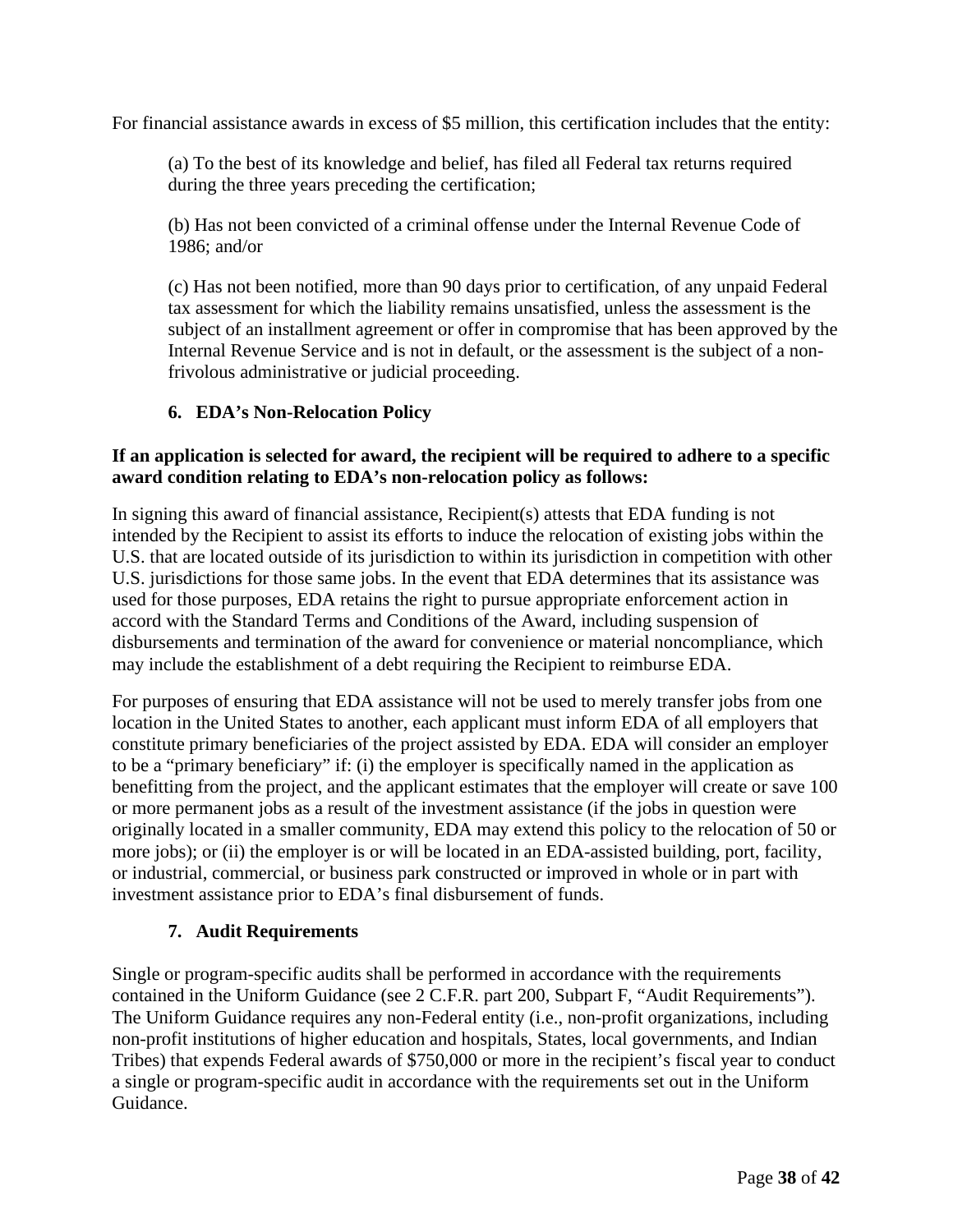### **8. Implementing the Americans with Disabilities Act (ADA)**

<span id="page-38-0"></span>The U.S. Department of Justice has issued revised regulations implementing Title II of the ADA (28 C.F.R. Part 35; 75 Fed. Reg. 56,164 (Sep. 15, 2010), as amended by 76 Fed. Reg. 13,285 (Mar. 11, 2011)) and Title III of the ADA (28 C.F.R. Part 36; 75 Fed. Reg. 56,236 (Sep. 15, 2010), as amended by 76 Fed. Reg. 13,286 (Mar. 11, 2011)). See also 15 C.F.R. 8b for Department of Commerce regulations prohibiting discrimination on the basis of handicap in any program or activity receiving providing financial assistance.

### **9. Fraud Awareness Training**

<span id="page-38-1"></span>Consistent with 2 CFR part 200, in signing a financial assistance award, Recipient personnel responsible for managing the Recipient's finances and overseeing any contractors, subcontractors or sub-grantees, will be required to complete the training PowerPoint entitled "Compliance with EDA Disaster Assistance Program Requirements" and return the signed Certificate of Training Completion to EDA as instructed by the Agency. Further, Recipient will be required to monitor award activities for common fraud schemes and report suspicious activity to EDA and the Office of Inspector General.

### <span id="page-38-2"></span>**I. Instructions for Application Submission via Grants.gov**

The most up-to-date instructions for application submission via Grants.gov can be found at [https://www.grants.gov/web/grants/applicants/apply-for-grants.html.](https://www.grants.gov/web/grants/applicants/apply-for-grants.html) To begin, complete, and submit your application:

- Navigate to [https://www.grants.gov/web/grants/applicants/apply-for-grants.html;](https://www.grants.gov/web/grants/applicants/apply-for-grants.html)
- Click "Search for Opportunity Package";
- In the "Funding Opportunity Number" field, enter "EDA-XXX";
- Click "Search";
- Click "Apply";
- Enter your email address (if you would like to receive updates from Grants.gov regarding this grant opportunity) or check the box that indicates you do not wish to provide it, then click "Submit";
- Choose to apply using Workspace by clicking "Login to Apply Now" or choose to download the legacy application package by clicking "Download Package"; and
- Follow the instructions provided on the Grants.gov website and on each webpage to complete and submit your application.

### **1. Register Early and Submit Early.**

<span id="page-38-3"></span>To submit an application through<http://www.grants.gov/> (Grants.gov), an applicant must register for a Grants.gov user ID and password. Note that this process can take between **three to five business days** or **as long as four weeks** if all steps are not completed correctly. Information about the Grants.gov registration process for organizations can be found at [http://www.grants.gov/web/grants/applicants/organization-registration.html.](http://www.grants.gov/web/grants/applicants/organization-registration.html) Please note that organizations already registered with Grants.gov do not need to re-register; however, all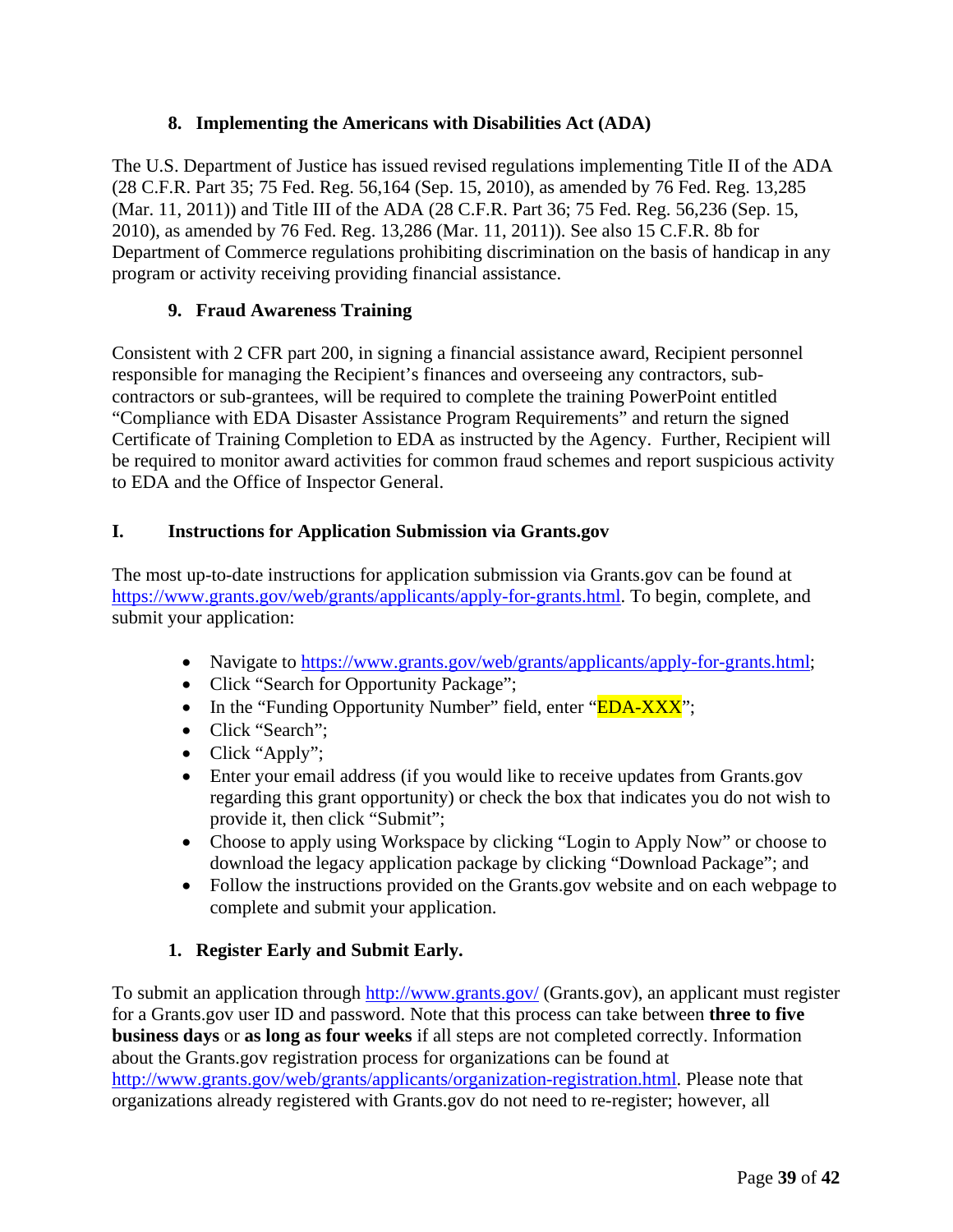registered organizations must keep their System for Award Management (SAM), which includes the Central Contractor Registration (CCR) database, registration up-to-date through sam.gov or their applications will not be accepted by Grants.gov.

### **a. Pre-Submission Registration**

Before submitting a Full Application under this NOFO, each applicant must both register with Grants.gov and register its Authorized Organization Representative (AOR) with Grants.gov. Applicants should note that this process can be lengthy, requires interaction with multiple organizations not affiliated with EDA, and requires confirmation at each step.



Applicants may have already completed one or more of the steps set forth in the above flowchart, which depicts an example of how the pre-submission registration process generally flows (e.g., applicants may have already registered with Grants.gov, in which case they do not need to reregister). However, note that applicants that have not completed any of the above steps may require 23 or more business days to complete the required steps serially**.** Grants.gov is a centrally-managed Federal grants portal, and changes or updates to the process outlined above may occur after the publication of this NOFO. Prospective applicants should visit <http://www.grants.gov/web/grants/applicants/organization-registration.html> to ensure that they follow the most up-to-date instructions.

# **2. AOR Requirement**

<span id="page-39-0"></span>Applicants must register as organizations, not as individuals. As part of the registration process, you will register at least one Authorized Organization Representative (AOR) for your organization. AORs registered at Grants.gov are the only officials with the authority to submit applications at Grants.gov so please ensure that your organization's application is submitted by an AOR. **If the application is submitted by anyone other than your organization's AOR, it will be rejected by the Grants.gov system and cannot be considered by EDA.** Note that a given organization may designate multiple individuals as AORs for Grants.gov purposes.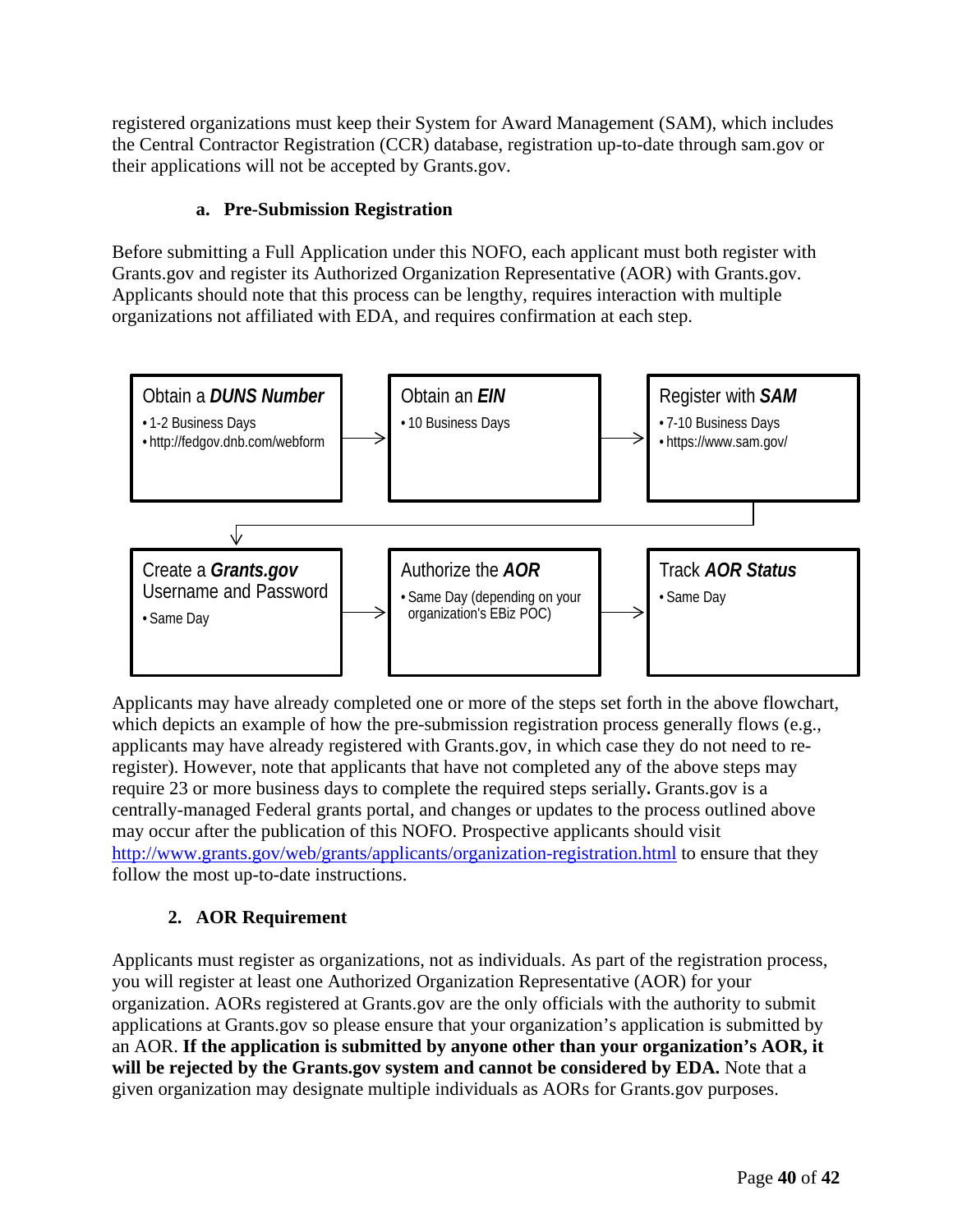### **3. Field Limitations and Special Characters**

<span id="page-40-0"></span>Please be advised that **Grants.gov** provides the following notice with respect to form field limitations and special characters: [https://www.grants.gov/web/grants/applicants/submitting-utf-](https://www.grants.gov/web/grants/applicants/submitting-utf-8-special-characters.html)[8-special-characters.html.](https://www.grants.gov/web/grants/applicants/submitting-utf-8-special-characters.html)

#### **4. Verify That Your Submission Was Successful**

<span id="page-40-1"></span>Applicants should save and print written proof of an electronic submission made at Grants.gov. Applicants can expect to receive multiple emails regarding the status of their submission. Since email communication can be unreliable, applicants must proactively check on the status of their application if they do not receive email notifications within a day of submission.

An applicant should expect to receive two initial emails from Grants.gov: the first will confirm receipt of the application, and the second will indicate that the application has either been successfully validated by the system before transmission to EDA or has been rejected due to errors. It can take up to two business days after Grants.gov receives an application for applicants to receive email notification of an error. Applicants will receive a third email once EDA has retrieved their applications.

EDA requests that applicants kindly refrain from submitting multiple copies of the same application package.

Applicants should save and print both the confirmation screen provided on the Grants.gov website after the applicant has submitted an application, and the confirmation email sent by Grants.gov when the application has been successfully received and validated in the system. If an applicant receives an email from Grants.gov indicating that the application was received and subsequently validated, but does not receive an email from [Grants.gov i](http://www.grants.gov/)ndicating that EDA has retrieved the application package within 72 hours of that email, the applicant may contact EDA using the contact information in section G (p. **Error! Bookmark not defined.**) of this announcement to inquire if EDA is in receipt of the applicant's submission.

It is the applicant's responsibility to verify that its submission was timely received and validated successfully at Grants.gov. To see the date and time your application was received, navigate to [https://www.grants.gov](https://www.grants.gov/) and click on the "Track My Application" link under the "Applicants" tab. For a successful submission, the application must be received and validated by Grants.gov and an agency tracking number assigned. If your application has a status of "Received" it is awaiting validation by Grants.gov. Once validation is complete, the status will change to "Validated" or "Rejected with Errors." If the status is "Rejected with Errors," your application has not been received successfully. For more detailed information on why an application may be rejected, please see "Encountering Error Messages" at

<https://www.grants.gov/web/grants/applicants/encountering-error-messages.html> and "Frequently Asked Questions by Applicants" at

[https://www.grants.gov/web/grants/applicants/applicant-faqs.html.](https://www.grants.gov/web/grants/applicants/applicant-faqs.html)